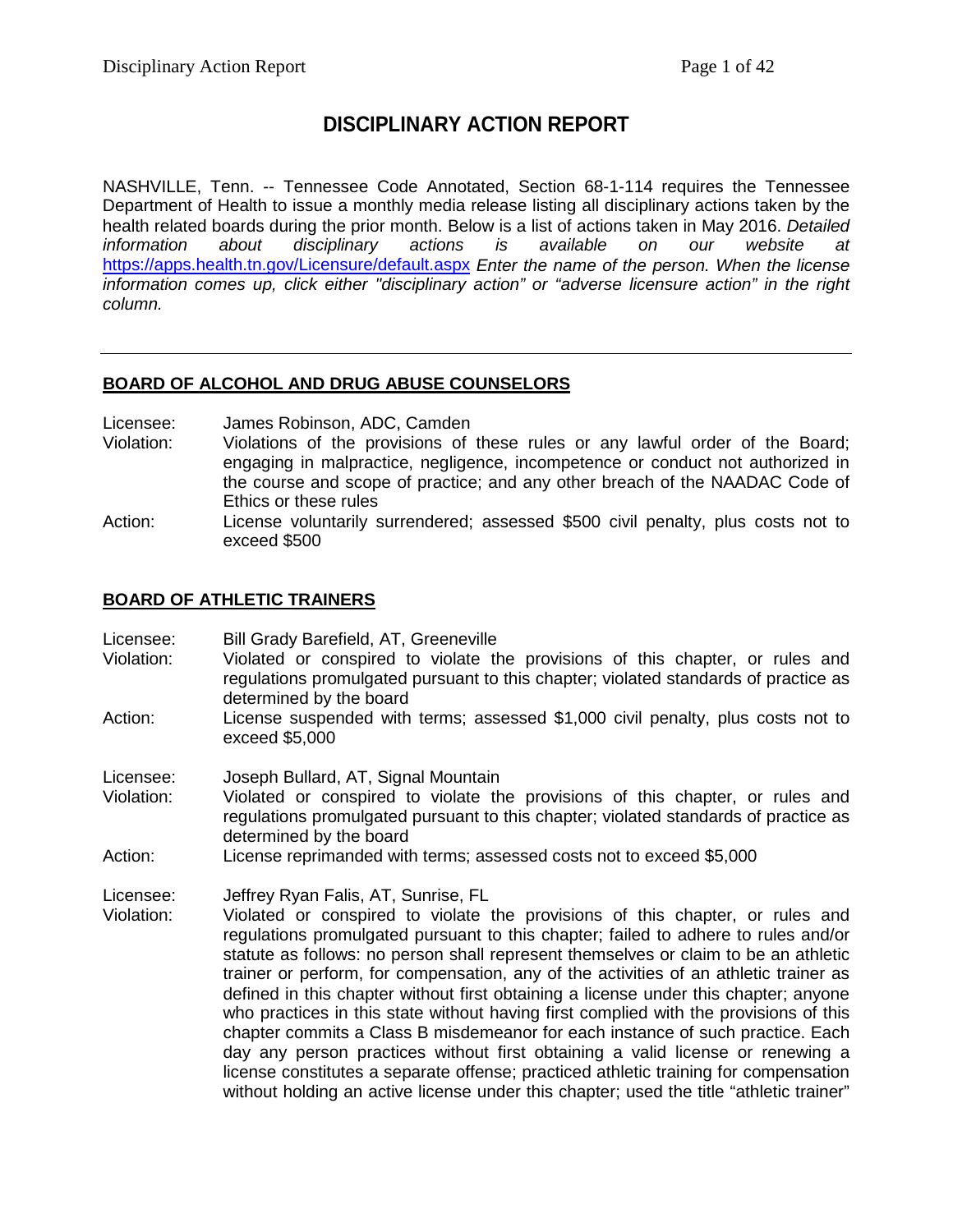without being licensed under this chapter

Action: License reprimanded; assessed \$150 civil penalty, plus costs not to exceed \$2,000

Licensee: William Christopher Glover, AT, Martin Violation: Practiced on lapsed license Action: Assessed \$300 civil penalty

Licensee: Annaleza M. Jones, AT, Monteagle<br>Violation: Violated or conspired to violate t

Violated or conspired to violate the provisions of this chapter, or rules and regulations promulgated pursuant to this chapter; failed to adhere to rules and/or statute as follows: no person shall represent themselves or claim to be an athletic trainer or perform, for compensation, any of the activities of an athletic trainer as defined in this chapter without first obtaining a license under this chapter; anyone who practices in this state without having first complied with the provisions of this chapter commits a Class B misdemeanor for each instance of such practice. Each day any person practices without first obtaining a valid license or renewing a license constitutes a separate offense; practiced athletic training for compensation without holding an active license under this chapter; used the title "athletic trainer" without being licensed under this chapter

Action: License reprimanded; assessed \$1,000 civil penalty, plus costs not to exceed \$2,000

Licensee: Kristen Michelle Legg, AT, Powell<br>Violation: Practiced on lansed license Practiced on lapsed license Action: Assessed \$1,200 civil penalty

Licensee: Clayton Harris Mallard, AT, Milan

Violation: Practiced on lapsed license

Action: Assessed \$450 civil penalty

Licensee: Natoshia Marie Mancini, AT, Union City

Violation: Violated or conspired to violate the provisions of this chapter, or rules and regulations promulgated pursuant to this chapter; failed to adhere to rules and/or statute as follows: no person shall represent themselves or claim to be an athletic trainer or perform, for compensation, any of the activities of an athletic trainer as defined in this chapter without first obtaining a license under this chapter; anyone who practices in this state without having first complied with the provisions of this chapter commits a Class B misdemeanor for each instance of such practice. Each day any person practices without first obtaining a valid license or renewing a license constitutes a separate offense; practiced athletic training for compensation without holding an active license under this chapter; used the title "athletic trainer" without being licensed under this chapter

Action: License placed on probation; assessed \$1,250 civil penalty, plus costs not to exceed \$2,000

Licensee: Melody M. Russell, AT, Chattanooga<br>Violation: Practiced on lapsed license Practiced on lapsed license Action: Assessed \$1,000 civil penalty

Licensee: Darrell Matthew Turner, AT, Memphis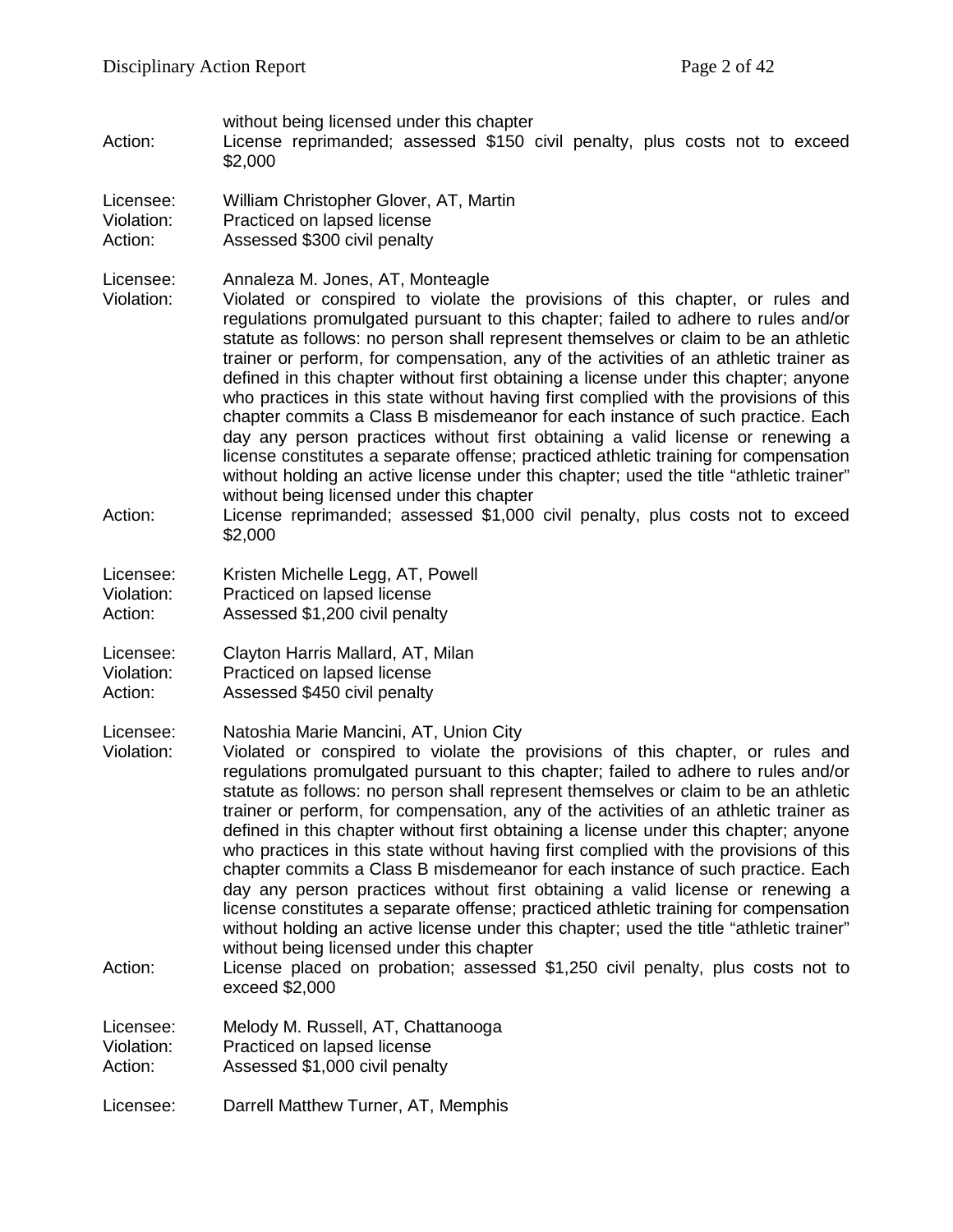- Violation: Violated or conspired to violate the provisions of this chapter, or rules and regulations promulgated pursuant to this chapter; failed to adhere to rules and/or statute as follows: no person shall represent themselves or claim to be an athletic trainer or perform, for compensation, any of the activities of an athletic trainer as defined in this chapter without first obtaining a license under this chapter; anyone who practices in this state without having first complied with the provisions of this chapter commits a Class B misdemeanor for each instance of such practice. Each day any person practices without first obtaining a valid license or renewing a license constitutes a separate offense; practiced athletic training for compensation without holding an active license under this chapter; used the title "athletic trainer" without being licensed under this chapter
- Action: License placed on probation; assessed \$1,600 civil penalty, plus costs not to exceed \$2,000

Licensee: Kathryn Zeitler, AT, Sunrise, FL

- Violation: Violated or conspired to violate the provisions of this chapter, or rules and regulations promulgated pursuant to this chapter; failed to adhere to rules and/or statute as follows: no person shall represent themselves or claim to be an athletic trainer or perform, for compensation, any of the activities of an athletic trainer as defined in this chapter without first obtaining a license under this chapter; anyone who practices in this state without having first complied with the provisions of this chapter commits a Class B misdemeanor for each instance of such practice. Each day any person practices without first obtaining a valid license or renewing a license constitutes a separate offense; practiced athletic training for compensation without holding an active license under this chapter; used the title "athletic trainer" without being licensed under this chapter
- Action: License reprimanded; assessed \$150 civil penalty, plus costs not to exceed \$2,000

# **BOARD OF COMMUNICATION DISORDERS AND SCIENCES**

| Licensee:<br>Violation:<br>Action: | Tamara P. Buchanan, SLP, Johnson City<br>Failed to properly maintain sufficient continuing education credits<br>Assessed \$100 civil penalty and provide proof of completion of the required<br>number of continuing education credits |
|------------------------------------|----------------------------------------------------------------------------------------------------------------------------------------------------------------------------------------------------------------------------------------|
| Licensee:<br>Violation:<br>Action: | Stacy Ater McClemore, SLP, Knoxville<br>Failed to properly maintain sufficient continuing education credits<br>Assessed \$100 civil penalty and provide proof of completion of the required<br>number of continuing education credits  |
| Licensee:<br>Violation:<br>Action: | Sharron W. Trice, SPA, Shannon, MS<br>Failed to properly maintain sufficient continuing education credits<br>Assessed \$100 civil penalty and provide proof of completion of the required<br>number of continuing education credits    |
| Licensee:<br>Violation:<br>Action: | David J. Wark, Audiologist, Memphis<br>Practiced on lapsed license<br>Assessed \$1,600 civil penalty                                                                                                                                   |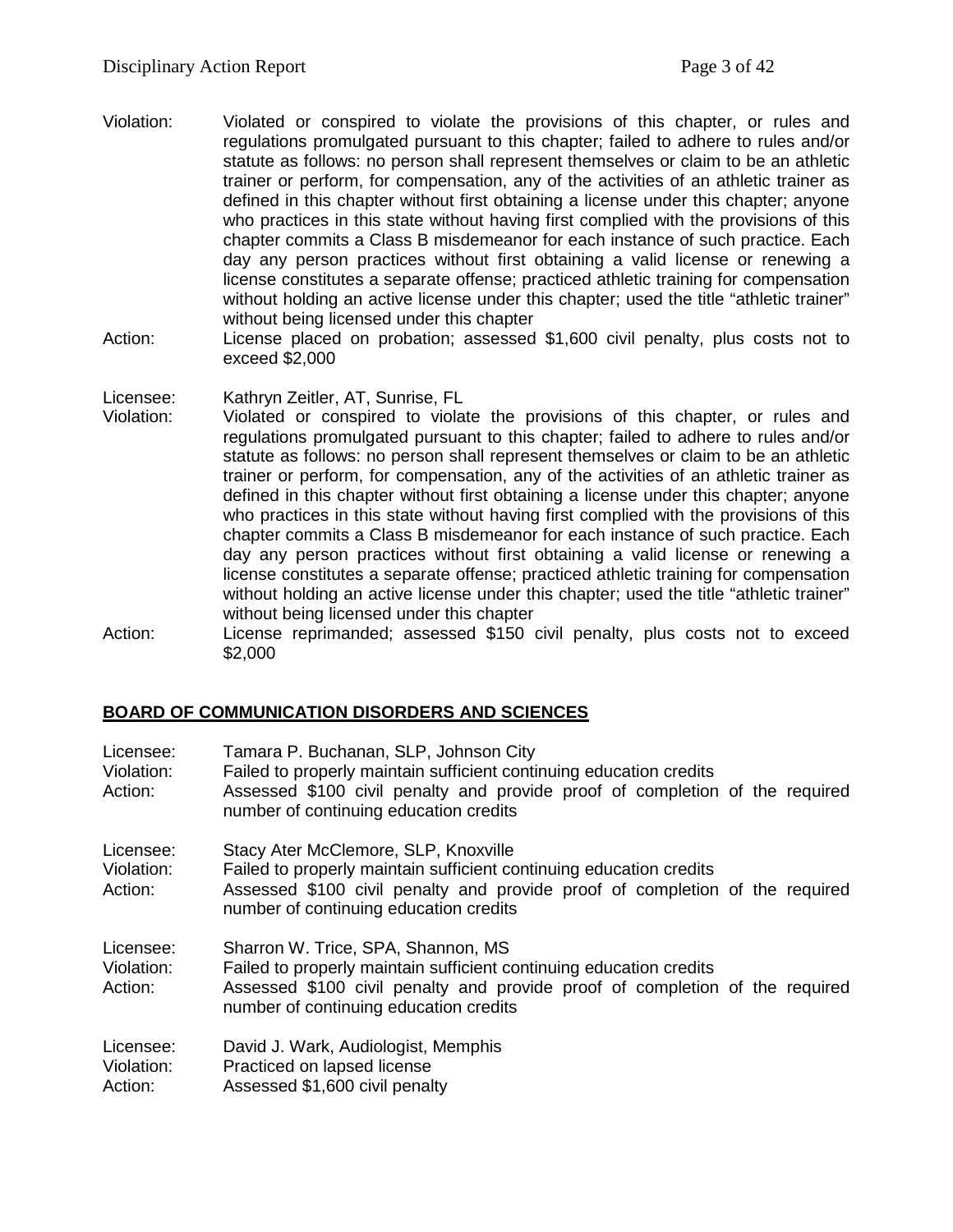# **BOARD OF DENTISTRY**

| Licensee:<br>Violation:<br>Action: | Sky L. Bolton, RDA, Trenton, GA<br>Failed to pay student loan<br>License suspended                                                                                                                                                                                                    |
|------------------------------------|---------------------------------------------------------------------------------------------------------------------------------------------------------------------------------------------------------------------------------------------------------------------------------------|
| Licensee:                          | Jennifer Gober, RDA, Winchester                                                                                                                                                                                                                                                       |
| Violation:                         | Exposed radiographs prior to registration and without certification as required by<br>Rule 0460-04-.11 and .08                                                                                                                                                                        |
| Action:                            | Assessed \$300 civil penalty                                                                                                                                                                                                                                                          |
| Licensee:                          | Breana Jade Holley, RDA, Pulaski                                                                                                                                                                                                                                                      |
| Violation:                         | Exposed radiographs prior to registration and without certification as required by<br>Rule 0460-04-.11 and .08                                                                                                                                                                        |
| Action:                            | Assessed \$300 civil penalty                                                                                                                                                                                                                                                          |
| Licensee:                          | Genise Knight, RDA, Johnson City                                                                                                                                                                                                                                                      |
| Violation:                         | A violation or attempted violation, directly or indirectly, or assisting in or abetting<br>the violation of, or conspiring to violate, any provision of this chapter or any lawful<br>order of the board issued pursuant thereto or any criminal statute of the state of<br>Tennessee |
| Action:                            | Assessed \$300 civil penalty; must obtain evaluation by the Wellness Committee                                                                                                                                                                                                        |

# **BOARD OF MASSAGE LICENSURE**

Licensee: Margaret Leigh Arias-Alvarez, LMT, Waverly

- Violation: Has violated any of the provisions of this chapter or any substantive rule promulgated under the authority of this part; all licensees must complete twentyfive hours of continuing education every two years, as a prerequisite to licensure renewal; any massage therapists who fails to obtain the required continuing education hours or who falsely attests to attendance and/or completion of the required hours of continuing education may be subject to disciplinary action; comply with all applicable Tennessee statutes and regulations as well as Orders issued by the Board pursuant to its disciplinary and/or declaratory order authority; and consistently maintain and improve professional knowledge and competence, striving for professional excellence through regular assessment of personal professional strengths and weaknesses and through continued educational training; is guilty of fraud in the practice of massage or fraud or deceit in the licensee's admission to the practice of massage
- Action: License placed on probation with terms; assessed \$1,550 civil penalty, plus costs not to exceed \$1,000
- Licensee: Amazing Massage, LME, Murfreesboro Chun Ying Wang, Owner, Clarksville
- Violation: Has violated any of the provisions of this chapter or any substantive rule promulgated under the authority of this part; is guilty of unethical or unprofessional conduct; failed to adhere to rules and/or statute, as follows: establishment owners are responsible for ensuring that all persons who perform massage therapy in a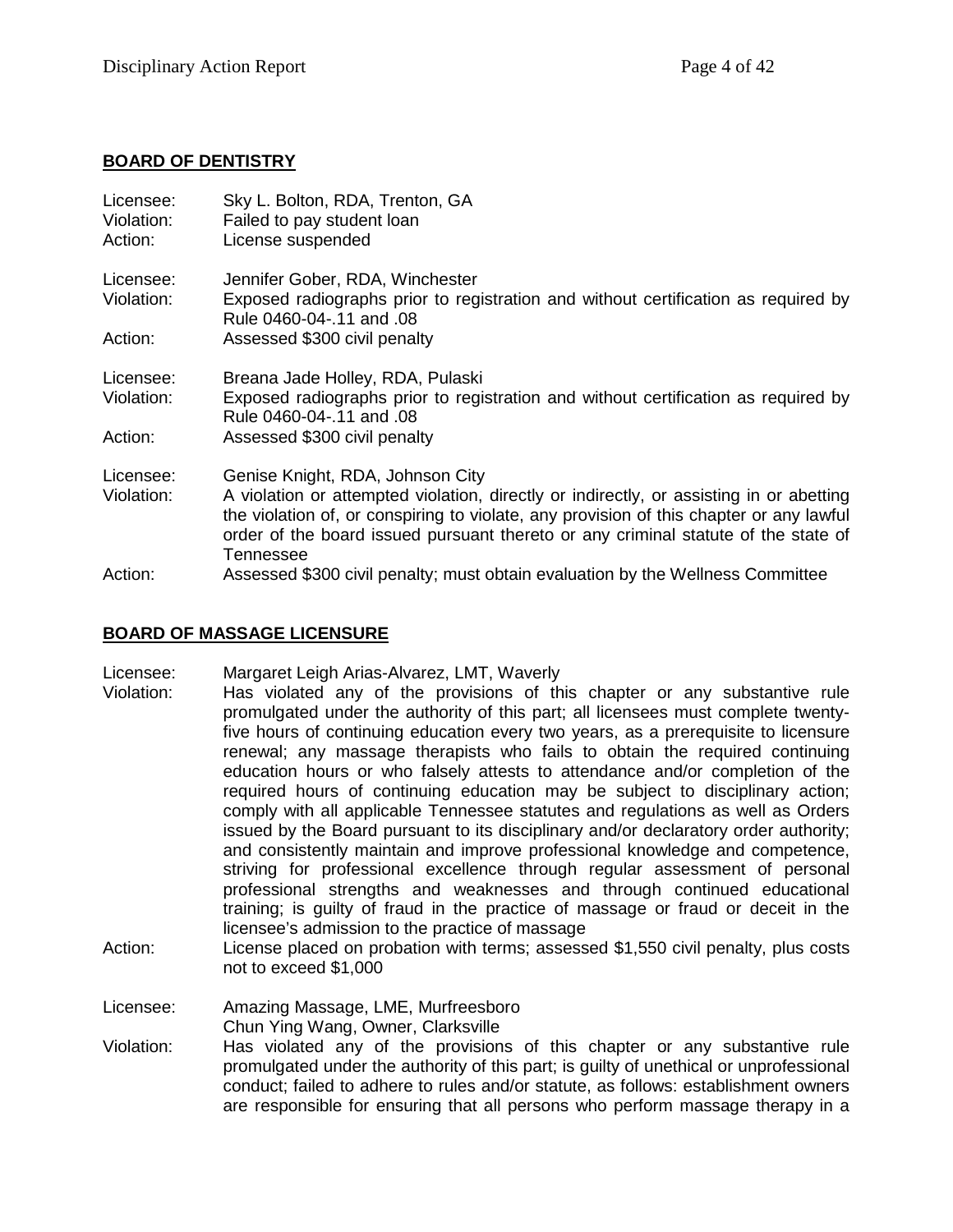massage establishment maintain current licensure by the Board; it is the responsibility of establishment owners to ensure compliance with all provisions of this rule and any violation of any portion of this rule may result in disciplinary action or denial of licensure

Action: Establishment license revoked; assessed costs not to exceed \$3,000

Licensee: Capital Chinese Foot Spa, LME, Franklin

- Guoko Hu, Owner, Franklin
- Violation: Has been convicted in a court of competent jurisdiction of an offense that constitutes a felony or a misdemeanor under the laws of this state; has violated any of the provisions of this part or any substantive rule promulgated under the authority of this part; is guilty of unethical or unprofessional conduct; failed to adhere to rules and/or statute, as follows: it is the responsibility of establishment owners to ensure compliance with all provisions of this rule and any violation of any portion of this rule may result in disciplinary action or denial of licensure; refrain, under all circumstances, from initiating, arranging for, or engaging in any sexual conduct, sexual activity, or sexualizing behavior involving a client, even if a client attempts to sexualize the relationship
- Action: Establishment license revoked; assessed costs not to exceed \$5,000

- Violation: Failed to adhere to rules and/or statute, as follows: persons or massage establishments engaged in massage for compensation shall be licensed by the massage licensure board; any person or establishment who advertises or engages in massage for compensation without a current valid license from the massage licensure board commits a Class B misdemeanor. It is unlawful to use the word "massage" or any other term that implies massage technique or method when advertising a service by person who is not licensed under this chapter or another chapter of state law; has violated or attempted to violate, directly or indirectly, or has assisted in or abetted the violation of, or conspired to violate, any provision of this chapter or any lawful order of the board pursuant to this chapter; comply with all applicable Tennessee statutes and regulations as well as Orders issued by the Board pursuant to its disciplinary and/or declaratory order
- Action: License placed on probation with terms; assessed \$3,825 civil penalty

Licensee: Chasity Horner, LMT, Mosheim

Violation: Has violated any of the provisions of this chapter or any substantive rule promulgated under the authority of this part; all licensees must complete twentyfive hours of continuing education every two years, as a prerequisite to licensure renewal; any massage therapists who fails to obtain the required continuing education hours or who falsely attests to attendance and/or completion of the required hours of continuing education may be subject to disciplinary action; comply with all applicable Tennessee statutes and regulations as well as Orders issued by the Board pursuant to its disciplinary and/or declaratory order authority; and consistently maintain and improve professional knowledge and competence, striving for professional excellence through regular assessment of personal professional strengths and weaknesses and through continued educational training; has violated or attempted to violate, directly or indirectly, or has assisted in or abetted the violation of, or conspired to violate, any provision of this chapter or any lawful order of the board pursuant to this chapter; is guilty of fraud in the

Licensee: Debutante Salon and Day Spa, LME, Cleveland Kelli Paul, Owner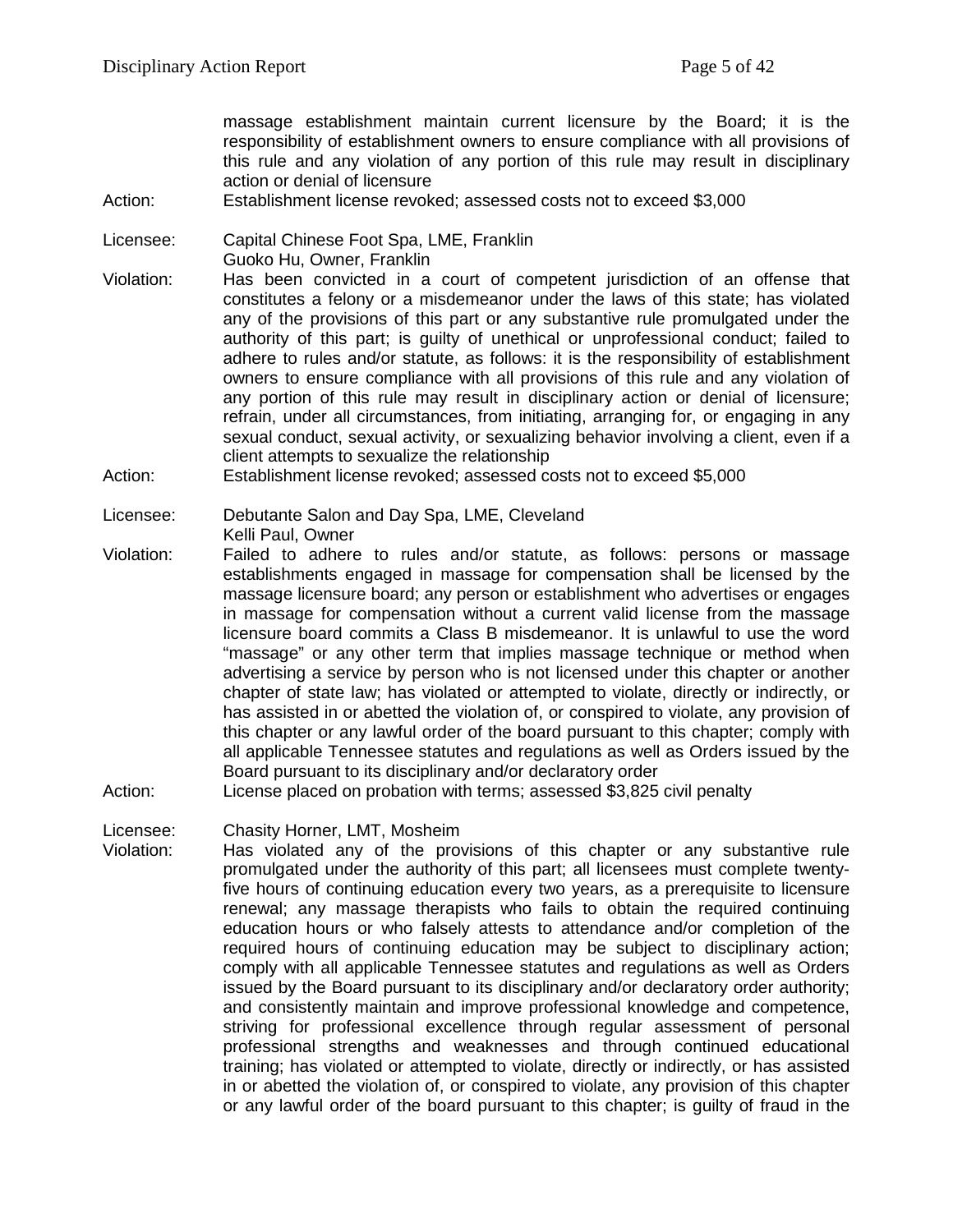practice of massage or fraud or deceit in the licensee's admission to the practice of massage

Action: License placed on probation with terms; assessed \$1,550 civil penalty and costs not to exceed \$1,000

Licensee: Guoku Hu, LMT, Franklin

- Violation: Has been convicted in a court of competent jurisdiction of an offense that constitutes a felony or a misdemeanor under the laws of this state; has violated any of the provisions of this part or any substantive rule promulgated under the authority of this part; is guilty of unethical or unprofessional conduct; failed to adhere to rules and/or statute, as follows: it is the responsibility of establishment owners to ensure compliance with all provisions of this rule and any violation of any portion of this rule may result in disciplinary action or denial of licensure; refrain, under all circumstances, from initiating, arranging for, or engaging in any sexual conduct, sexual activity, or sexualizing behavior involving a client, even if a client attempts to sexualize the relationship
- Action: License revoked; assessed costs not to exceed \$5,000

Licensee: Xinh Thi Nguyen, LMT, Chattanooga

- Violation: Has violated any of the provisions of this chapter or any substantive rule promulgated under the authority of this part; all licensees must complete twentyfive hours of continuing education every two years, as a prerequisite to licensure renewal; any massage therapists who fails to obtain the required continuing education hours or who falsely attests to attendance and/or completion of the required hours of continuing education may be subject to disciplinary action; comply with all applicable Tennessee statutes and regulations as well as Orders issued by the Board pursuant to its disciplinary and/or declaratory order authority; and consistently maintain and improve professional knowledge and competence, striving for professional excellence through regular assessment of personal professional strengths and weaknesses and through continued educational training; is guilty of fraud in the practice of massage or fraud or deceit in the licensee's admission to the practice of massage
- Action: License placed on probation with terms; assessed \$300 civil penalty and costs not to exceed \$1,000
- Licensee: Hanz Kristopher Orr, LMT, Murfreesboro Violation: Failed to pay child support Action: License suspended

Licensee: Peter Wayne Peterson, LMT, Franklin Violation: Has violated any of the provisions of this chapter or any substantive rule promulgated under the authority of this part; all licensees must complete twentyfive hours of continuing education every two years, as a prerequisite to licensure renewal; any massage therapists who fails to obtain the required continuing education hours or who falsely attests to attendance and/or completion of the required hours of continuing education may be subject to disciplinary action; comply with all applicable Tennessee statutes and regulations as well as Orders issued by the Board pursuant to its disciplinary and/or declaratory order authority; and consistently maintain and improve professional knowledge and competence, striving for professional excellence through regular assessment of personal professional strengths and weaknesses and through continued educational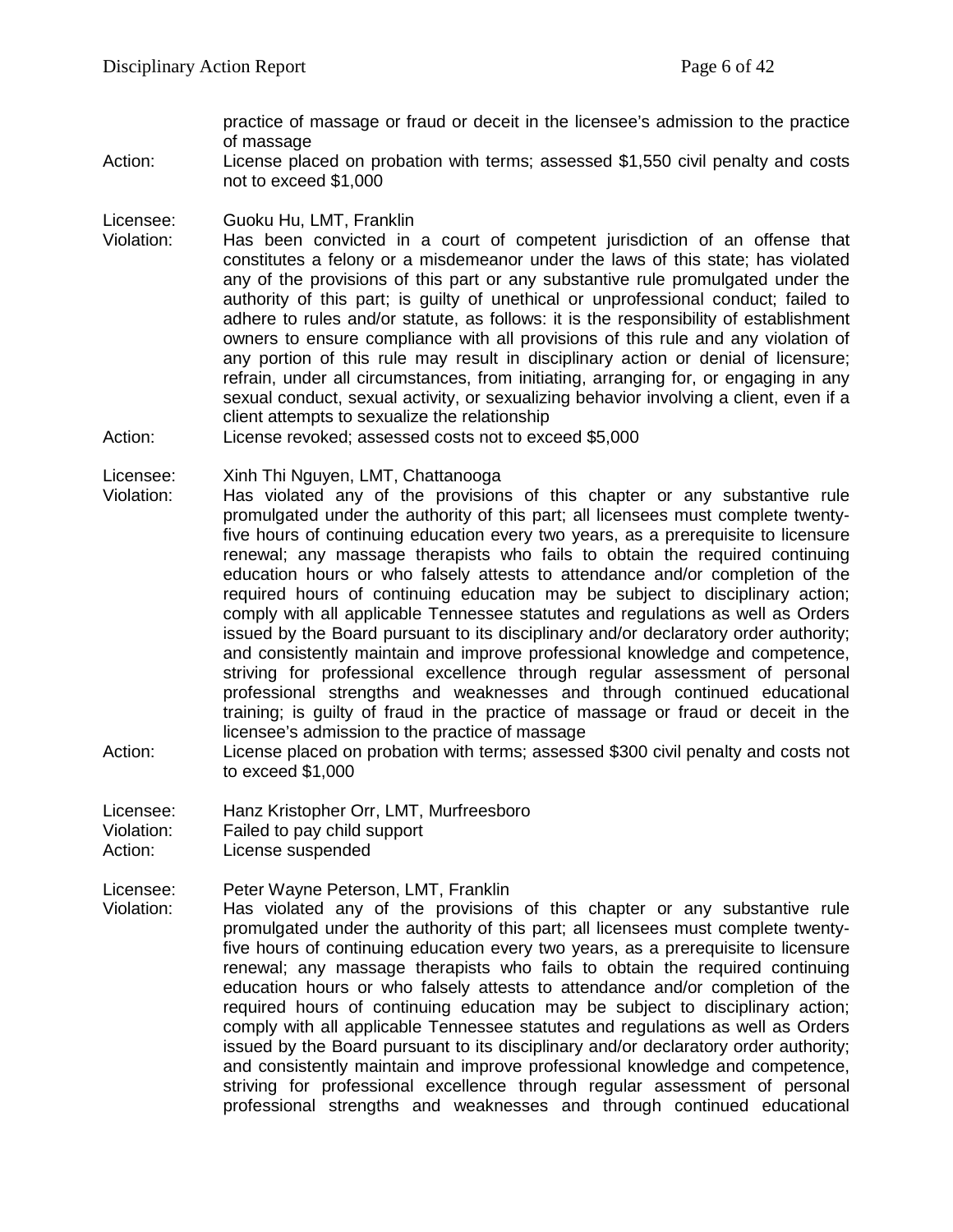training; is guilty of fraud in the practice of massage or fraud or deceit in the licensee's admission to the practice of massage; has violated or attempted to violate, directly or indirectly, or has assisted in or abetted the violation of, or conspired to violate, any provision of this chapter or any lawful order of the board issued pursuant to this chapter

Action: License placed on probation with terms; assessed \$1,550 civil penalty and costs not to exceed \$1,000

Licensee: Yajun Shi, LMT, Franklin

- Has violated any of the provisions of this chapter or any substantive rule promulgated under the authority of this part; is guilty of unethical or unprofessional conduct; refrain, under all circumstances, from initiating, arranging for, or engaging in any sexual conduct, sexual activity, or sexualizing behavior involving a client, even if the client attempts to sexualize the relationship
- Action: License revoked: assessed costs not to exceed \$2,000

Licensee: Xian Shu Inc, d/b/a/ Tai Ji Exercises, LME, Goodlettsville Junguo Zheng, Owner

- Violation: Failed to adhere to rules and/or statute, as follows: persons or massage establishments engaged in massage for compensation shall be licensed by the massage licensure board; any person or establishment who advertises or engages in massage for compensation without a current valid license from the massage licensure board commits a Class B misdemeanor. It is unlawful to use the word "massage" or any other term that implies massage technique or method when advertising a service by person who is not licensed under this chapter or another chapter of state law; has violated or attempted to violate, directly or indirectly, or has assisted in or abetted the violation of, or conspired to violate, any provision of this chapter or any lawful order of the board pursuant to this chapter; comply with all applicable Tennessee statutes and regulations as well as Orders issued by the Board pursuant to its disciplinary and/or declaratory order
- Action: License placed on probation with terms; assessed \$1,600 civil penalty

Licensee: Xian Shu Inc, d/b/a/ Oriental Reflexology Center, LME, Goodlettsville Junguo Zheng, Owner

Violation: Failed to adhere to rules and/or statute, as follows: persons or massage establishments engaged in massage for compensation shall be licensed by the massage licensure board; any person or establishment who advertises or engages in massage for compensation without a current valid license from the massage licensure board commits a Class B misdemeanor. It is unlawful to use the word "massage" or any other term that implies massage technique or method when advertising a service by person who is not licensed under this chapter or another chapter of state law; has violated or attempted to violate, directly or indirectly, or has assisted in or abetted the violation of, or conspired to violate, any provision of this chapter or any lawful order of the board pursuant to this chapter; comply with all applicable Tennessee statutes and regulations as well as Orders issued by the Board pursuant to its disciplinary and/or declaratory order

Action: License placed on probation with terms; assessed \$1,600 civil penalty

Licensee: Qingsong Tang, LMT, Knoxville

Violation: Has violated any of the provisions of this chapter or any substantive rule promulgated under the authority of this part; all licensees must complete twenty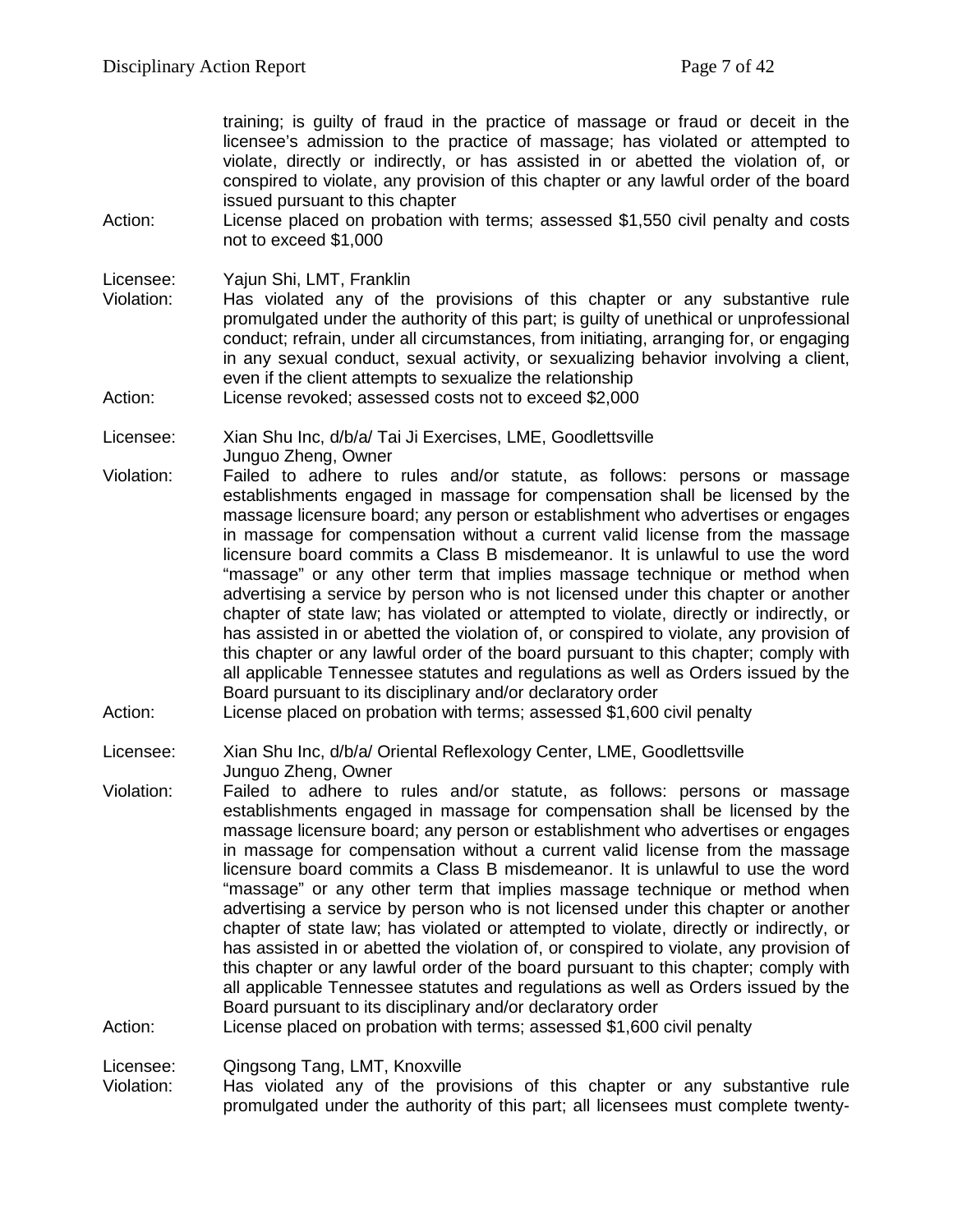five hours of continuing education every two years, as a prerequisite to licensure renewal; any massage therapists who fails to obtain the required continuing education hours or who falsely attests to attendance and/or completion of the required hours of continuing education may be subject to disciplinary action; comply with all applicable Tennessee statutes and regulations as well as Orders issued by the Board pursuant to its disciplinary and/or declaratory order authority; and consistently maintain and improve professional knowledge and competence, striving for professional excellence through regular assessment of personal professional strengths and weaknesses and through continued educational training; is guilty of fraud in the practice of massage or fraud or deceit in the licensee's admission to the practice of massage

Action: License suspended with terms; assessed \$1,150 civil penalty and costs not to exceed \$1,000

#### Licensee: Chun Ying Wang, LMT, Clarksville

- Violation: Has violated any of the provisions of this chapter or any substantive rule promulgated under the authority of this part; is guilty of unethical or unprofessional conduct; failed to adhere to rules and/or statute, as follows: establishment owners are responsible for ensuring that all persons who perform massage therapy in a massage establishment maintain current licensure by the Board; it is the responsibility of establishment owners to ensure compliance with all provisions of this rule and any violation of any portion of this rule may result in disciplinary action or denial of licensure
- Action: License revoked; assessed costs not to exceed \$3,000

#### Licensee: Patricia Darlene White, LMT, Mc Donald

- Violation: Has violated any of the provisions of this chapter or any substantive rule promulgated under the authority of this part; is guilty of unethical or unprofessional conduct; all licensees must complete twenty-five hours of continuing education every two years, as a prerequisite to licensure renewal; any massage therapists who fails to obtain the required continuing education hours or who falsely attests to attendance and/or completion of the required hours of continuing education may be subject to disciplinary action; comply with all applicable Tennessee statutes and regulations as well as Orders issued by the Board pursuant to its disciplinary and/or declaratory order authority; and consistently maintain and improve professional knowledge and competence, striving for professional excellence through regular assessment of personal professional strengths and weaknesses and through continued educational training; is guilty of fraud in the practice of massage or fraud or deceit in the licensee's admission to the practice of massage Action: License voluntarily surrendered; assessed costs
- Licensee: Shavondra V. Williams, LMT, Memphis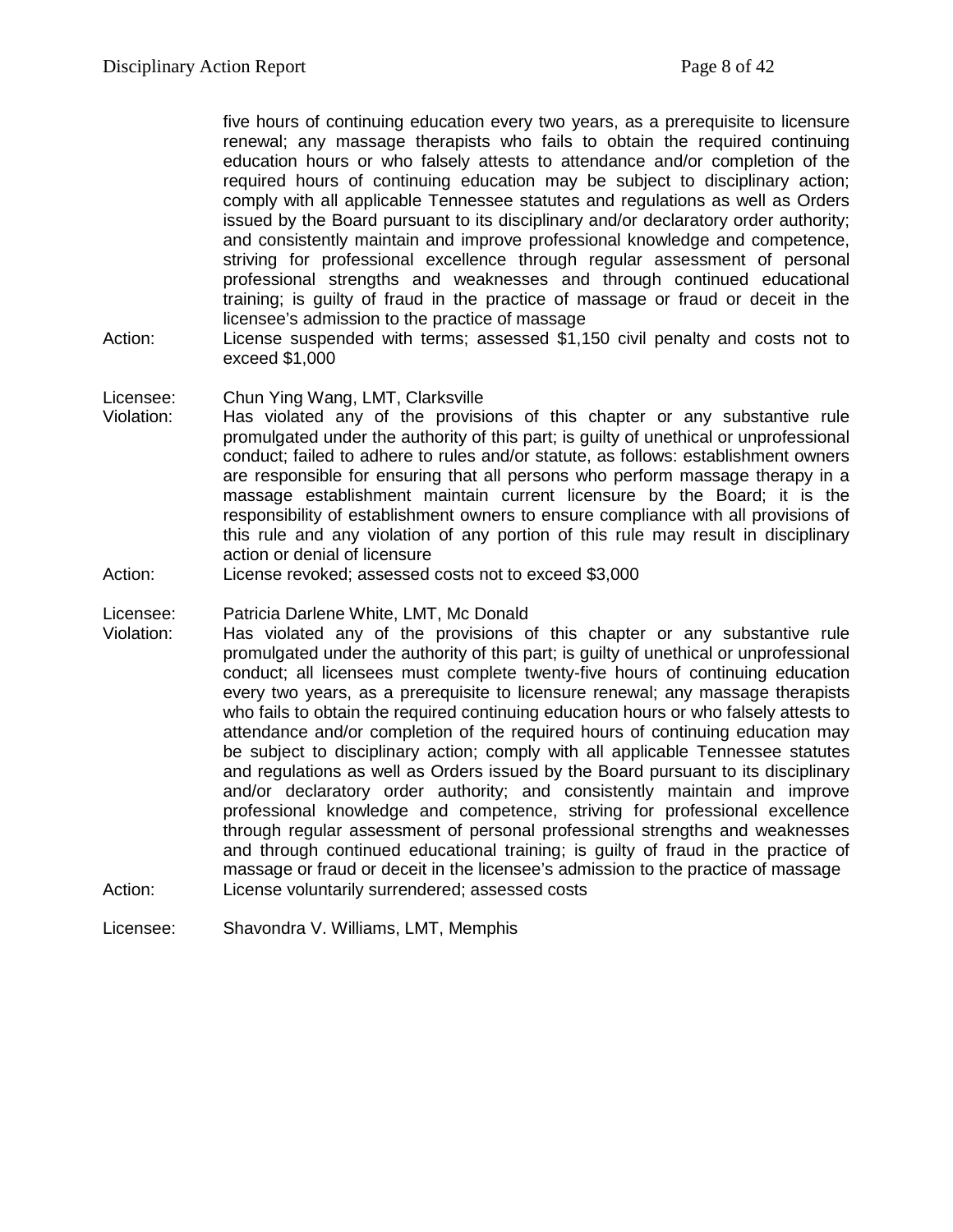- Violation: Has violated any of the provisions of this chapter or any substantive rule promulgated under the authority of this part; all licensees must complete twentyfive hours of continuing education every two years, as a prerequisite to licensure renewal; any massage therapists who fails to obtain the required continuing education hours or who falsely attests to attendance and/or completion of the required hours of continuing education may be subject to disciplinary action; comply with all applicable Tennessee statutes and regulations as well as Orders issued by the Board pursuant to its disciplinary and/or declaratory order authority; and consistently maintain and improve professional knowledge and competence, striving for professional excellence through regular assessment of personal professional strengths and weaknesses and through continued educational training
- Action: License suspended with terms; assessed \$1,750 civil penalty, plus costs not to exceed \$3,000

Licensee: Quincey L. Wordlaw, LMT, Murfreesboro

Violation: Failed to pay child support

Action: License suspended

# **BOARD OF MEDICAL EXAMINERS**

Licensee: Venkatachalam Ayyagari, MD, Bartlett

Dispensing, prescribing or otherwise distributing any controlled substance or other drug to any person in violation of any law of the state of the United States; failed to adhere to rules and/or statute, as follows: all prescribers or their designated healthcare practitioner's extenders, unless otherwise exempted under this part, shall check the controlled substance database prior to prescribing one of the controlled substances identified in subdivision (e)(3) to a human patient at the beginning of a new episode of treatment and shall check the controlled substance database for that human patient at least annually when that prescribed controlled substance remains part of the treatment

Action: License placed on probation for 5 years with terms; surrendered pain management clinic certificate # 296; assessed \$1,000 civil penalty, plus costs not to exceed \$2,000

Licensee: Ken D. Berry, MD, Camden

Violation: Failed to adhere to rules and/or statute regarding a physician to prescribe or dispense any drug to any individual, whether in person or by electronic means or over the internet or telephone lines, unless the physician, or his/or licensed supervisee pursuant to appropriate protocols or medical orders, has first done and appropriately documented, for the person to whom a prescription is to be issued or drugs dispensed, as follows: performed an appropriate history and physical examination; and made a diagnosis based upon the examinations and all diagnostic and laboratory tests consistent with good medical care; and formulated a therapeutic plan, and discussed it, along with the bases for it and the risks and benefits of various treatments options, a part of which might be prescriptions or dispensed drug, with the patient; and insured availability of the physician or coverage for the patient for appropriate follow-up care; unprofessional, dishonorable or unethical conduct; failed to adhere to Code of Medical Ethics, as follows: physicians should not treat themselves or members of their immediate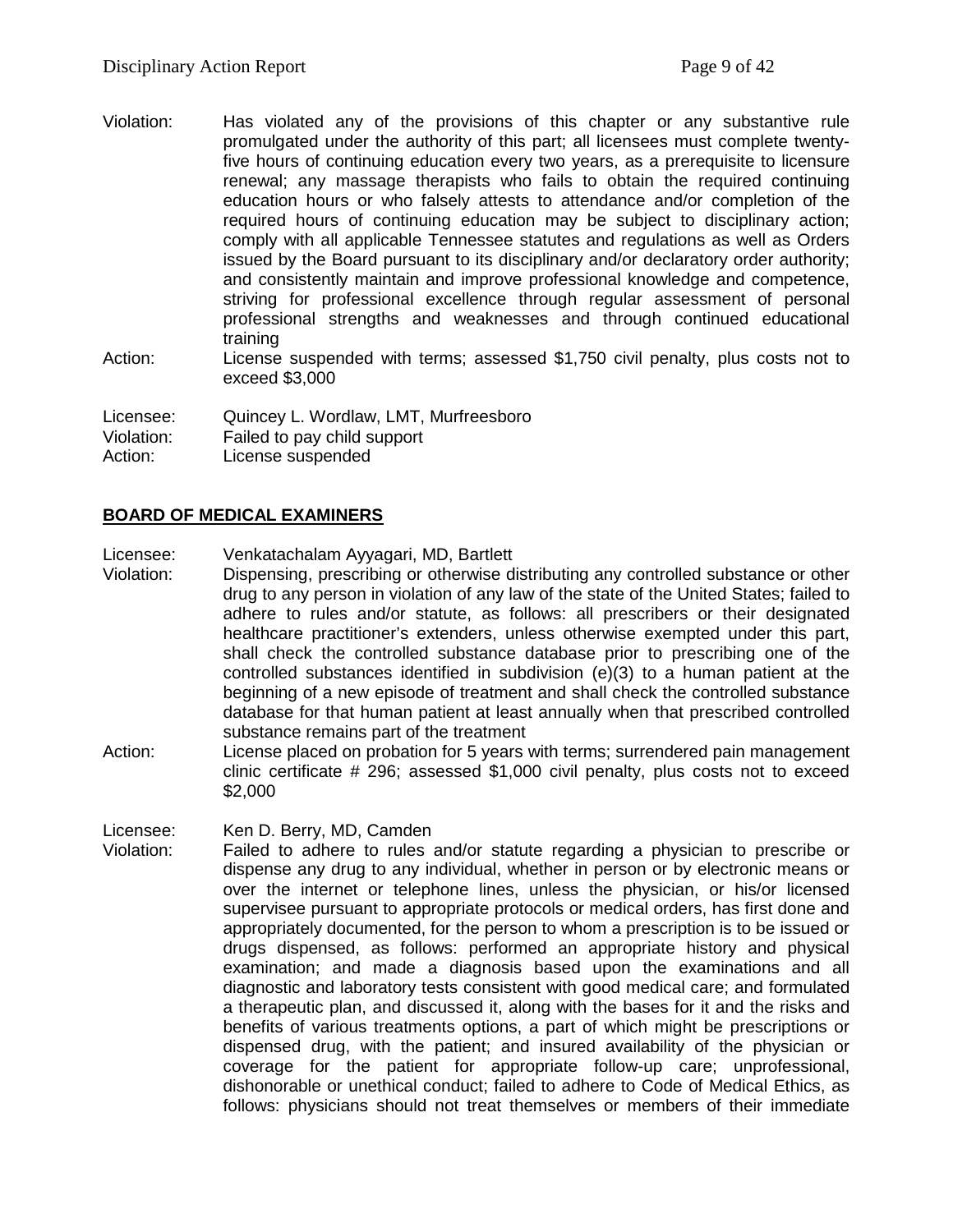| Action:                            | families<br>License placed on probation for 3 years with terms; assessed \$5,000 civil penalty,<br>plus costs not to exceed \$3,000                                                                                                                                                                                                                                                                                                                                                                                                                                                                                                                                                                                                                                                                                                                                                                                                                                                                                                                         |
|------------------------------------|-------------------------------------------------------------------------------------------------------------------------------------------------------------------------------------------------------------------------------------------------------------------------------------------------------------------------------------------------------------------------------------------------------------------------------------------------------------------------------------------------------------------------------------------------------------------------------------------------------------------------------------------------------------------------------------------------------------------------------------------------------------------------------------------------------------------------------------------------------------------------------------------------------------------------------------------------------------------------------------------------------------------------------------------------------------|
| Licensee:<br>Violation:<br>Action: | Wesley L. Coker, MD, Nashville<br>Failed to properly maintain sufficient continuing education credits<br>Assessed \$200 civil penalty and provide proof of completion of the required<br>number of continuing education credits                                                                                                                                                                                                                                                                                                                                                                                                                                                                                                                                                                                                                                                                                                                                                                                                                             |
| Licensee:<br>Violation:<br>Action: | Rose Ellen, MD, Germantown<br>Unprofessional conduct<br>License reprimanded with terms; assessed costs not to exceed \$1,000                                                                                                                                                                                                                                                                                                                                                                                                                                                                                                                                                                                                                                                                                                                                                                                                                                                                                                                                |
| Licensee:<br>Violation:<br>Action: | Ali Al Garatli, MD, Knoxville<br>Violation or attempted violation, directly or indirectly, or assisting in or abetting the<br>violation of, or conspiring to violate any provision of this chapter or, any lawful<br>order of the board issued pursuant thereto or any criminal statute of the state of<br><b>Tennessee</b><br>License voluntarily retired with terms                                                                                                                                                                                                                                                                                                                                                                                                                                                                                                                                                                                                                                                                                       |
| Licensee:<br>Violation:<br>Action: | Casey Gray, AMDX, Loudon<br>Failed to pay student loan<br>License suspended                                                                                                                                                                                                                                                                                                                                                                                                                                                                                                                                                                                                                                                                                                                                                                                                                                                                                                                                                                                 |
| Licensee:<br>Violation:<br>Action: | Rebecca Halperin, MD, Oak Ridge<br>Failed to properly maintain sufficient continuing education credits<br>Assessed \$3,500 civil penalty and provide proof of completion of the required<br>number of continuing education credits                                                                                                                                                                                                                                                                                                                                                                                                                                                                                                                                                                                                                                                                                                                                                                                                                          |
| Licensee:<br>Violation:<br>Action: | Stuart Jarvis, MD, Maryville<br>Failed to properly maintain sufficient continuing education credits<br>Assessed \$2,950 civil penalty and provide proof of completion of the required<br>number of continuing education credits                                                                                                                                                                                                                                                                                                                                                                                                                                                                                                                                                                                                                                                                                                                                                                                                                             |
| Licensee:<br>Violation:<br>Action: | Samuel Johnson, MD, Covington<br>Failed to pay student loan<br>License suspended                                                                                                                                                                                                                                                                                                                                                                                                                                                                                                                                                                                                                                                                                                                                                                                                                                                                                                                                                                            |
| Licensee:<br>Violation:            | Michael R. Martin, MD, Kingsport<br>Violation of rule $0880-02-.14(6)(e)(3)$ ; dispensing, prescribing, or otherwise<br>distributing any controlled substance or any other drug not in the course or<br>professional practice, or not in good faith to relieve pain and suffering, or not to<br>cure an ailment, physical infirmity or disease, or in amounts and/or for durations<br>not medically necessary, advisable or justified for a diagnosed condition; failed to<br>adhere to rules and/or statute regarding a physician to prescribe or dispense any<br>drug to any individual, whether in person or by electronic means or over the<br>internet or telephone lines, unless the physician, or his/or licensed supervisee<br>pursuant to appropriate protocols or medical orders, has first done and<br>appropriately documented, for the person to whom a prescription is to be issued or<br>drugs dispensed, as follows: performed an appropriate history and physical<br>examination; and made a diagnosis based upon the examinations and all |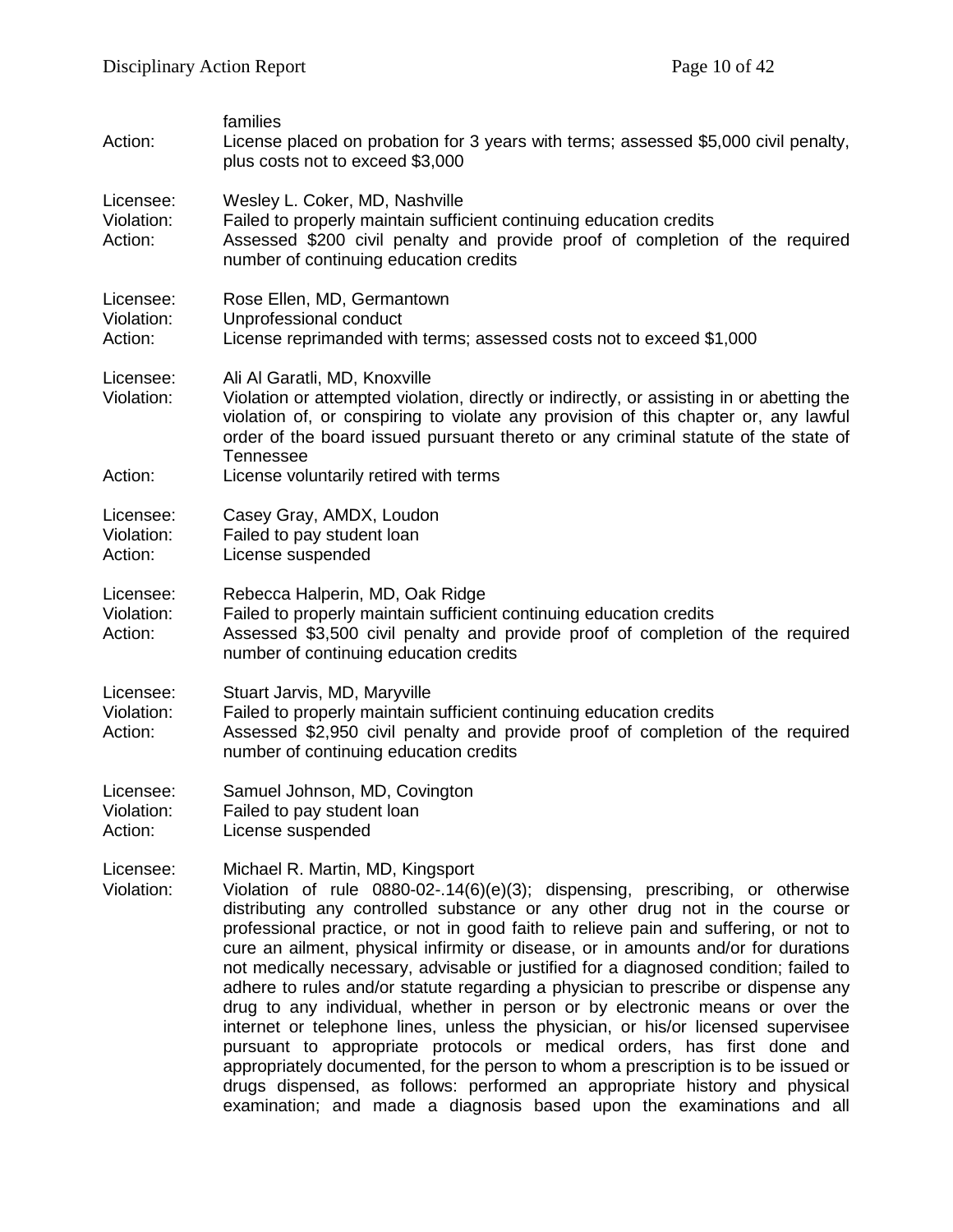| Action:                            | diagnostic and laboratory tests consistent with good medical care; and formulated<br>a therapeutic plan, and discussed it, along with the bases for it and the risks and<br>benefits of various treatments options, a part of which might be prescriptions or<br>dispensed drug, with the patient; and insured availability of the physician or<br>coverage for the patient for appropriate follow-up care<br>Must surrender medical license on or before July 1, 2016; assessed costs not to<br>exceed \$2,000 |
|------------------------------------|-----------------------------------------------------------------------------------------------------------------------------------------------------------------------------------------------------------------------------------------------------------------------------------------------------------------------------------------------------------------------------------------------------------------------------------------------------------------------------------------------------------------|
| Licensee:<br>Violation:<br>Action: | Jack McCallie, MD, Maryville<br>Failed to properly maintain sufficient continuing education credits<br>Assessed \$275 civil penalty and provide proof of completion of the required<br>number of continuing education credits                                                                                                                                                                                                                                                                                   |
| Licensee:<br>Violation:<br>Action: | James McGuckin, MD, Philadelphia, PA<br>Disciplinary action against a person licensed to practice medicine by another state<br>or territory of the United States for any acts or omissions that would constitute<br>grounds for discipline of a person licensed in this state<br>License reprimanded with terms; assessed costs not to exceed \$1,000                                                                                                                                                           |
| Licensee:<br>Violation:<br>Action: | Jason L. Oliphant, MD, Memphis<br>Failed to properly maintain sufficient continuing education credits<br>Assessed \$2,600 civil penalty and provide proof of completion of the required<br>number of continuing education credits                                                                                                                                                                                                                                                                               |
| Licensee:<br>Violation:<br>Action: | Cupid Poe, MD, Antioch<br>Failed to properly maintain sufficient continuing education credits<br>Assessed \$4,000 civil penalty and provide proof of completion of the required<br>number of continuing education credits                                                                                                                                                                                                                                                                                       |
| Licensee:<br>Violation:<br>Action: | Shafeeq T. Sheikh, MD, Houston, TX<br>Disciplinary action against a person licensed to practice medicine by another state<br>or territory of the United States for any acts or omissions that would constitute<br>grounds for discipline of a person licensed in this state<br>License suspended with terms; assessed costs not to exceed \$3,000                                                                                                                                                               |
| Licensee:<br>Violation:<br>Action: | Robin M. Stevenson, MD, Germantown<br>Failed to properly maintain sufficient continuing education credits<br>Assessed \$3,900 civil penalty and provide proof of completion of the required<br>number of continuing education credits                                                                                                                                                                                                                                                                           |
| Licensee:<br>Violation:<br>Action: | Barry Stewart, MD, Knoxville<br>Failed to properly maintain sufficient continuing education credits<br>Assessed \$1,000 civil penalty and provide proof of completion of the required<br>number of continuing education credits                                                                                                                                                                                                                                                                                 |
| Licensee:<br>Violation:<br>Action: | Robin M. Stevenson, MD, Germantown<br>Failed to properly maintain sufficient continuing education credits<br>Assessed \$3,900 civil penalty and provide proof of completion of the required<br>number of continuing education credits                                                                                                                                                                                                                                                                           |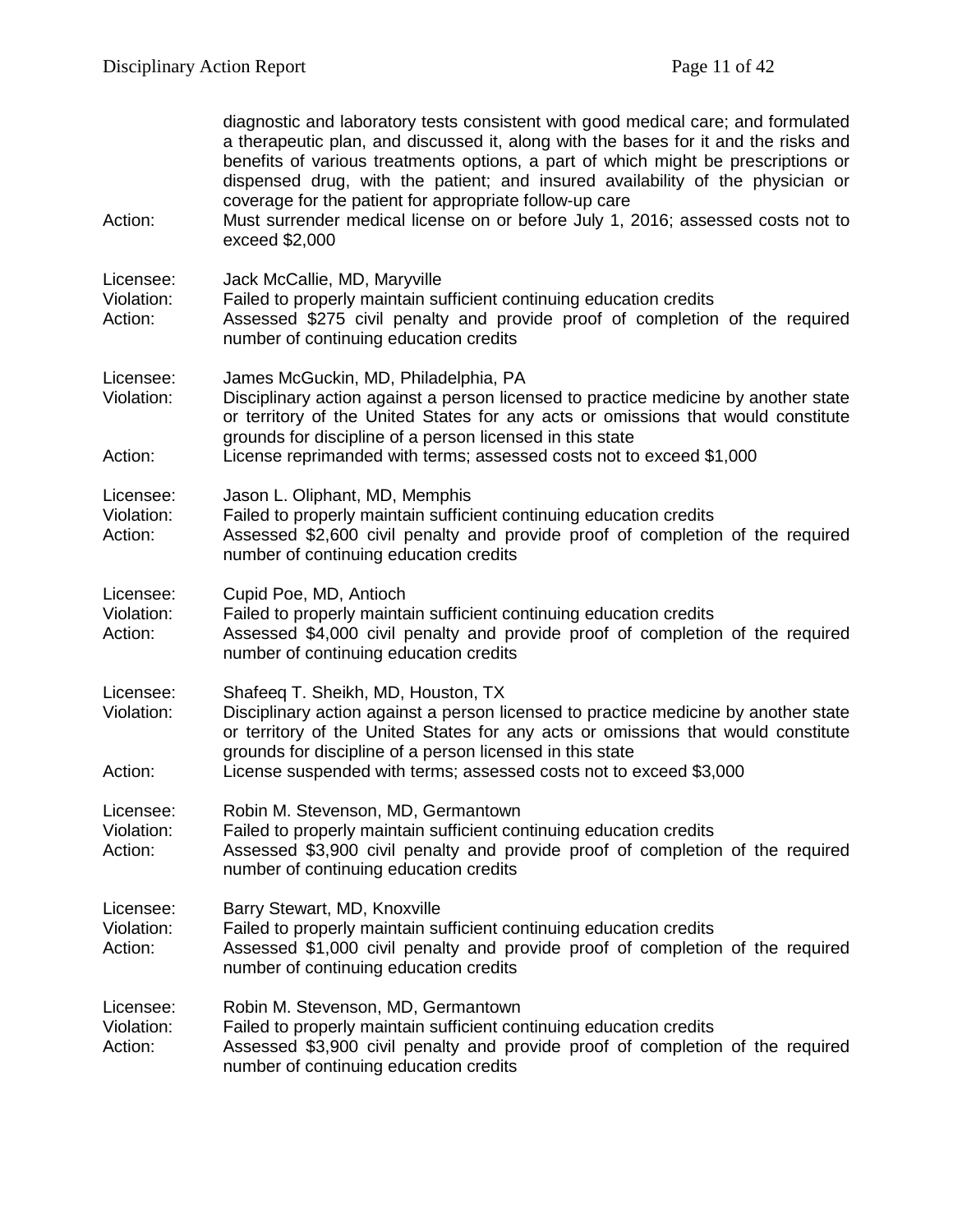| Licensee:               | James Ward, MD, Nashville                                                                                                                                                                                                                                                                                                                                                                                                                                                                                                           |
|-------------------------|-------------------------------------------------------------------------------------------------------------------------------------------------------------------------------------------------------------------------------------------------------------------------------------------------------------------------------------------------------------------------------------------------------------------------------------------------------------------------------------------------------------------------------------|
| Violation:              | Extensive absence from clinical practice                                                                                                                                                                                                                                                                                                                                                                                                                                                                                            |
| Action:                 | Granted administrative restricted license                                                                                                                                                                                                                                                                                                                                                                                                                                                                                           |
| Licensee:               | Heather West, MDXL, Nashville*                                                                                                                                                                                                                                                                                                                                                                                                                                                                                                      |
| Violation:              | Previous criminal history                                                                                                                                                                                                                                                                                                                                                                                                                                                                                                           |
| Action:                 | License placed on probation for 5 years with terms                                                                                                                                                                                                                                                                                                                                                                                                                                                                                  |
| Licensee:<br>Violation: | Tomasz Adam Zurawek, MD, Centerville<br>Unprofessional, dishonorable or unethical conduct; conviction of a felony,<br>conviction of any offense under state or federal laws relative to drugs or the<br>practice of medicine, conviction of any offense involving moral turpitude or<br>conviction of any offense for which the person is required to register as a sexual<br>offender or violent sexual offender; giving or receiving, or aiding or abetting the<br>giving or receiving, of rebates, either directly or indirectly |
| Action:                 | License placed on probation with terms; assessed \$500 civil penalty, plus costs<br>not to exceed \$2,000                                                                                                                                                                                                                                                                                                                                                                                                                           |

#### *Delayed reporting by Board, License disciplined April 2016*

#### **BOARD OF MEDICAL EXAMINERS COMMITTEE ON PHYSICIAN ASSISTANTS**

| Licensee:  | Tye Browning, PA, Cottage Grove |
|------------|---------------------------------|
| Violation: | Failed to pay student loan      |
| Action:    | License suspended               |

#### **BOARD OF MEDICAL EXAMINERS COMMITTEE ON POLYSOMNOGRAPHY**

- Licensee: Allyn Boatwright, PSGP, Knoxville<br>Violation: Practiced on lapsed license
- Violation: Practiced on lapsed license<br>Action: Assessed \$700 civil penalty
- Assessed \$700 civil penalty
- Licensee: Natalie Burge, PSGP, Cookeville
- Violation: Violation or attempted violation, directly or indirectly, assisting in or abetting the violation of, or conspiring to violate, any provision of this chapter or any lawful order of the board or criminal statute of this state; failed to adhere to rules and/or statute; as follows: on and after July 1, 2010, any person who is engaged in the practice of polysomnography shall be licensed as provided in this chapter. It shall be unlawful for any person to engage in the practice of polysomnography after July 1, 2010 unless the person has been duly licensed as a polysomnographic technologist under this chapter
- Action: License reprimanded with terms; assessed \$960 civil penalty, plus costs not to exceed \$200
- Licensee: Amelia Keller, PSGP, Harriman<br>Violation: Failed to pay student loan
- Failed to pay student loan
- Action: License suspended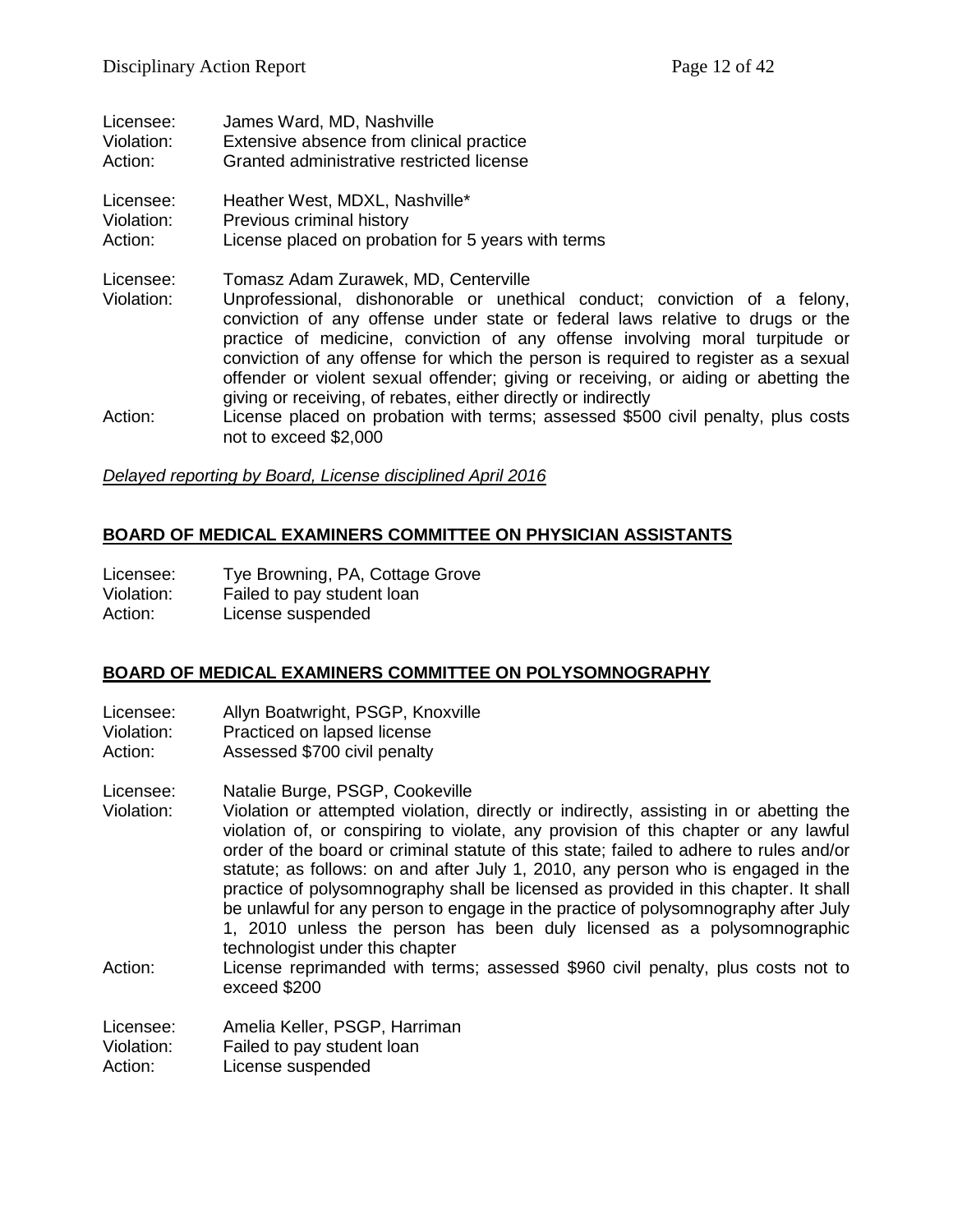# **MEDICAL LABORATORY BOARD**

Licensee: William L. Hatfield, MLT, Nashville<br>Violation: Violating or aiding and abetting in t Violating or aiding and abetting in the violation of any provisions of this chapter or the rules promulgated under this chapter Action: License suspended with terms; assessed \$480 civil penalty, plus costs not to exceed \$1,000

# **BOARD OF NURSING**

| Licensee:<br>Violation:            | Tracy D. Alford, RN, Jackson<br>Guilty of unprofessional conduct, to wit: impersonating another licensed<br>practitioner; and engaging in acts of dishonesty which relate to the practice of<br>nursing                                                                                                                                                                                                                                                                                                                                                                                                                                                                                                                                                                        |
|------------------------------------|--------------------------------------------------------------------------------------------------------------------------------------------------------------------------------------------------------------------------------------------------------------------------------------------------------------------------------------------------------------------------------------------------------------------------------------------------------------------------------------------------------------------------------------------------------------------------------------------------------------------------------------------------------------------------------------------------------------------------------------------------------------------------------|
| Action:                            | License placed on probation for a period of two years; must obtain continuing<br>education credits in the area of ethics; assessed \$3,500 civil penalty, plus costs<br>not to exceed \$5,000                                                                                                                                                                                                                                                                                                                                                                                                                                                                                                                                                                                  |
| Licensee:<br>Violation:<br>Action: | Tiffany Marie Allen, LPN applicant, Morristown<br>Guilty of a crime; and guilty of unprofessional conduct<br>Conditional renewal of license granted; license suspended with terms; assessed<br>\$500 civil penalty                                                                                                                                                                                                                                                                                                                                                                                                                                                                                                                                                             |
| Licensee:<br>Violation:<br>Action: | Tilde L. Allen, LPN, Knoxville<br>Guilty of unprofessional conduct, to wit: unauthorized use or removal of narcotics,<br>drugs, supplies, or equipment from any health care facility, school, institution or<br>other work place location<br>License reprimanded; assessed \$100 civil penalty                                                                                                                                                                                                                                                                                                                                                                                                                                                                                 |
| Licensee:<br>Violation:<br>Action: | Laura Ashe, RN, Powell<br>Failed to pay student loan<br>License suspended                                                                                                                                                                                                                                                                                                                                                                                                                                                                                                                                                                                                                                                                                                      |
| Licensee:<br>Violation:<br>Action: | Kimberly D. Baird, RN, Hendersonville<br>Addicted to alcohol or drugs to the degree of interfering with nursing duties; and<br>guilty of unprofessional conduct, to wit: failure to maintain a record for each patient<br>which accurately reflects the nursing problems and interventions for the patient<br>and/or failure to maintain a record for each patient which accurately reflects the<br>name and title of the nurse providing care; and unauthorized use or removal of<br>narcotics, drugs, supplies, or equipment from any health care facility, school,<br>institution or other work place location<br>License suspended, suspension stayed; license placed on probation to run<br>concurrent with Tennessee Professional<br>Assistance<br>Program<br>monitoring |
| Licensee:<br>Violation:            | agreement but for no less than three years<br>Tracy Baird, LPN, Williamsburg, KY<br>Guilty of unprofessional conduct, to wit being under the influence of alcoholic<br>beverages, or under the influence of drugs which impair judgment while on duty in<br>any health care facility, school, institution or other work place location                                                                                                                                                                                                                                                                                                                                                                                                                                         |
| Action:                            | Privilege to practice nursing in the State of Tennessee revoked                                                                                                                                                                                                                                                                                                                                                                                                                                                                                                                                                                                                                                                                                                                |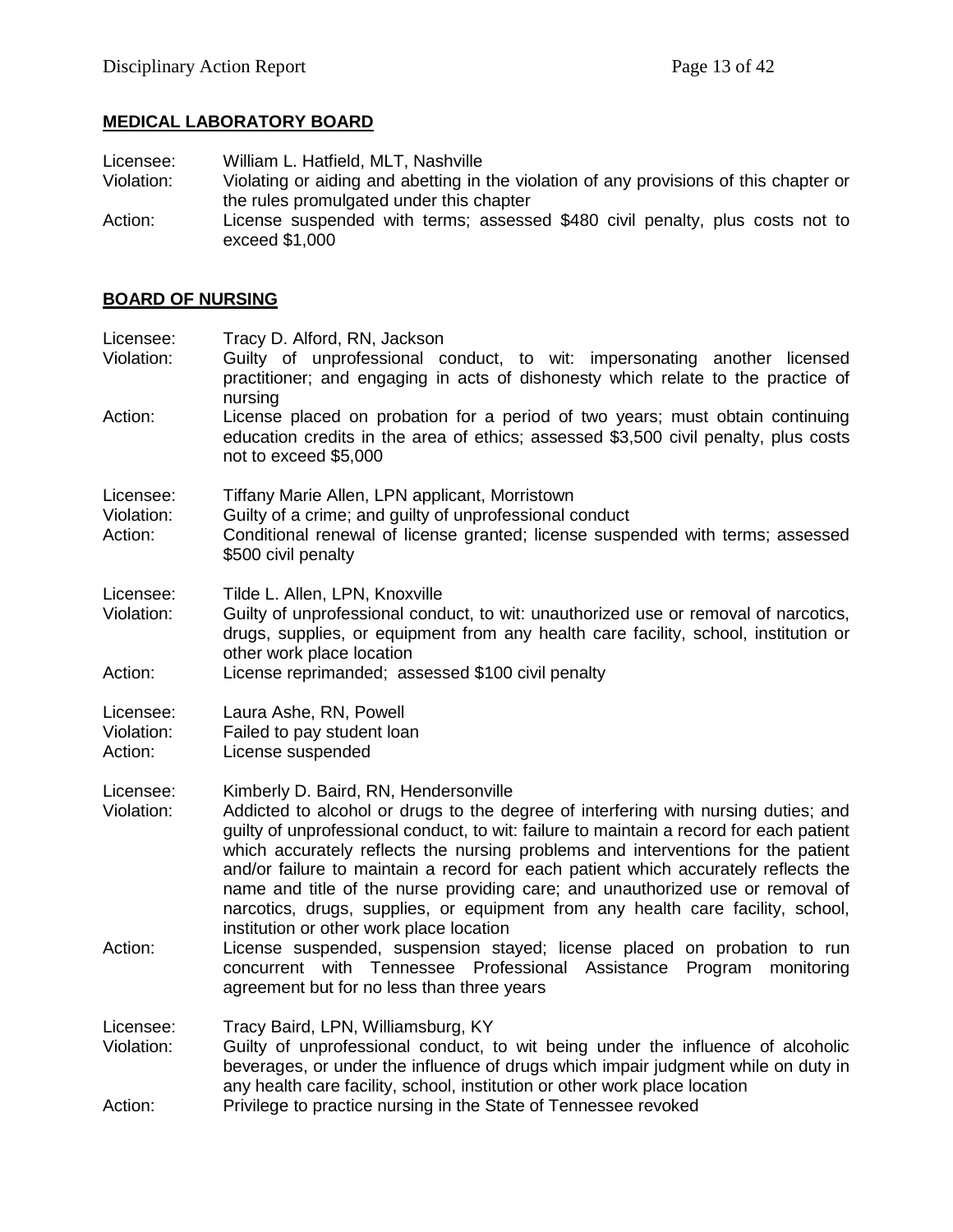#### Licensee: Deirdre Barber, RN, Knoxville

Violation: Guilty of unprofessional conduct, to wit: making false or materially incorrect, inconsistent or unintelligible entries in any patient records or in the records of any health care facility, school, institution or other work place location pertaining to the obtaining, possessing or administration of any controlled substance as defined in the Federal Controlled Substances Act

Action: License suspended with terms

# Licensee: Tracie Dawson Barlow, RN, APO, Germany<br>Violation: Unfit or incompetent by reason of negligenc

Unfit or incompetent by reason of negligence, habits or other cause; and guilty of unprofessional conduct, to wit: failure to maintain a record for each patient which accurately reflects the nursing problems and interventions for the patient and/or failure to maintain a record for each patient which accurately reflects the name and title of the nurse providing care; making false or materially incorrect, inconsistent or unintelligible entries in any patient records or in the records of any health care facility, school, institution or other work place location pertaining to the obtaining, possessing or administration of any controlled substance as defined in the Federal Controlled Substances Act; and revocation, suspension, probation or other discipline of a license to practice nursing by another state or territory of the United States for any act or omission which would constitute grounds for the revocation, suspension, probation or other discipline of a license in this state

Action: License placed on probation for no less than two years; must obtain continuing education credits in the areas of ethics, record-keeping, and nursing documentation; assessed costs not to exceed \$1,000

| Licensee:<br>Sherry L. Barnett, RN/APN, Jonesborough |  |
|------------------------------------------------------|--|
|------------------------------------------------------|--|

Violation: Guilty of a crime

# Action: RN license and APN certification voluntarily surrendered

- Licensee: Joseph Aaron Bates, RN, Rogersville
- Violation: Guilty of unprofessional conduct, to wit: unauthorized use or removal of narcotics, drugs, supplies, or equipment from any health care facility, school, institution or other work place location; and engaging in acts of dishonesty which relate to the practice of nursing
- Action: License suspended with terms
- Licensee: Christina Beard, RN applicant, Millington
- Guilty of unprofessional conduct Action: Reinstatement application denied
- Licensee: Reshana D. Blevins, RN applicant, Mountain City
- Violation: Practiced nursing without being duly licensed to do so; has violated or attempted to violate, directly or indirectly, or assisted in or abetted the violation of or conspired to violate any provision of this chapter or any lawful order of the Board issued pursuant thereto
- Action: Conditional reinstatement granted; assessed \$1,500 civil penalty

Licensee: Patrick A. Boals, RN, Dyersburg

Violation: Unfit or incompetent by reason of negligence, habits or other cause; and guilty of unprofessional conduct, to wit: making false or materially incorrect, inconsistent or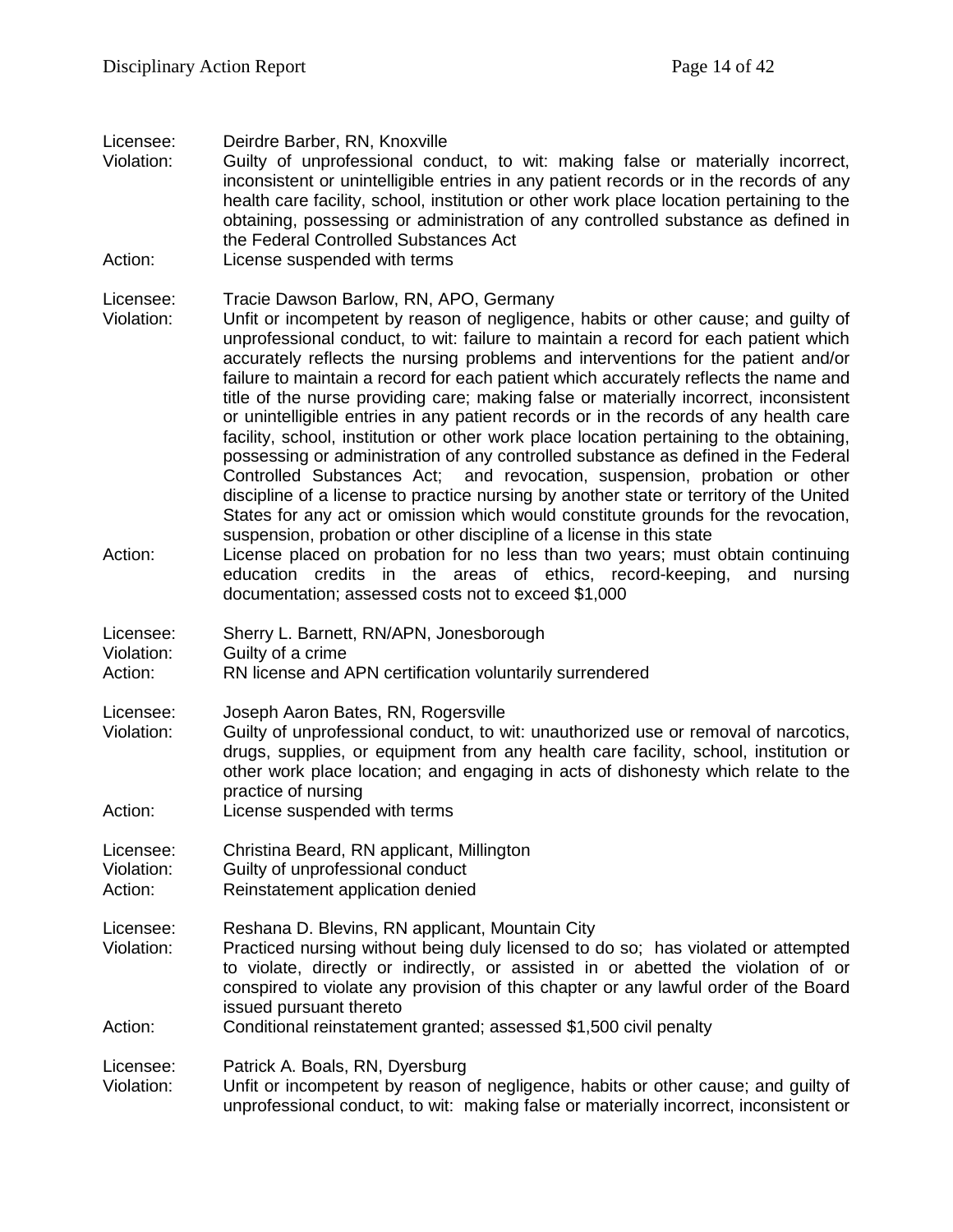unintelligible entries in any patient records or in the records of any health care facility, school, institution or other work place location pertaining to the obtaining, possessing or administration of any controlled substance as defined in the Federal Controlled Substances Act

Action: License reprimanded; license placed on probation for a minimum of one year; must obtain continuing education credits in the area of documentation

Licensee: Lillian C. Boothe, LPN, Paris

Violation: Guilty of unprofessional conduct<br>Action: License placed on probation for

License placed on probation for no less than one year; must obtain continuing education credits in the areas of crisis prevention intervention ("CPI"), caring for patients with autism spectrum disorders, and prevention of abuse and neglect; assessed \$500 civil penalty, plus costs not to exceed \$5,000

Licensee: Tonya I. Borton, RN, Spring Hill

- Violation: Unfit or incompetent by reason of negligence, habits or other cause; addicted to alcohol or drugs to the degree of interfering with nursing duties; and guilty of unprofessional conduct, to wit: unauthorized use or removal of narcotics, drugs, supplies, or equipment from any health care facility, school, institution or other work place location
- Action: License suspended, suspension stayed; license placed on probation to run concurrent with Tennessee Professional Assistance Program monitoring agreement but for no less than three years

Licensee: Lanyne Branch, RN, Atoka

- Violation: Guilty of unprofessional conduct, to wit: failure to maintain a record for each patient which accurately reflects the nursing problems and interventions for the patient and/or failure to maintain a record for each patient which accurately reflects the name and title of the nurse providing care; and being under the influence of alcoholic beverages, or under the influence of drugs which impair judgment while on duty in any health care facility, school, institution or other work place location Action: License suspended with terms
- Licensee: Ann Brazier, RN, Estill Springs
- Violation: Addicted to alcohol or drugs to the degree of interfering with nursing duties; and guilty of unprofessional conduct, to wit: the use of any intoxicating beverage or the illegal use of any narcotic or dangerous drug while on duty in any health care facility, school, institution, or other work place location; and being under the influence of alcoholic beverages, or under the influence of drugs which impair judgment while on duty in any health care facility, school, institution or other work place location
- Action: License suspended with terms

Licensee: John M. Briley, RN/APN applicant, Jackson

Violation: Unfit or incompetent by reason of negligence, habits or other cause; addicted to alcohol or drugs to the degree of interfering with nursing duties; guilty of unprofessional conduct; and has violated or attempted to violate, directly or indirectly, or assisted in or abetted the violation of or conspired to violate any provision of this chapter or any lawful order of the Board issued pursuant thereto Action: Reinstatement applications denied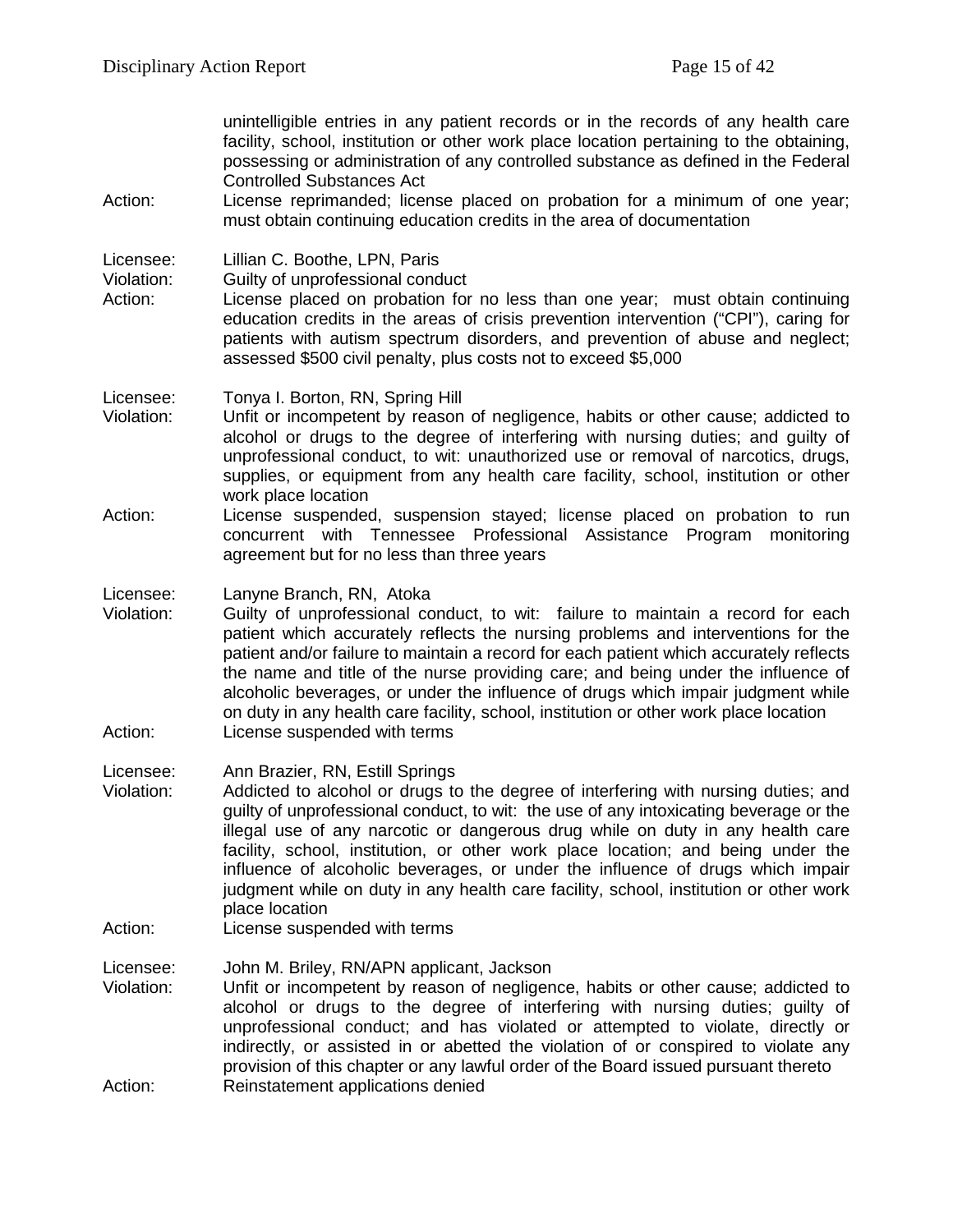| Licensee:<br>Violation:            | Sherry L. Brock, RN, Dresden<br>Guilty of unprofessional conduct, to wit: making false or materially incorrect,<br>inconsistent or unintelligible entries in any patient records or in the records of any<br>health care facility, school, institution or other work place location pertaining to the<br>obtaining, possessing or administration of any controlled substance as defined in<br>the Federal Controlled Substances Act; unauthorized use or removal of narcotics,<br>drugs, supplies, or equipment from any health care facility, school, institution or<br>other work place location; and engaging in acts of dishonesty which relate to the<br>practice of nursing                                                                                                                                                                                                                                                                                                                                                  |
|------------------------------------|------------------------------------------------------------------------------------------------------------------------------------------------------------------------------------------------------------------------------------------------------------------------------------------------------------------------------------------------------------------------------------------------------------------------------------------------------------------------------------------------------------------------------------------------------------------------------------------------------------------------------------------------------------------------------------------------------------------------------------------------------------------------------------------------------------------------------------------------------------------------------------------------------------------------------------------------------------------------------------------------------------------------------------|
| Action:                            | License suspended, suspension stayed; license placed on probation to run<br>concurrent with Tennessee Professional Assistance<br>Program<br>monitoring<br>agreement but for no less than three years; assessed \$500 civil penalty                                                                                                                                                                                                                                                                                                                                                                                                                                                                                                                                                                                                                                                                                                                                                                                                 |
| Licensee:<br>Violation:<br>Action: | Sherry I. Bryan, RN, Athens<br>Unfit or incompetent by reason of negligence, habits or other cause; and guilty of<br>unprofessional conduct, to wit: being under the influence of alcoholic beverages,<br>or under the influence of drugs which impair judgment while on duty in any health<br>care facility, school, institution or other work place location<br>License suspended with terms; assessed costs not to exceed \$200                                                                                                                                                                                                                                                                                                                                                                                                                                                                                                                                                                                                 |
| Licensee:<br>Violation:<br>Action: | Brandy Bunch, LPN applicant, Greeneville<br>Guilty of a crime; unfit or incompetent by reason of negligence, habits or other<br>cause; and guilty of unprofessional conduct<br>Endorsement application denied                                                                                                                                                                                                                                                                                                                                                                                                                                                                                                                                                                                                                                                                                                                                                                                                                      |
| Licensee:<br>Violation:<br>Action: | Sonya Byrd, LPN, Erwin<br>Guilty of unprofessional conduct, to wit: failure to maintain a record for each<br>patient which accurately reflects the nursing problems and interventions for the<br>patient and/or failure to maintain a record for each patient which accurately reflects<br>the name and title of the nurse providing care; assigning unqualified persons to<br>perform functions of licensed persons or delegating nursing care functions and<br>tasks and/or responsibilities to others contrary to the Nurse Practice Act or rules<br>and regulations to the detriment of patient safety<br>License reprimanded                                                                                                                                                                                                                                                                                                                                                                                                  |
| Licensee:<br>Violation:            | Kasie L. Cagle, RN, Loudon<br>Unfit or incompetent by reason of negligence, habits or other cause; and guilty of<br>unprofessional conduct, to wit: failure to maintain a record for each patient which<br>accurately reflects the nursing problems and interventions for the patient and/or<br>failure to maintain a record for each patient which accurately reflects the name and<br>title of the nurse providing care; making false or materially incorrect, inconsistent<br>or unintelligible entries in any patient records or in the records of any health care<br>facility, school, institution or other work place location pertaining to the obtaining,<br>possessing or administration of any controlled substance as defined in the Federal<br>Controlled Substances Act; unauthorized use or removal of narcotics, drugs,<br>supplies, or equipment from any health care facility, school, institution or other<br>work place location; and engaging in acts of dishonesty which relate to the<br>practice of nursing |
| Action:                            | License suspended, suspension stayed; license placed on probation to run<br>concurrent with Tennessee Professional Assistance<br>Program monitoring<br>agreement but for no less than three years                                                                                                                                                                                                                                                                                                                                                                                                                                                                                                                                                                                                                                                                                                                                                                                                                                  |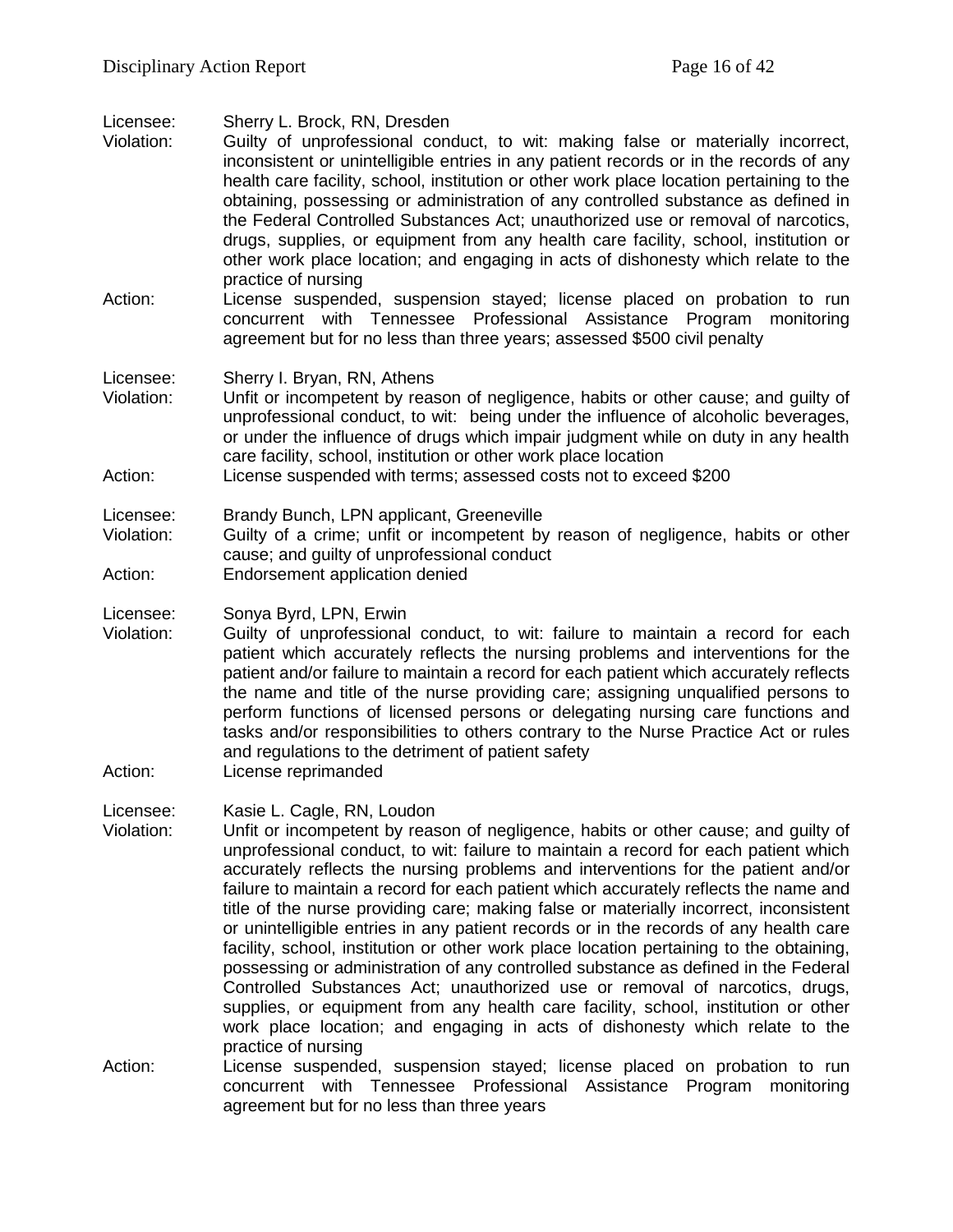| Licensee:<br>Violation:<br>Action: | Carol Helena Casey, LPN, Crossville<br>Guilty of unprofessional conduct<br>License suspended with terms                                                                                                                                                                                                                                                                                                                                                                                                                                                                                |
|------------------------------------|----------------------------------------------------------------------------------------------------------------------------------------------------------------------------------------------------------------------------------------------------------------------------------------------------------------------------------------------------------------------------------------------------------------------------------------------------------------------------------------------------------------------------------------------------------------------------------------|
| Licensee:<br>Violation:<br>Action: | Jennifer L. Champion, RN, Greeneville<br>Guilty of unprofessional conduct, to wit: failure to maintain a record for each<br>patient which accurately reflects the nursing problems and interventions for the<br>patient and/or failure to maintain a record for each patient which accurately reflects<br>the name and title of the nurse providing care; and engaging in acts of dishonesty<br>which relate to the practice of nursing<br>License reprimanded; assessed \$300 civil penalty                                                                                           |
|                                    |                                                                                                                                                                                                                                                                                                                                                                                                                                                                                                                                                                                        |
| Licensee:<br>Violation:            | Jayme R. Clara, RN/APN, Bartlett<br>Guilty of unprofessional conduct, to wit: failure to maintain a record for each<br>patient which accurately reflects the nursing problems and interventions for the<br>patient and/or failure to maintain a record for each patient which accurately reflects<br>the name and title of the nurse providing care                                                                                                                                                                                                                                    |
| Action:                            | RN license and APN certification placed on probation for a period of no less than<br>six months with terms; must obtain continuing education credits in the areas of<br>physical examination, documentation, and breast cancer                                                                                                                                                                                                                                                                                                                                                         |
| Licensee:<br>Violation:            | Dee D. Claybrook, LPN, White Bluff<br>Guilty of fraud or deceit in procuring or attempting to procure a license to practice<br>nursing; guilty of a crime; unfit or incompetent by reason of negligence, habits or<br>other cause; and guilty of unprofessional conduct, to wit: revocation, suspension,<br>probation or other discipline of a license to practice nursing by another state or<br>territory of the United States for any act or omission which would constitute<br>grounds for the revocation, suspension, probation or other discipline of a license in<br>this state |
| Action:                            | License suspended with terms                                                                                                                                                                                                                                                                                                                                                                                                                                                                                                                                                           |
| Licensee:<br>Violation:            | Sarah D. Cook, LPN applicant, Carthage<br>Practiced nursing without being duly licensed to do so; has violated or attempted<br>to violate, directly or indirectly, or assisted in or abetted the violation of or<br>conspired to violate any provision of this chapter or any lawful order of the Board<br>issued pursuant thereto                                                                                                                                                                                                                                                     |
| Action:                            | Conditional reinstatement granted; assessed \$500 civil penalty                                                                                                                                                                                                                                                                                                                                                                                                                                                                                                                        |
| Licensee:<br>Violation:            | Courtney Cox, RN, Knoxville<br>Has violated or attempted to violate, directly or indirectly, or assisted in or abetted<br>the violation of or conspired to violate any provision of this chapter or any lawful<br>order of the Board issued pursuant thereto; and guilty of unprofessional conduct,<br>to wit: engaging in acts of dishonesty which relate to the practice of nursing; and<br>practicing nursing during the time the person's license issued is suspended or<br>revoked                                                                                                |
| Action:                            | License reprimanded; assessed \$600 civil penalty                                                                                                                                                                                                                                                                                                                                                                                                                                                                                                                                      |
| Licensee:<br>Violation:            | Tanya Curtis, LPN, McEwen<br>Guilty of a crime; unfit or incompetent by reason of negligence, habits or other<br>cause; addicted to alcohol or drugs to the degree of interfering with nursing duties;                                                                                                                                                                                                                                                                                                                                                                                 |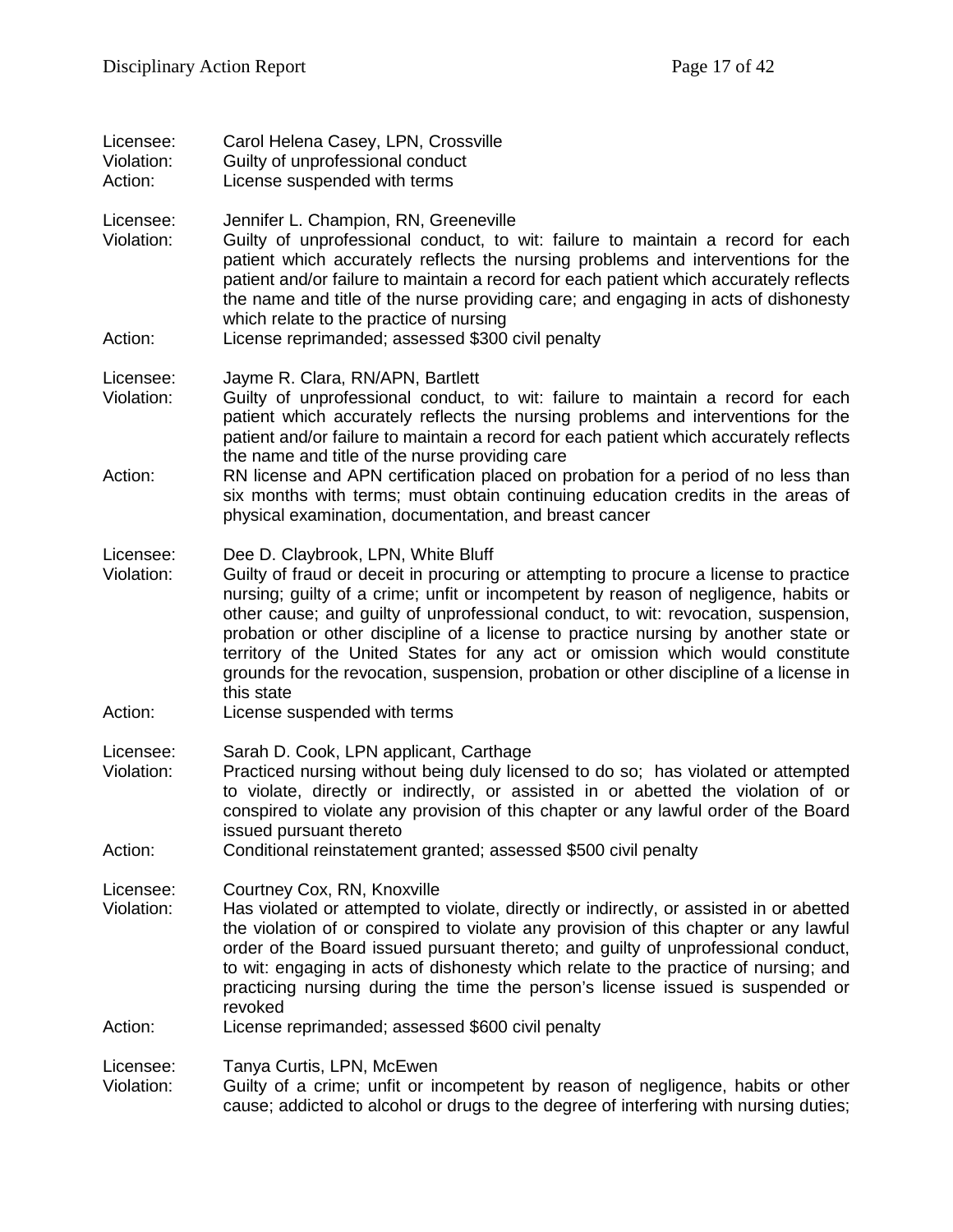| Action:                            | and guilty of unprofessional conduct, to wit: making false or materially incorrect,<br>inconsistent or unintelligible entries in any patient records or in the records of any<br>health care facility, school, institution or other work place location pertaining to the<br>obtaining, possessing or administration of any controlled substance as defined in<br>the Federal Controlled Substances Act; unauthorized use or removal of narcotics,<br>drugs, supplies, or equipment from any health care facility, school, institution or<br>other work place location; and impersonating another licensed practitioner<br>License suspended with terms                              |
|------------------------------------|--------------------------------------------------------------------------------------------------------------------------------------------------------------------------------------------------------------------------------------------------------------------------------------------------------------------------------------------------------------------------------------------------------------------------------------------------------------------------------------------------------------------------------------------------------------------------------------------------------------------------------------------------------------------------------------|
| Licensee:<br>Violation:<br>Action: | Monica Davenport, LPN, McMinnville<br>Failed to pay student loan<br>License suspended                                                                                                                                                                                                                                                                                                                                                                                                                                                                                                                                                                                                |
| Licensee:<br>Violation:<br>Action: | Amanda Dixon, LPN applicant, White Bluff<br>Guilty of a crime; unfit or incompetent by reason of negligence, habits or other<br>cause; and guilty of unprofessional conduct<br>Exam application denied                                                                                                                                                                                                                                                                                                                                                                                                                                                                               |
| Licensee:<br>Violation:<br>Action: | Tina Dixon, RN, Clinton<br>Failed to pay student loan<br>License suspended                                                                                                                                                                                                                                                                                                                                                                                                                                                                                                                                                                                                           |
| Licensee:<br>Violation:<br>Action: | Joni S. Donegan, LPN, Lyles<br>Addicted to alcohol or drugs to the degree of interfering with nursing duties; and<br>guilty of unprofessional conduct<br>License revoked; assessed \$1,000 civil penalty, plus costs not to exceed \$5,000                                                                                                                                                                                                                                                                                                                                                                                                                                           |
| Licensee:<br>Violation:<br>Action: | Leigh Dorer, RN, Strawberry Plains<br>Guilty of unprofessional conduct, to wit: engaging in acts of dishonesty which<br>relate to the practice of nursing<br>License suspended with terms; assessed \$1,000 civil penalty, plus costs not to<br>exceed \$5,000                                                                                                                                                                                                                                                                                                                                                                                                                       |
| Licensee:<br>Violation:<br>Action: | Nicole Douglas, LPN, Whiteville<br>Guilty of a crime<br>License voluntarily surrendered                                                                                                                                                                                                                                                                                                                                                                                                                                                                                                                                                                                              |
| Licensee:<br>Violation:<br>Action: | Tora Epperson, LPN, Morristown<br>Failed to pay student loan<br>License suspended                                                                                                                                                                                                                                                                                                                                                                                                                                                                                                                                                                                                    |
| Licensee:<br>Violation:<br>Action: | Karen Ann Fandl, RN, Kingsport<br>Unfit or incompetent by reason of negligence, habits or other cause; and guilty of<br>unprofessional conduct, to wit: making false or materially incorrect, inconsistent or<br>unintelligible entries in any patient records or in the records of any health care<br>facility, school, institution or other work place location pertaining to the obtaining,<br>possessing or administration of any controlled substance as defined in the Federal<br>Controlled Substances Act; and unauthorized use or removal of narcotics, drugs,<br>supplies, or equipment from any health care facility, school, institution or other<br>work place location |
|                                    | License suspended with terms; must obtain continuing education credits in the                                                                                                                                                                                                                                                                                                                                                                                                                                                                                                                                                                                                        |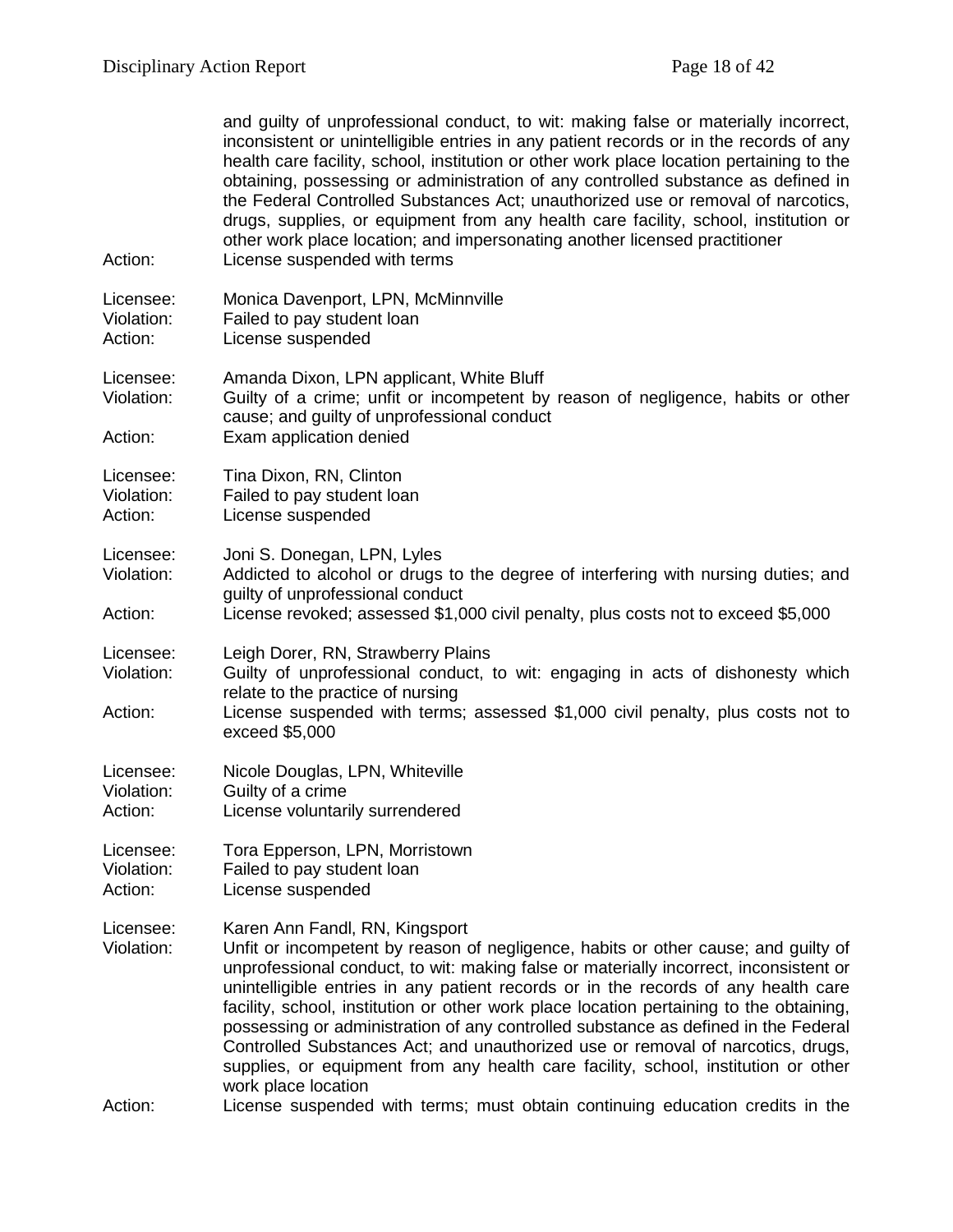area of charting/documentation (including wastage of medications); assessed \$5,000 civil penalty, plus costs not to exceed \$5,000

Licensee: Stacie Brown Fowler, LPN, Bells

Violation: Unfit or incompetent by reason of negligence, habits or other cause; and guilty of unprofessional conduct, to wit: intentionally or negligently causing a physical or emotional injury to a patient; failure to maintain a record for each patient which accurately reflects the nursing problems and interventions for the patient and/or failure to maintain a record for each patient which accurately reflects the name and title of the nurse providing care; and abandoning or neglecting a patient requiring nursing care

Action: License placed on probation for no less than two years; placed on the Abuse Registry; must obtain continuing education credits in the areas of acute care setting, prevention of abuse and neglect, nursing ethics, and record-keeping; practice restriction; assessed \$2,000 civil penalty

Licensee: Chadwick D. Fox, LPN, Gainesboro<br>Violation: Guilty of unprofessional conduct. t

- Guilty of unprofessional conduct, to wit: failure to maintain a record for each patient which accurately reflects the nursing problems and interventions for the patient and/or failure to maintain a record for each patient which accurately reflects the name and title of the nurse providing care; revocation, suspension, probation or other discipline of a license to practice nursing by another state or territory of the United States for any act or omission which would constitute grounds for the revocation, suspension, probation or other discipline of a license in this state; and engaging in acts of dishonesty which relate to the practice of nursing
- Action: License placed on probation for a period of three years; must obtain continuing education credits in the area of ethics; assessed \$500 civil penalty

Licensee: Krista S. Garza, RN, Helotes, TX

- Violation: Has violated or attempted to violate, directly or indirectly, or assisted in or abetted the violation of or conspired to violate any provision of this chapter or any lawful order of the Board issued pursuant thereto; and guilty of unprofessional conduct, to wit: violating confidentiality of information or knowledge concerning the patient, except as otherwise required by a court of law
- Action: Privilege to practice nursing in the State of Tennessee revoked; shall cease and desist the practice of nursing in the State of Tennessee

Licensee: Tammy L. Gould, RN/APN, Speedwell<br>Violation: Having been issued a certificate of fitn

- Having been issued a certificate of fitness, failure to file a notice with the Board of Nursing containing: (a) the nurse's full name; (b) a copy of the formulary describing the categories of legend drugs to be prescribed and/or issued by the nurse; and (c) the name of the licensed physician having supervision, control and responsibility for prescriptive services rendered by the nurse and failure to properly update said information; and guilty of unprofessional conduct, to wit: practicing professional nursing in a manner inconsistent with T.C.A. § 63-7-103
- Action: APN certification placed on probation for a minimum of one year; must complete Board-ordered coursework in the area of prescribing controlled drugs; assessed \$750 civil penalty

Licensee: Nicole Graham, LPN, Afton

Violation: Unfit or incompetent by reason of negligence, habits or other cause; addicted to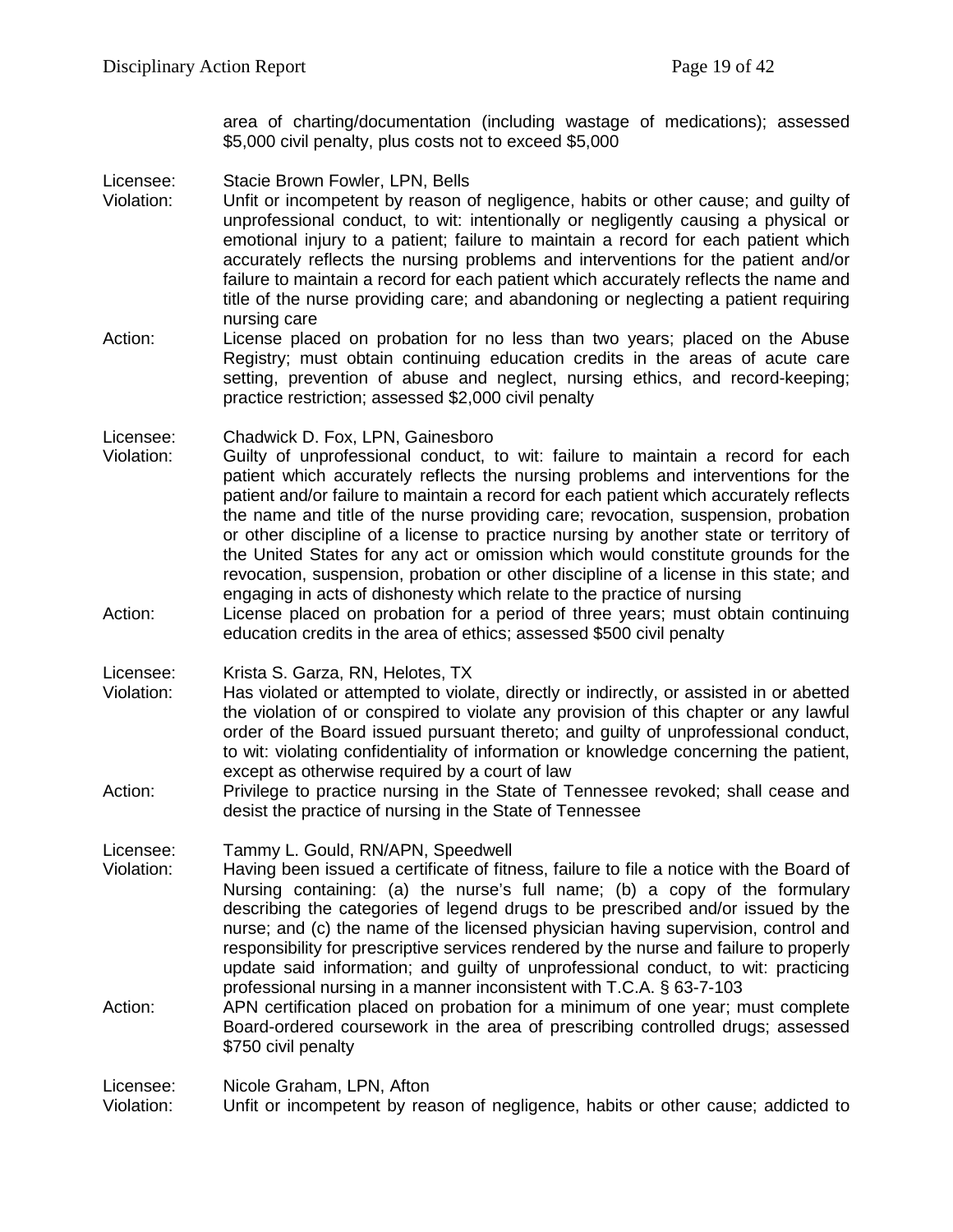alcohol or drugs to the degree of interfering with nursing duties; mentally incompetent; and guilty of unprofessional conduct, to wit: making false or materially incorrect, inconsistent or unintelligible entries in any patient records or in the records of any health care facility, school, institution or other work place location pertaining to the obtaining, possessing or administration of any controlled substance as defined in the Federal Controlled Substances Act; unauthorized use or removal of narcotics, drugs, supplies, or equipment from any health care facility, school, institution or other work place location; the use of any intoxicating beverage or the illegal use of any narcotic or dangerous drug while on duty in any health care facility, school, institution, or other work place location; being under the influence of alcoholic beverages, or under the influence of drugs which impair judgment while on duty in any health care facility, school, institution or other work place location; and engaging in acts of dishonesty which relate to the practice of nursing

Action: License suspended with terms

Licensee: Angela Greear, RN/APN, Seymour

- Violation: Unfit or incompetent by reason of negligence, habits or other cause; and guilty of unprofessional conduct, to wit: intentionally or negligently causing a physical or emotional injury to a patient; failing to take appropriate action in safeguarding the patient from incompetent healthcare practice; practicing professional nursing in a manner inconsistent with T.C.A. § 63-7-103
- Action: APN certification reprimanded; RN license placed on probation for no less than two years; must obtain continuing education credits regarding neuroscience nursing, identification and treatment of neurological disorders, identification and treatment of spinal cord injuries, and identification and treatment of the signs and symptoms of strokes; assessed \$1,000 civil penalty

Licensee: Lisa L. Greene, RN, Murfreesboro

- Violation: Has violated or attempted to violate, directly or indirectly, or assisted in or abetted the violation of or conspired to violate any provision of this chapter or any lawful order of the Board issued pursuant thereto
- Action: License voluntarily surrendered

Licensee: Katherine Joy Gunning, LPN, Greeneville

Violation: Unfit or incompetent by reason of negligence, habits or other cause; mentally incompetent; and guilty of unprofessional conduct, to wit: intentionally or negligently causing a physical or emotional injury to a patient; failure to maintain a record for each patient which accurately reflects the nursing problems and interventions for the patient and/or failure to maintain a record for each patient which accurately reflects the name and title of the nurse providing care; abandoning or neglecting a patient requiring nursing care; practicing practical nursing in a manner inconsistent with T.C.A. § 63-7-108; performing nursing techniques or procedures without proper education and practice; and engaging in acts of dishonesty which relate to the practice of nursing Action: License summarily suspended

Licensee: Suzanne B. Hagar, RN, Smyrna

Violation: Guilty of unprofessional conduct, to wit: failure to maintain a record for each patient which accurately reflects the nursing problems and interventions for the patient and/or failure to maintain a record for each patient which accurately reflects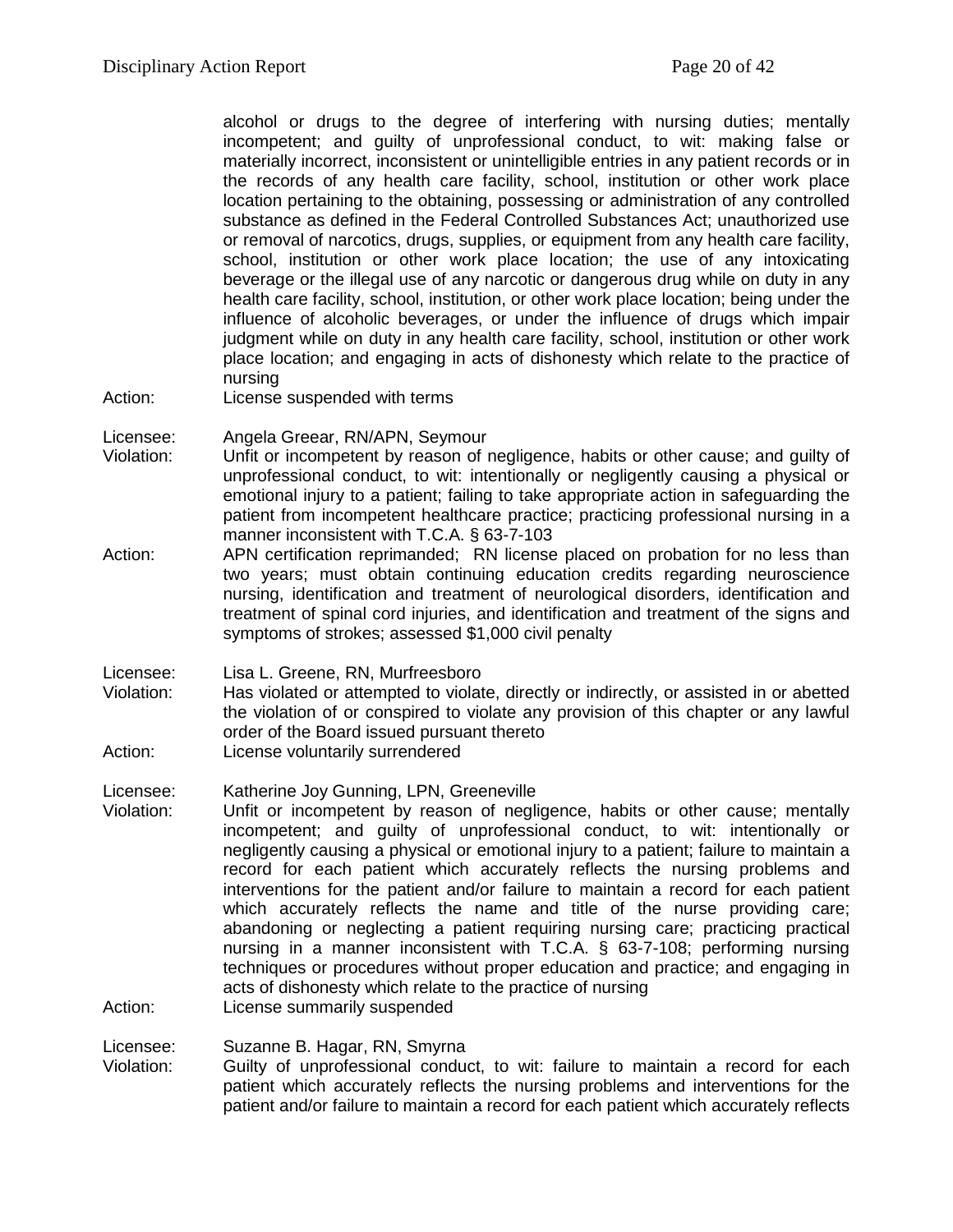- the name and title of the nurse providing care
- Action: License placed on probation for a period of two years; must obtain continuing education credits in the area of medical documentation
- Licensee: Melissa L. Hall, RN reinstatement applicant, Chattanooga
- Violation: Guilty of unprofessional conduct
- Action: Conditional license granted; license suspended, suspension stayed; license placed on probation to run concurrent with TNPAP contract but not less than three years

#### Licensee: Willie A. Hamilton, RN/APN, Gate City, Virginia

- Violation: While providing medication, failed to: perform an appropriate history and physical examination; failed to make a diagnosis based on the examinations and all diagnostic and laboratory test consistent with good health care; formulate a therapeutic plan and discuss it, along with the bases for it and the risks and benefits of various treatment options, a part of which might be the prescription of a dispensed drug, with the patient; and insure availability of the Advanced Practice Nurse with proper authority to prescribe, or coverage for the patient for appropriate follow-up care; and guilty of unprofessional conduct; to wit: failure to maintain a record for each patient which accurately reflects the nursing problems and interventions for the patient and/or failure to maintain a record for each patient which accurately reflects the name and title of the nurse providing care; making false or materially incorrect, inconsistent or unintelligible entries in any patient records or in the records of any health care facility, school, institution or other work place location pertaining to the obtaining, possessing or administration of any controlled substance as defined in the Federal Controlled Substances Act; and over-prescribing, or prescribing in a manner inconsistent with Rules 1000-04-.08 and 1000-04-.09
- Action: APN placed on probation for a period of two years; must complete Board-ordered coursework in the areas of medical record-keeping and prescribing controlled drugs

Licensee: Carlos L. Hawkins, LPN, Memphis

- Violation: Has violated or attempted to violate, directly or indirectly, or assisted in or abetted the violation of or conspired to violate any provision of this chapter or any lawful order of the Board issued pursuant thereto; unfit or incompetent by reason of negligence, habits or other cause; and guilty of unprofessional conduct, to wit: failure to maintain a record for each patient which accurately reflects the nursing problems and interventions for the patient and/or failure to maintain a record for each patient which accurately reflects the name and title of the nurse providing care; abandoning or neglecting a patient requiring nursing care; exercising undue influence on the patient, including the promotion of sale of services, goods, appliances, or drugs in such a manner as to exploit the patient for financial gain of the nurse or of a third party; practicing practical nursing in a manner inconsistent with T.C.A. § 63-7-108; and engaging in acts of dishonesty which relate to the practice of nursing
- Action: License placed on probation for no less than one year; must obtain continuing education credits in the areas of ethics, record-keeping, and nursing documentation; assessed \$1,000 civil penalty

Licensee: Samantha L. Hensley, RN, Knoxville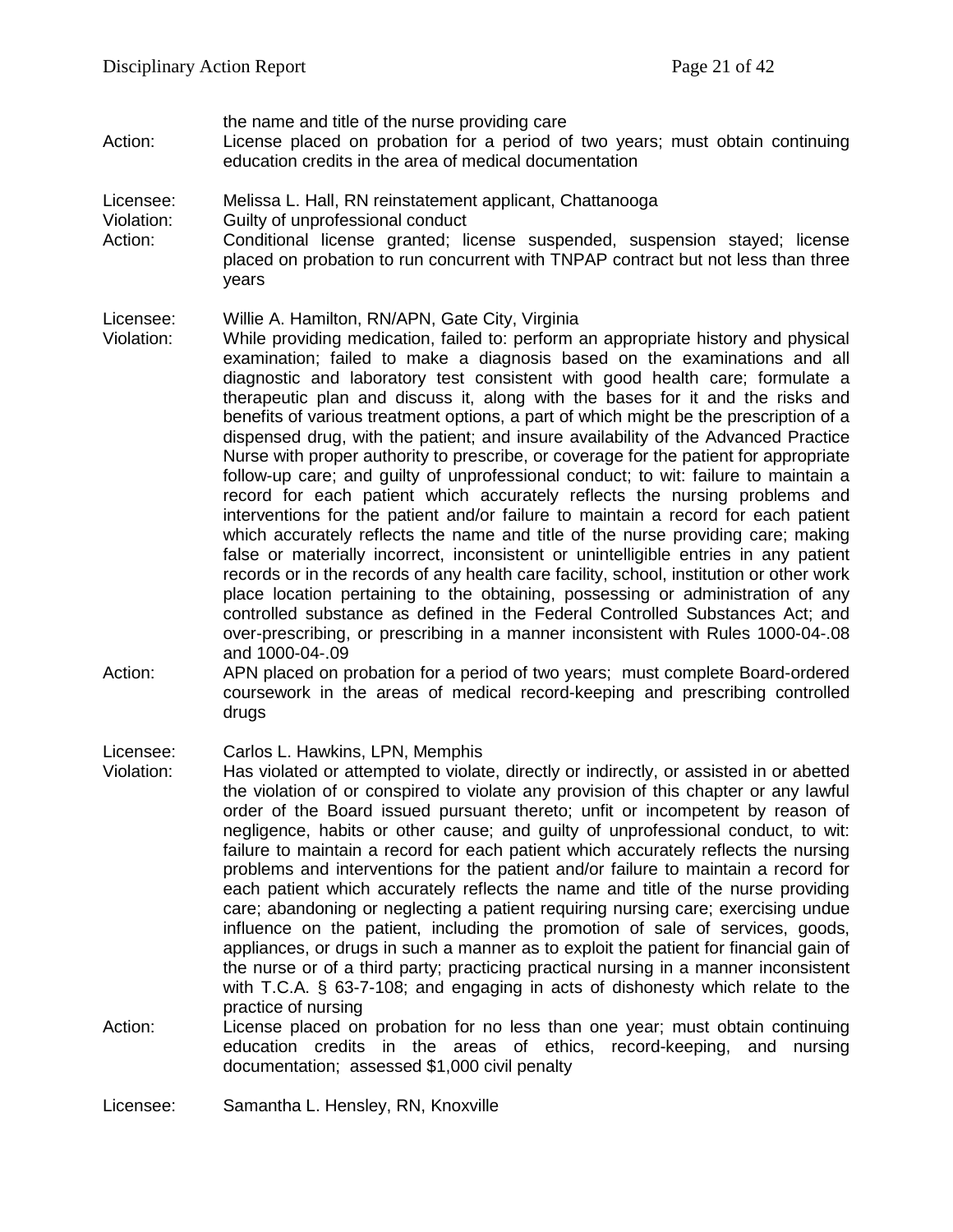- Violation: Guilty of unprofessional conduct, to wit: engaging in acts of dishonesty which relate to the practice of nursing
- Action: License revoked; assessed \$1,700 civil penalty, plus costs not to exceed \$5,000

#### Licensee: Ola Merle Henson, APN, Tullahoma

- Violation: Unfit or incompetent by reason of negligence, habits or other cause; guilty of unprofessional conduct; having been issued a certificate of fitness, failure to file a notice with the Board of Nursing containing: (a) the nurse's full name; (b) a copy of the formulary describing the categories of legend drugs to be prescribed and/or issued by the nurse; and (c) the name of the licensed physician having supervision, control and responsibility for prescriptive services rendered by the nurse and failure to properly update said information; failure to maintain a record for each patient which accurately reflects the nursing problems and interventions for the patient and/or failure to maintain a record for each patient which accurately reflects the name and title of the nurse providing care; failing to take appropriate action in safeguarding the patient from incompetent healthcare practice; practicing professional nursing in a manner inconsistent with T.C.A. § 63-7-103; and as a practitioner providing services at a pain management clinic prescribing controlled substances for the treatment of chronic nonmalignant pain, failure to document in the patient's records the reason for prescribing quantity
- Action: APN certification suspended for no less than sixty days with terms; must provide proof of retention of a supervising physician; must obtain Board-ordered coursework regarding medical documentation and prescribing controlled drugs; assessed costs not to exceed \$5,000

#### Licensee: Candie E. Hewgley, RN, Knoxville

- Violation: Unfit or incompetent by reason of negligence, habits or other cause; addicted to alcohol or drugs to the degree of interfering with nursing duties; and guilty of unprofessional conduct, to wit: the use of any intoxicating beverage or the illegal use of any narcotic or dangerous drug while on duty in any health care facility, school, institution, or other work place location; and being under the influence of alcoholic beverages, or under the influence of drugs which impair judgment while on duty in any health care facility, school, institution or other work place location Action: License suspended, suspension stayed; license placed on probation to run
- concurrent with Tennessee Professional Assistance Program monitoring agreement but for no less than three years
- Licensee: Liam Holt, LPN, Chattanooga<br>Violation: Failed to pay student loan Failed to pay student loan
- Action: License suspended
- Licensee: Komedka H. Hopkins, RN Applicant, Memphis
- Violation: Unfit or incompetent by reason of negligence, habits or other cause; and guilty of unprofessional conduct, to wit: failure to maintain a record for each patient which accurately reflects the nursing problems and interventions for the patient and/or failure to maintain a record for each patient which accurately reflects the name and title of the nurse providing care; and engaging in acts of dishonesty which relate to the practice of nursing
- Action: License granted on probation to run concurrent with the remainder of probation of her practical nursing license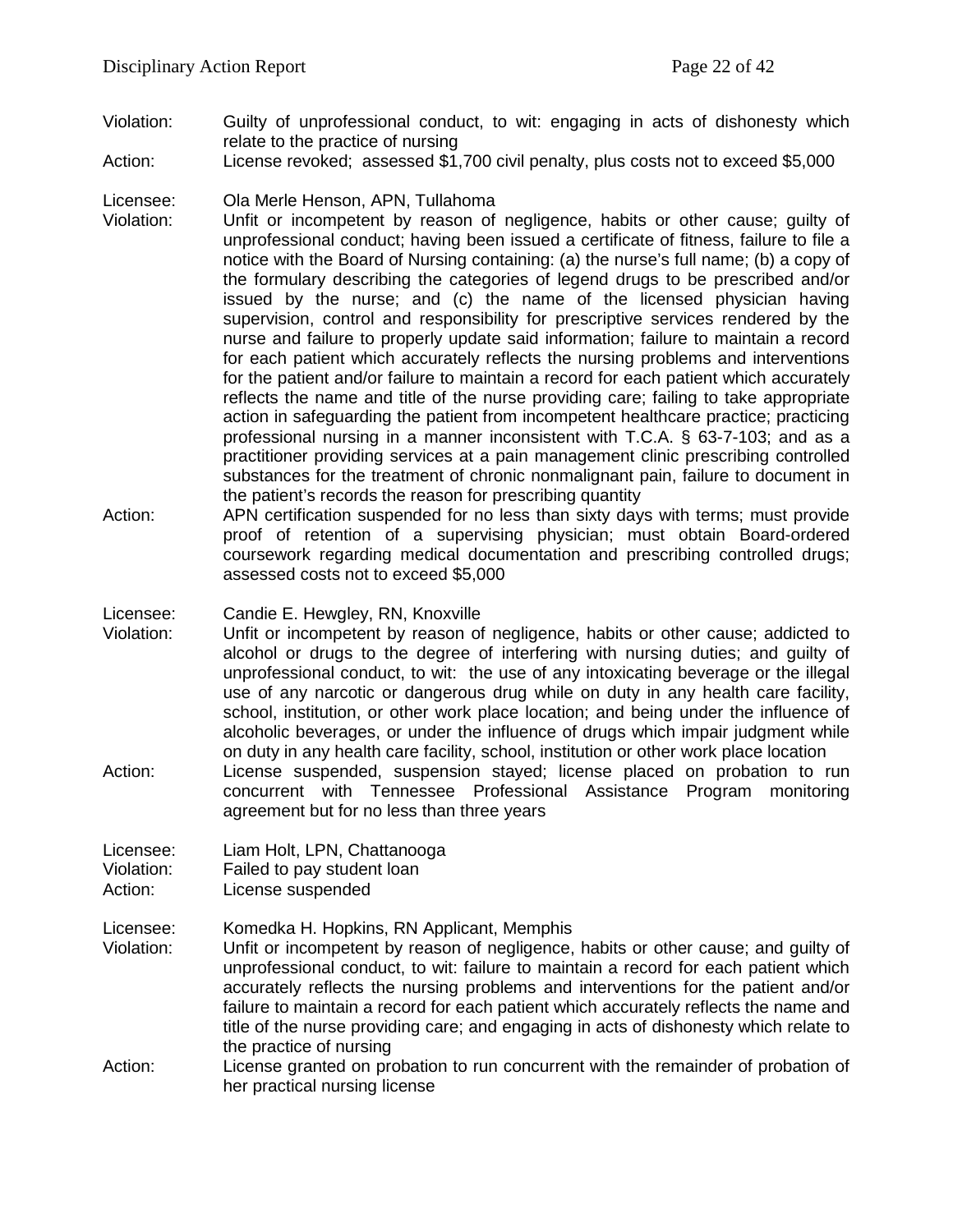| Licensee:<br>Violation:<br>Action: | Julia Johnson, RN, Collierville<br>Failed to pay student loan<br>License suspended                                                                                                                                                                                                                                                                                                                                                                                                                                                                                                                                                                                                                                                                                                                                                                                                                                                                                                                                                                                                                                          |
|------------------------------------|-----------------------------------------------------------------------------------------------------------------------------------------------------------------------------------------------------------------------------------------------------------------------------------------------------------------------------------------------------------------------------------------------------------------------------------------------------------------------------------------------------------------------------------------------------------------------------------------------------------------------------------------------------------------------------------------------------------------------------------------------------------------------------------------------------------------------------------------------------------------------------------------------------------------------------------------------------------------------------------------------------------------------------------------------------------------------------------------------------------------------------|
| Licensee:<br>Violation:<br>Action: | Stephani Johnson, LPN, Antioch<br>Failed to pay student loan<br>License suspended                                                                                                                                                                                                                                                                                                                                                                                                                                                                                                                                                                                                                                                                                                                                                                                                                                                                                                                                                                                                                                           |
| Licensee:<br>Violation:<br>Action: | Kathryn M. Larue, LPN, Murfreesboro<br>Unfit or incompetent by reason of negligence, habits or other cause; and guilty of<br>unprofessional conduct, to wit: unauthorized use or removal of narcotics, drugs,<br>supplies, or equipment from any health care facility, school, institution or other<br>work place location; and engaging in acts of dishonesty which relate to the<br>practice of nursing<br>License suspended with terms                                                                                                                                                                                                                                                                                                                                                                                                                                                                                                                                                                                                                                                                                   |
| Licensee:<br>Violation:<br>Action: | Dianna S. Latimer, RN, Kelso<br>Guilty of unprofessional conduct, to wit: revocation, suspension, probation or other<br>discipline of a license to practice nursing by another state or territory of the United<br>States for any act or omission which would constitute grounds for the revocation,<br>suspension, probation or other discipline of a license in this state<br>License placed on probation until April 27, 2019; assessed costs not to exceed<br>\$2,500                                                                                                                                                                                                                                                                                                                                                                                                                                                                                                                                                                                                                                                   |
| Licensee:<br>Violation:<br>Action: | Todd Lawrence, LPN, Kingsport<br>Guilty of unprofessional conduct, to wit: making false or materially incorrect,<br>inconsistent or unintelligible entries in any patient records or in the records of any<br>health care facility, school, institution or other work place location pertaining to the<br>obtaining, possessing or administration of any controlled substance as defined in<br>the Federal Controlled Substances Act; unauthorized use or removal of narcotics,<br>drugs, supplies, or equipment from any health care facility, school, institution or<br>other work place location; the use of any intoxicating beverage or the illegal use of<br>any narcotic or dangerous drug while on duty in any health care facility, school,<br>institution, or other work place location; being under the influence of alcoholic<br>beverages, or under the influence of drugs which impair judgment while on duty in<br>any health care facility, school, institution or other work place location; and<br>engaging in acts of dishonesty which relate to the practice of nursing<br>License suspended with terms |
| Licensee:<br>Violation:<br>Action: | Crystal M. Leyhue, LPN, Dresden<br>Guilty of a crime; unfit or incompetent by reason of negligence, habits or other<br>cause; and guilty of unprofessional conduct, to wit: intentionally or negligently<br>causing a physical or emotional injury to a patient; abandoning or neglecting a<br>patient requiring nursing care; and revocation, suspension, probation or other<br>discipline of a license to practice nursing by another state or territory of the United<br>States for any act or omission which would constitute grounds for the revocation,<br>suspension, probation or other discipline of a license in this state<br>License voluntarily surrendered                                                                                                                                                                                                                                                                                                                                                                                                                                                    |
| Licensee:                          | Erika R. Lokey, LPN, Murfreesboro                                                                                                                                                                                                                                                                                                                                                                                                                                                                                                                                                                                                                                                                                                                                                                                                                                                                                                                                                                                                                                                                                           |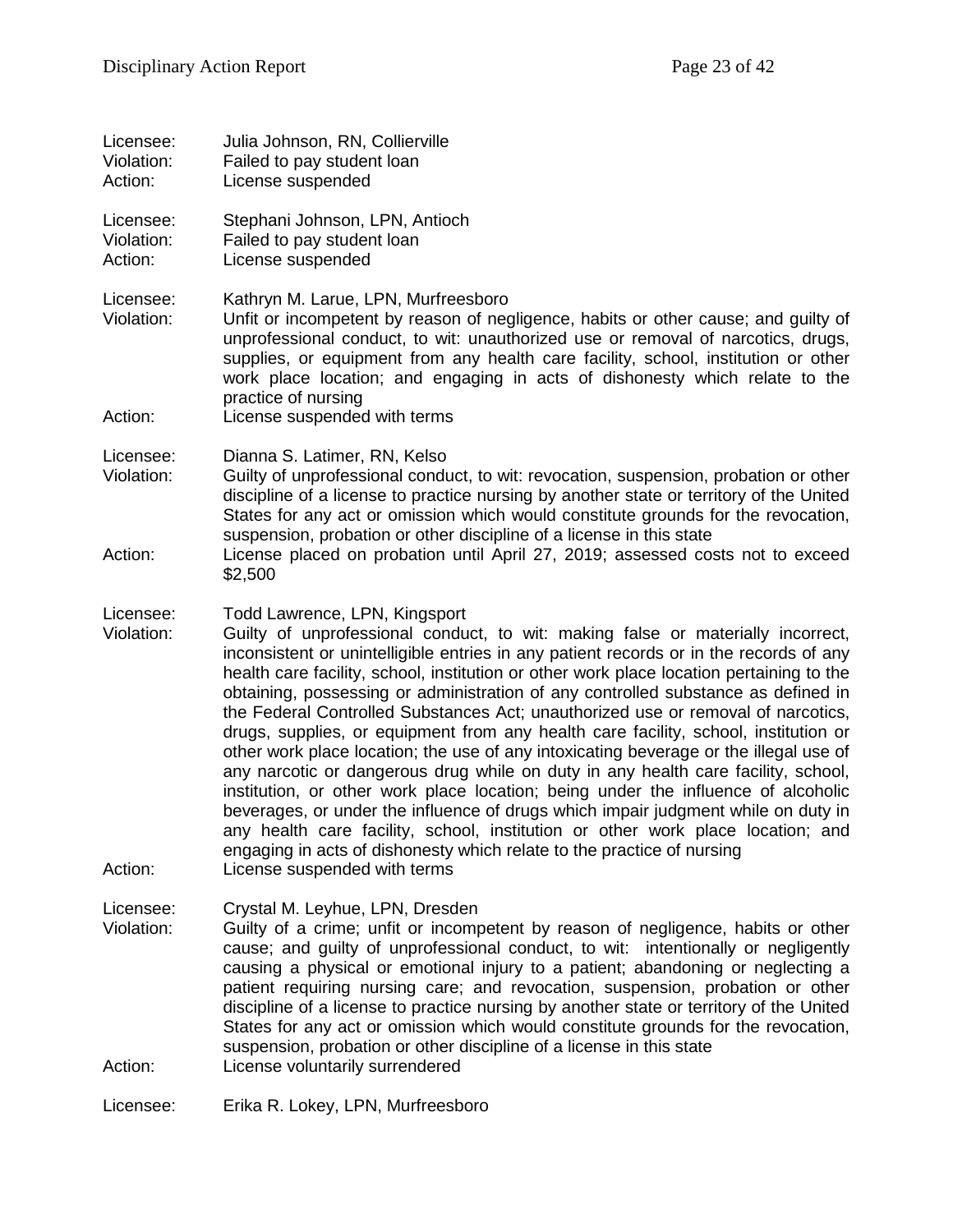Violation: Guilty of unprofessional conduct, to wit: making false or materially incorrect, inconsistent or unintelligible entries in any patient records or in the records of any health care facility, school, institution or other work place location pertaining to the obtaining, possessing or administration of any controlled substance as defined in the Federal Controlled Substances Act Action: License reprimanded; must obtain continuing education credits in the area of charting/documentation (including waste of medication) Licensee: Sherri (Allison) Madondo, RN, Franklin<br>Violation: Guilty of a crime: and quilty of unpr Guilty of a crime; and guilty of unprofessional conduct, to wit: impersonating another licensed practitioner; and engaging in acts of dishonesty which relate to the practice of nursing Action: License voluntarily surrendered Licensee: Sherri (Allison) Madondo, RN applicant, Franklin Violation: Guilty of a crime; unfit or incompetent by reason of negligence, habits or other cause; and guilty of unprofessional conduct Action: Renewal application denied Licensee: Sarah Martin, RN, Lascassas Violation: Failed to pay student loan Action: License suspended Licensee: Whitney M. Martin, RN/APN, Walla Walla, Washington<br>Violation: Guilty of unprofessional conduct. to wit: failure to m Guilty of unprofessional conduct, to wit: failure to maintain a record for each patient which accurately reflects the nursing problems and interventions for the patient and/or failure to maintain a record for each patient which accurately reflects the name and title of the nurse providing care Action: APN certification and RN license reprimanded; must obtain continuing education credits and Board-ordered coursework in the areas of professional boundaries and prescribing opioids; assessed \$750 civil penalty, plus costs not to exceed \$500 Licensee: Margaret S. Mathews, RN, Hendersonville<br>Violation: Unfit or incompetent by reason of neglige Unfit or incompetent by reason of negligence, habits or other cause; addicted to alcohol or drugs to the degree of interfering with nursing duties; and guilty of unprofessional conduct, to wit: failure to maintain a record for each patient which accurately reflects the nursing problems and interventions for the patient and/or failure to maintain a record for each patient which accurately reflects the name and title of the nurse providing care; making false or materially incorrect, inconsistent or unintelligible entries in any patient records or in the records of any health care facility, school, institution or other work place location pertaining to the obtaining, possessing or administration of any controlled substance as defined in the Federal Controlled Substances Act; and unauthorized use or removal of narcotics, drugs, supplies, or equipment from any health care facility, school, institution or other work place location Action: License voluntarily surrendered Licensee: Kathy A. Mathis, RN, Clarksville Violation: Guilty of unprofessional conduct, to wit: being under the influence of alcoholic beverages, or under the influence of drugs which impair judgment while on duty in

any health care facility, school, institution or other work place location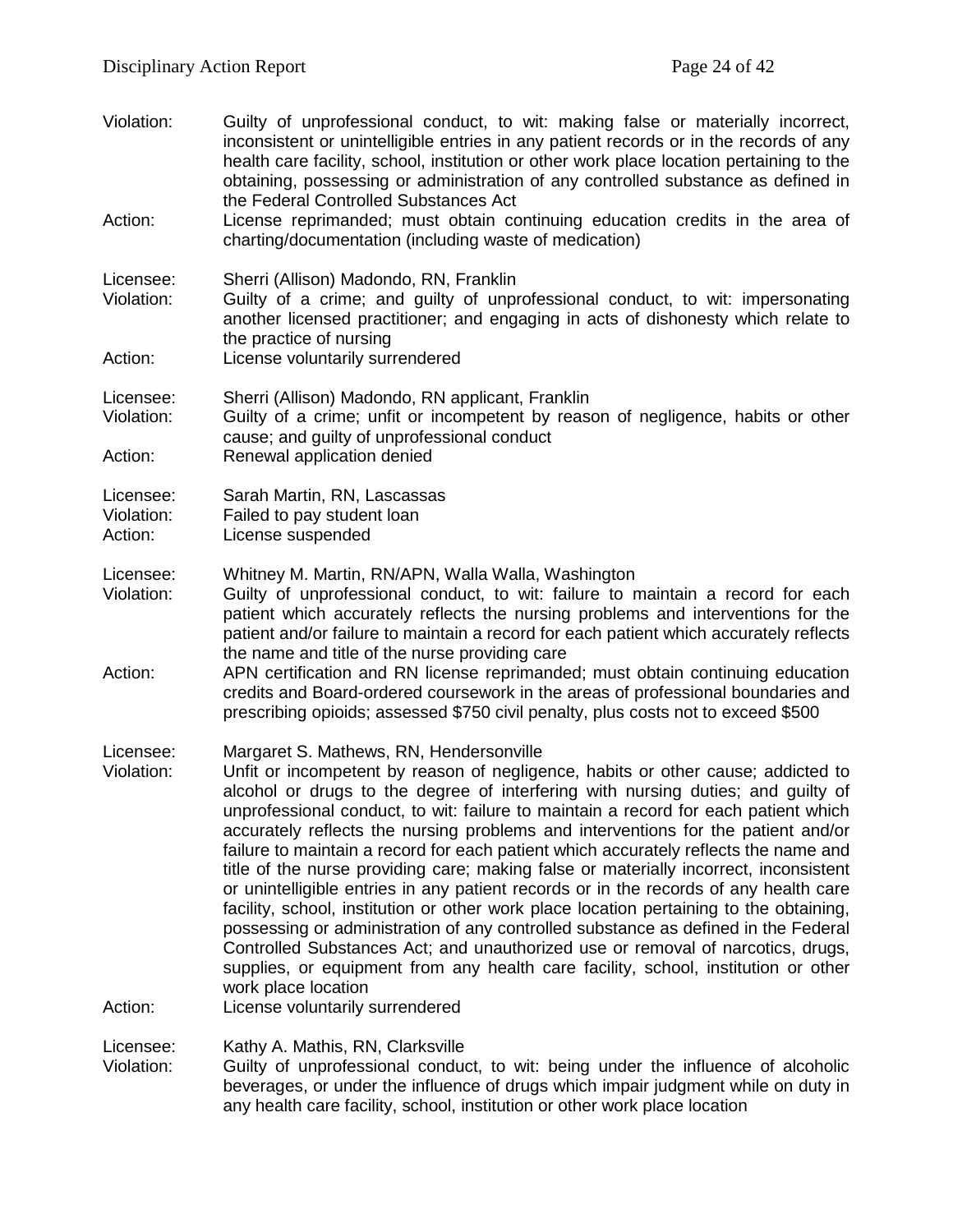Action: License suspended with terms

Licensee: Jessica A. Maxwell, RN, Germantown

- Violation: Guilty of unprofessional conduct, to wit: failure to maintain a record for each patient which accurately reflects the nursing problems and interventions for the patient and/or failure to maintain a record for each patient which accurately reflects the name and title of the nurse providing care; making false or materially incorrect, inconsistent or unintelligible entries in any patient records or in the records of any health care facility, school, institution or other work place location pertaining to the obtaining, possessing or administration of any controlled substance as defined in the Federal Controlled Substances Act; and engaging in acts of dishonesty which relate to the practice of nursing
- Action: License reprimanded

Licensee: Frieda McCarty, LPN, Jackson Violation: Failed to pay student loan Action: License suspended

Licensee: Andrew McKenzie, RN, Nashville Violation: Failed to pay student loan

Action: License suspended

Licensee: Lisa C. Miller, LPN, Hendersonville<br>Violation: Unfit or incompetent by reason

Unfit or incompetent by reason of negligence; and guilty of unprofessional conduct, to wit: unauthorized use or removal of narcotics, drugs, supplies, or equipment from any health care facility, school, institution or other work place location; the use of any intoxicating beverage or the illegal use of any narcotic or dangerous drug while on duty in any health care facility, school, institution, or other work place location; and being under the influence of alcoholic beverages, or under the influence of drugs which impair judgment while on duty in any health care facility, school, institution or other work place location

Action: License suspended with terms

Licensee: Mark Mitchell, RN, Hot Springs Village, Arkansas

- Violation: Unfit or incompetent by reason of negligence, habits or other cause; and guilty of unprofessional conduct, to wit: making false or materially incorrect, inconsistent or unintelligible entries in any patient records or in the records of any health care facility, school, institution or other work place location pertaining to the obtaining, possessing or administration of any controlled substance as defined in the Federal Controlled Substances Act; unauthorized use or removal of narcotics, drugs, supplies, or equipment from any health care facility, school, institution or other work place location; and engaging in acts of dishonesty which relate to the practice of nursing
- Action: Privilege to practice nursing in the State of Tennessee revoked; shall cease and desist the practice of nursing in the State of Tennessee

Licensee: Diana G. Monroe, LPN, Lenoir City<br>Violation: Guilty of unprofessional conduct.

Guilty of unprofessional conduct, to wit: failure to maintain a record for each patient which accurately reflects the nursing problems and interventions for the patient and/or failure to maintain a record for each patient which accurately reflects the name and title of the nurse providing care; unauthorized use or removal of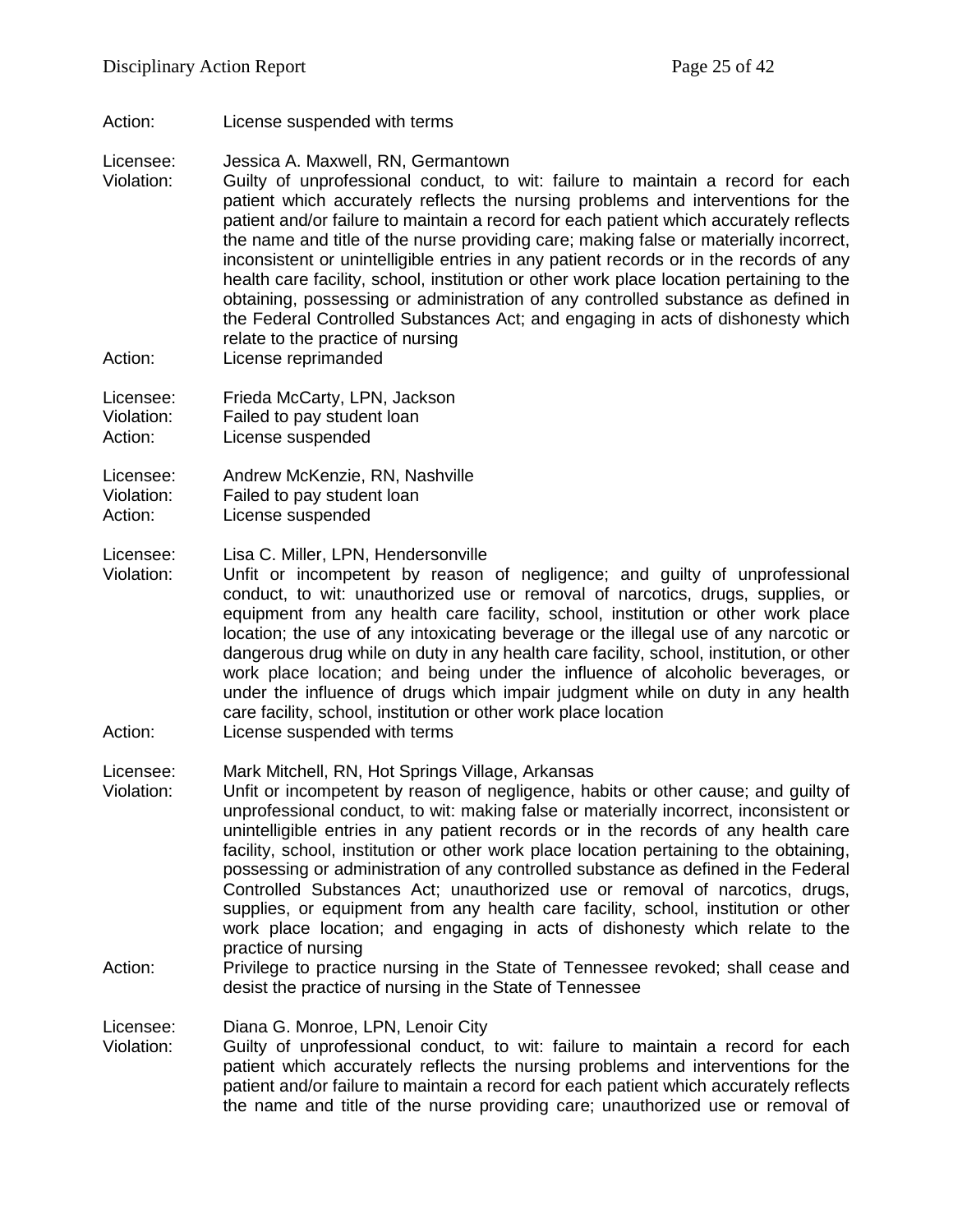| Action:                            | narcotics, drugs, supplies, or equipment from any health care facility, school,<br>institution or other work place location; performing nursing techniques or<br>procedures without proper education and practice; and engaging in acts of<br>dishonesty which relate to the practice of nursing<br>License revoked; assessed \$2,000 civil penalty, plus costs not to exceed \$5,000                                                                                                                                                                                                       |
|------------------------------------|---------------------------------------------------------------------------------------------------------------------------------------------------------------------------------------------------------------------------------------------------------------------------------------------------------------------------------------------------------------------------------------------------------------------------------------------------------------------------------------------------------------------------------------------------------------------------------------------|
| Licensee:<br>Violation:            | Cierra Moore, RN applicant, Nashville<br>Guilty of a crime; unfit or incompetent by reason of negligence, habits or other<br>cause; and guilty of unprofessional conduct                                                                                                                                                                                                                                                                                                                                                                                                                    |
| Action:                            | Exam application denied                                                                                                                                                                                                                                                                                                                                                                                                                                                                                                                                                                     |
| Licensee:<br>Violation:            | Jimmy D. Moore, RN, Halls<br>Unfit or incompetent by reason of negligence, habits or other cause; and guilty of<br>unprofessional conduct, to wit: failure to maintain a record for each patient which<br>accurately reflects the nursing problems and interventions for the patient and/or<br>failure to maintain a record for each patient which accurately reflects the name and<br>title of the nurse providing care; and unauthorized use or removal of narcotics,<br>drugs, supplies, or equipment from any health care facility, school, institution or<br>other work place location |
| Action:                            | License suspended with terms; assessed costs not to exceed \$5,000                                                                                                                                                                                                                                                                                                                                                                                                                                                                                                                          |
| Licensee:<br>Violation:            | Andrea Morton, RN/APN, Lewisburg<br>Unfit or incompetent by reason of negligence, habits or other cause; and guilty of<br>unprofessional conduct, to wit: violating confidentiality of information or knowledge<br>concerning the patient, except as otherwise required by a court of law; practicing<br>professional nursing in a manner inconsistent with T.C.A. § 63-7-103; and<br>engaging in acts of dishonesty which relate to the practice of nursing                                                                                                                                |
| Action:                            | APN certification reprimanded; RN license placed on probation for no less than<br>one year; must obtain continuing education credits and Board-ordered coursework<br>in the area of professional boundaries; assessed \$1,500 civil penalty                                                                                                                                                                                                                                                                                                                                                 |
| Licensee:<br>Violation:<br>Action: | Stephanie Myhrvold, RN, Nashville<br>Failed to pay student loan<br>Secondary action taken on suspended license under TCA 63-1-141                                                                                                                                                                                                                                                                                                                                                                                                                                                           |
| Licensee:<br>Violation:            | Laura W. Nave, RN, Clarksville<br>Unfit or incompetent by reason of negligence, habits or other cause; addicted to<br>alcohol or drugs to the degree of interfering with nursing duties; and guilty of<br>unprofessional conduct                                                                                                                                                                                                                                                                                                                                                            |
| Action:                            | License suspended with terms                                                                                                                                                                                                                                                                                                                                                                                                                                                                                                                                                                |
| Licensee:<br>Violation:            | Amy L. Nunley, RN, Tracy City<br>Unfit or incompetent by reason of negligence, habits or other cause; and guilty of<br>unprofessional conduct, to wit: unauthorized use or removal of narcotics, drugs,<br>supplies, or equipment from any health care facility, school, institution or other<br>work place location                                                                                                                                                                                                                                                                        |
| Action:                            | License suspended, suspension stayed; license placed on probation to run<br>concurrent with Tennessee Professional<br>Assistance<br>Program<br>monitoring<br>agreement but for no less than three years                                                                                                                                                                                                                                                                                                                                                                                     |
| Licensee:                          | Toya Reneil Owens, RN, Collierville                                                                                                                                                                                                                                                                                                                                                                                                                                                                                                                                                         |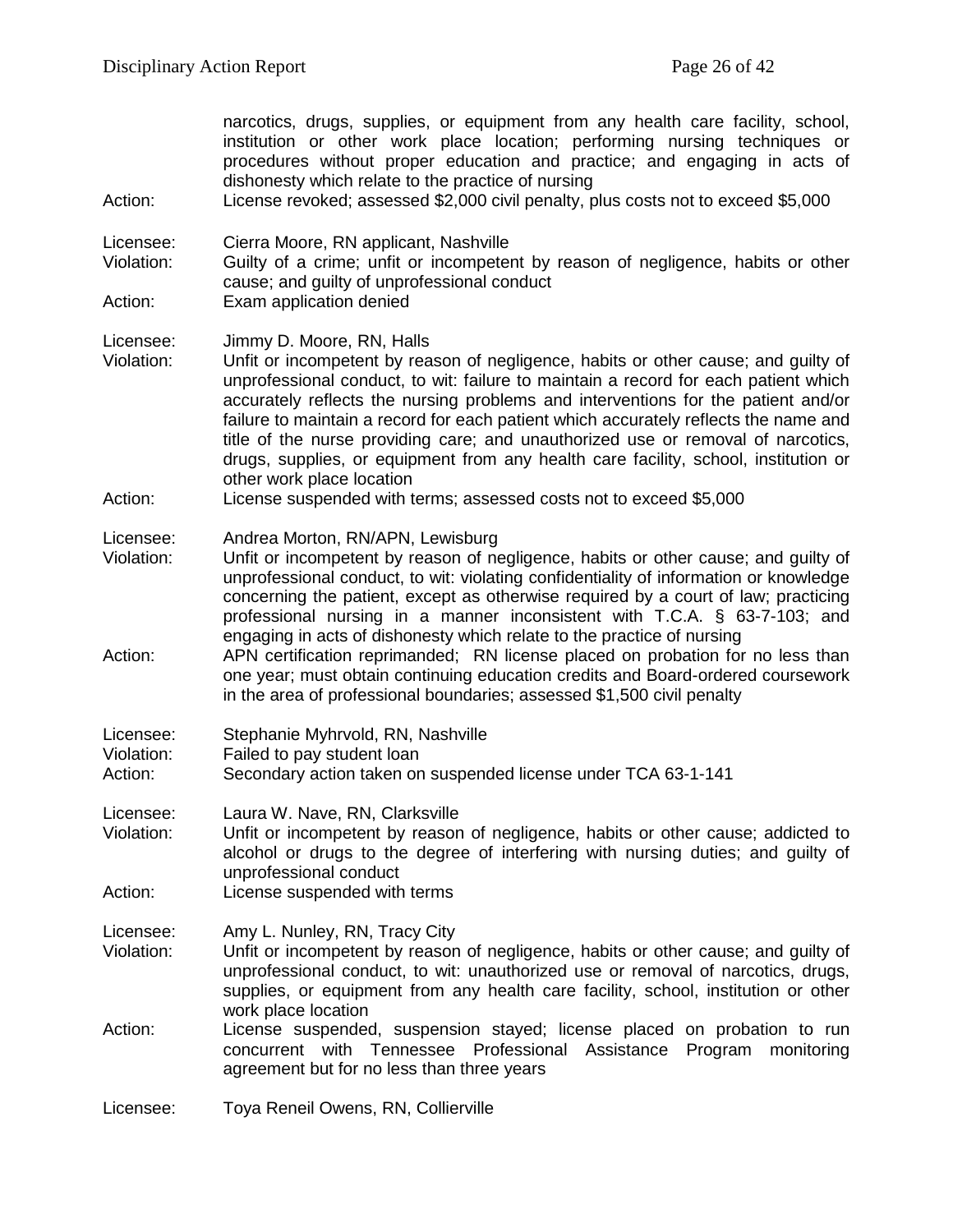- Violation: Guilty of unprofessional conduct, to wit: being under the influence of alcoholic beverages, or under the influence of drugs which impair judgment while on duty in any health care facility, school, institution or other work place location
- Action: License suspended with terms; assessed costs not to exceed \$1,000
- Licensee: Nathaniel Seth Pardin, RN, Memphis
- Violation: Unfit or incompetent by reason of negligence, habits or other cause; addicted to alcohol or drugs to the degree of interfering with nursing duties; and guilty of unprofessional conduct, to wit: failure to maintain a record for each patient which accurately reflects the nursing problems and interventions for the patient and/or failure to maintain a record for each patient which accurately reflects the name and title of the nurse providing care; and unauthorized use or removal of narcotics, drugs, supplies, or equipment from any health care facility, school, institution or other work place location
- Action: License suspended, suspension stayed; license placed on probation to run concurrent with Tennessee Professional Assistance Program monitoring agreement but for no less than three years

Licensee: Whitney Peterson, RN, Nashville

Violation: Failed to pay student loan

Action: License suspended

Licensee: Crystal Porter, RN, Carthage<br>Violation: Guilty of unprofessional co

Guilty of unprofessional conduct, to wit: performing nursing techniques or procedures without proper education and practice Action: License voluntarily surrendered

Licensee: Rachel E. Pugh, RN, Medina

- Violation: Guilty of unprofessional conduct, to wit: making false or materially incorrect, inconsistent or unintelligible entries in any patient records or in the records of any health care facility, school, institution or other work place location pertaining to the obtaining, possessing or administration of any controlled substance as defined in the Federal Controlled Substances Act; unauthorized use or removal of narcotics, drugs, supplies, or equipment from any health care facility, school, institution or other work place location; and engaging in acts of dishonesty which relate to the practice of nursing
- Action: License suspended with terms

Licensee: Angelia Raby, RN, Knoxville

- Violation: Failed to pay student loan
- Action: License suspended
- Licensee: Farrah Ramsey, RN, Henderson
- Violation: Unfit or incompetent by reason of negligence, habits or other cause; addicted to alcohol or drugs to the degree of interfering with nursing duties; and guilty of unprofessional conduct, to wit: failure to maintain a record for each patient which accurately reflects the nursing problems and interventions for the patient and/or failure to maintain a record for each patient which accurately reflects the name and title of the nurse providing care; making false or materially incorrect, inconsistent or unintelligible entries in any patient records or in the records of any health care facility, school, institution or other work place location pertaining to the obtaining,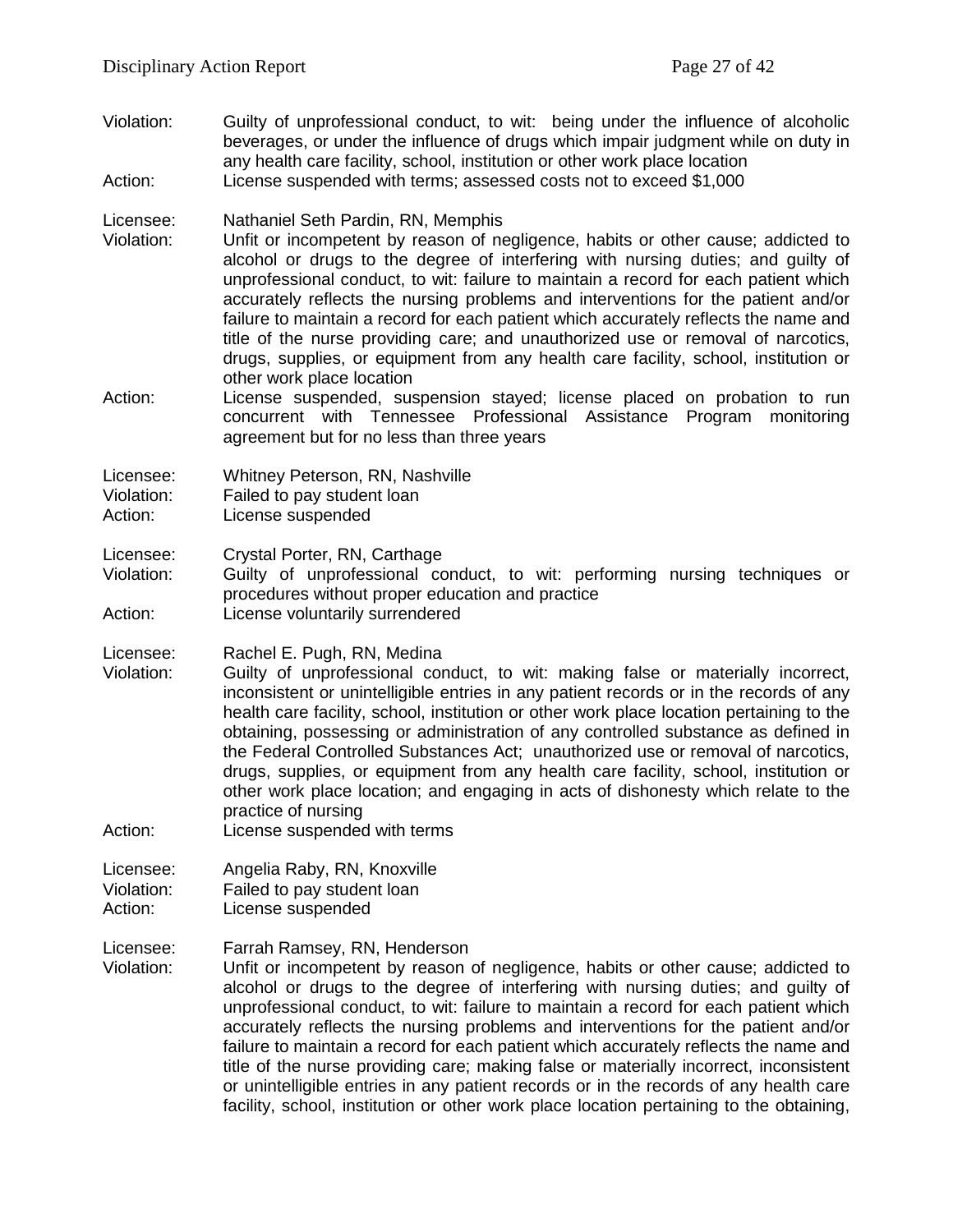possessing or administration of any controlled substance as defined in the Federal Controlled Substances Act; unauthorized use or removal of narcotics, drugs, supplies, or equipment from any health care facility, school, institution or other work place location; the use of any intoxicating beverage or the illegal use of any narcotic or dangerous drug while on duty in any health care facility, school, institution, or other work place location; being under the influence of alcoholic beverages, or under the influence of drugs which impair judgment while on duty in any health care facility, school, institution or other work place location; and engaging in acts of dishonesty which relate to the practice of nursing

- Action: License suspended, suspension stayed; license placed on probation to run concurrent with Tennessee Professional Assistance Program monitoring agreement but for no less than three years
- Licensee: Travis M. Richards, RN/APN, East Ridge<br>Violation: Guilty of unprofessional conduct, to wit: u
- Guilty of unprofessional conduct, to wit: unauthorized use or removal of narcotics, drugs, supplies, or equipment from any health care facility, school, institution or other work place location; the use of any intoxicating beverage or the illegal use of any narcotic or dangerous drug while on duty in any health care facility, school, institution, or other work place location; and being under the influence of alcoholic beverages, or under the influence of drugs which impair judgment while on duty in any health care facility, school, institution or other work place location
- Action: RN license and APN certification suspended with terms; assessed \$500 civil penalty, plus costs not to exceed \$500

Licensee: Whitney L. Ricker, RN, Jonesborough

- Violation: Unfit or incompetent by reason of negligence, habits or other cause; addicted to alcohol or drugs to the degree of interfering with nursing duties; and guilty of unprofessional conduct, to wit: making false or materially incorrect, inconsistent or unintelligible entries in any patient records or in the records of any health care facility, school, institution or other work place location pertaining to the obtaining, possessing or administration of any controlled substance as defined in the Federal Controlled Substances Act; and unauthorized use or removal of narcotics, drugs, supplies, or equipment from any health care facility, school, institution or other work place location
- Action: License suspended with terms
- Licensee: Jason Rieben, LPN, Bell Buckle
- Violation: Guilty of a crime; and guilty of unprofessional conduct, to wit: the use of any intoxicating beverage or the illegal use of any narcotic or dangerous drug while on duty in any health care facility, school, institution, or other work place location; and being under the influence of alcoholic beverages, or under the influence of drugs which impair judgment while on duty in any health care facility, school, institution or other work place location
- Action: License voluntarily surrendered

Licensee: Terri Lynn Roberts, RN, Knoxville<br>Violation: Guilty of unprofessional conduct

- Guilty of unprofessional conduct, to wit: engaging in acts of dishonesty which relate to the practice of nursing
- Action: License revoked; assessed \$1,500 civil penalty, plus costs not to exceed \$5,000
- Licensee: Cheryl L. Savage, LPN, Bolivar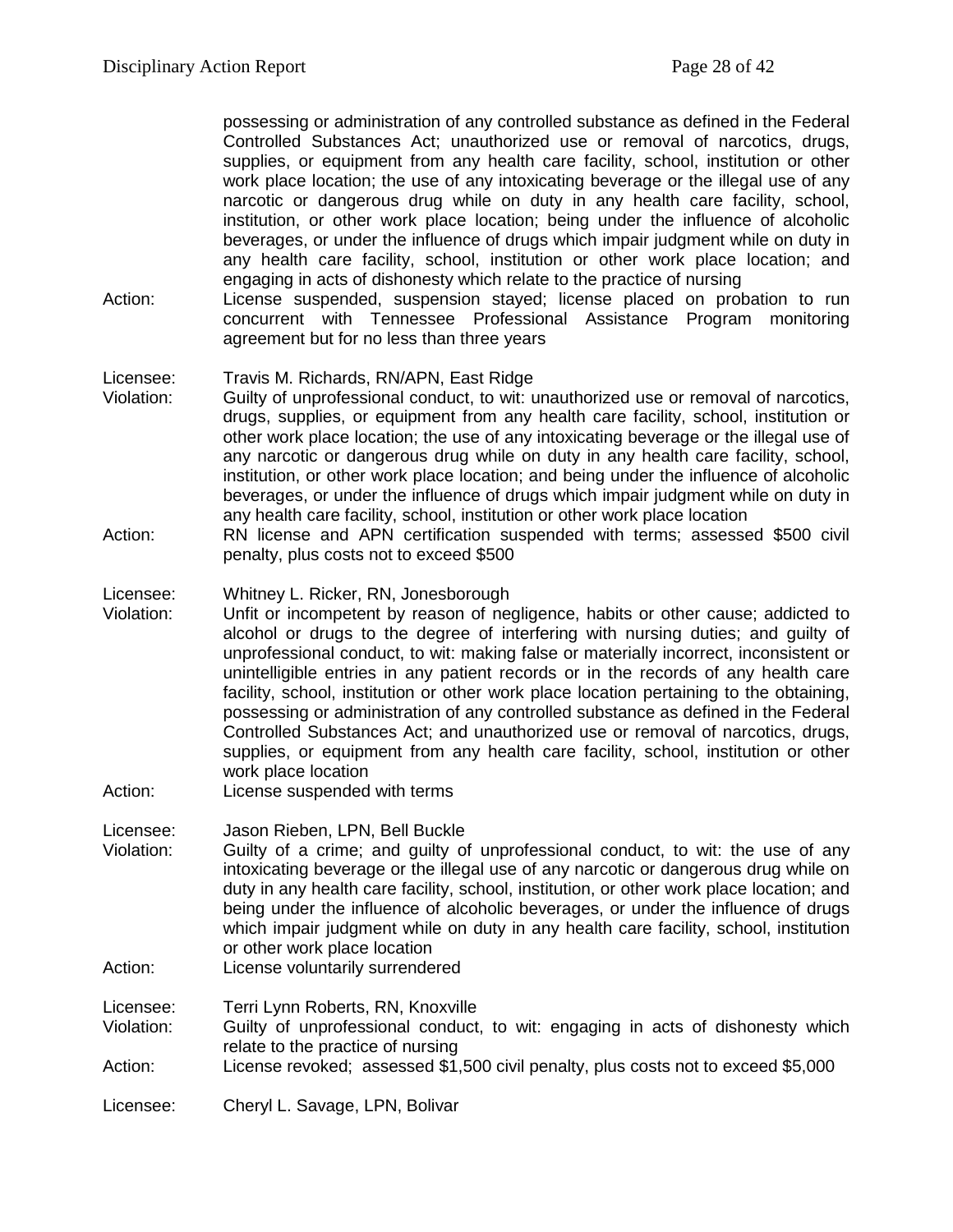Violation: Guilty of unprofessional conduct, to wit: engaging in acts of dishonesty which relate to the practice of nursing

Action: License revoked

- Licensee: Norma "Betsi" Sepulveda, RN, Nashville
- Violation: Guilty of unprofessional conduct, to wit: failure to maintain a record for each patient which accurately reflects the nursing problems and interventions for the patient and/or failure to maintain a record for each patient which accurately reflects the name and title of the nurse providing care
- Action: License suspended with terms

#### Licensee: Tiffany F. Sharpe, LPN, Winfield

- Violation: Guilty of unprofessional conduct, to wit: making false or materially incorrect, inconsistent or unintelligible entries in any patient records or in the records of any health care facility, school, institution or other work place location pertaining to the obtaining, possessing or administration of any controlled substance as defined in the Federal Controlled Substances Act; and unauthorized use or removal of narcotics, drugs, supplies, or equipment from any health care facility, school, institution or other work place location
- Action: License suspended with terms

#### Licensee: Debbie J. Simmons, LPN, Spring Hill

- Violation: Guilty of unprofessional conduct, to wit: making false or materially incorrect, inconsistent or unintelligible entries in any patient records or in the records of any health care facility, school, institution or other work place location pertaining to the obtaining, possessing or administration of any controlled substance as defined in the Federal Controlled Substances Act; unauthorized use or removal of narcotics, drugs, supplies, or equipment from any health care facility, school, institution or other work place location; and engaging in acts of dishonesty which relate to the practice of nursing
- Action: License suspended with terms

| Licensee:  | Sean Simpson, LPN, South Pittsburgh |
|------------|-------------------------------------|
| Violation: | Failed to pay student loan          |
| Action:    | License suspended                   |

Licensee: Vanesa Sircy, RN, Goodlettsville Violation: Failed to pay student loan

Action: License suspended

Licensee: Karen O. Snowden, RN, Morristown Violation: Guilty of a crime Action: License revoked; assessed \$2,250 civil penalty, plus costs up to \$5,000

- Licensee: Caleb R. Stanfill, RN, Lexington
- Violation: Unfit or incompetent by reason of negligence, habits or other cause; and guilty of unprofessional conduct, to wit: unauthorized use or removal of narcotics, drugs, supplies, or equipment from any health care facility, school, institution or other work place location

Action: License suspended with terms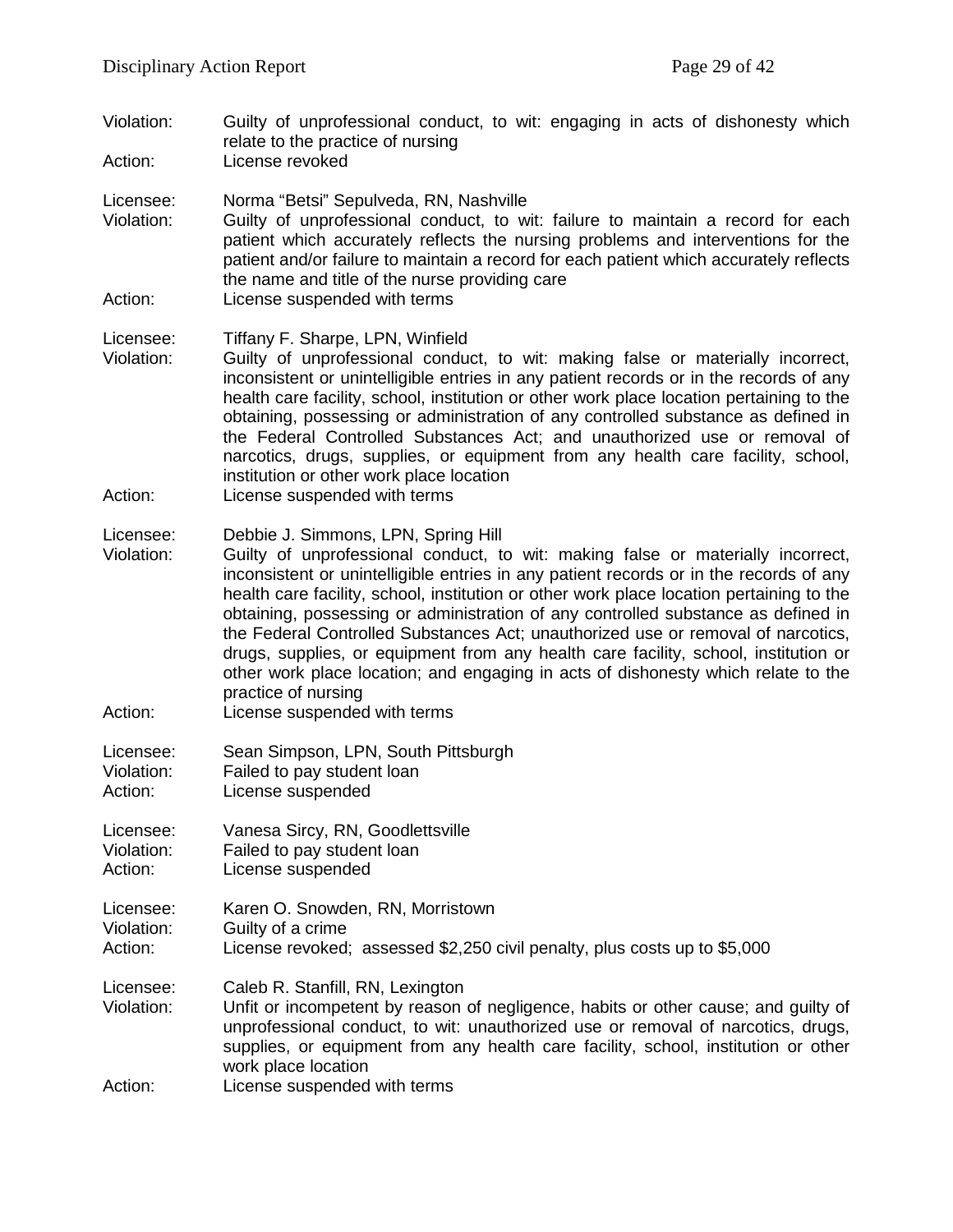Licensee: Nakesha N. Stephens, LPN, Bolivar Violation: Guilty of a crime Action: License revoked

#### Licensee: James C. Stewart, RN, Hendersonville

- Violation: Unfit or incompetent by reason of negligence, habits or other cause; addicted to alcohol or drugs to the degree of interfering with nursing duties; and guilty of unprofessional conduct, to wit: unauthorized use or removal of narcotics, drugs, supplies, or equipment from any health care facility, school, institution or other work place location; the use of any intoxicating beverage or the illegal use of any narcotic or dangerous drug while on duty in any health care facility, school, institution, or other work place location; being under the influence of alcoholic beverages, or under the influence of drugs which impair judgment while on duty in any health care facility, school, institution or other work place location; and engaging in acts of dishonesty which relate to the practice of nursing
- Action: License suspended, suspension stayed; license placed on probation to run concurrent with Tennessee Professional Assistance Program monitoring agreement but for no less than three years

Licensee: Allison M. Stock, RN/APN, Cordova

- Violation: Unfit or incompetent by reason of negligence, habits or other cause; and guilty of unprofessional conduct, to wit: making false or materially incorrect, inconsistent or unintelligible entries in any patient records or in the records of any health care facility, school, institution or other work place location pertaining to the obtaining, possessing or administration of any controlled substance as defined in the Federal Controlled Substances Act; impersonating another license practitioner; and engaging in acts of dishonesty which relate to the practice of nursing Action: APN certification and RN license suspended with terms
- Licensee: Carla M. Surratt, LPN, Bolivar
- Violation: Guilty of a crime
- Action: License revoked; assessed \$1,000 civil penalty, plus costs up to \$5,000
- Licensee: Patti Ann Swint, RN/APN, Nashville
- Violation: Guilty of unprofessional conduct, to wit: unauthorized use or removal of narcotics, drugs, supplies, or equipment from any health care facility, school, institution or other work place location; the use of any intoxicating beverage or the illegal use of any narcotic or dangerous drug while on duty in any health care facility, school, institution, or other work place location; and being under the influence of alcoholic beverages, or under the influence of drugs which impair judgment while on duty in any health care facility, school, institution or other work place location
- Action: RN license and APN certification suspended, suspension stayed; license placed on probation to run concurrent with Tennessee Professional Assistance Program monitoring agreement but for no less than three years

#### Licensee: Laura M. Tarancon, LPN, Memphis

Violation: Unfit or incompetent by reason of negligence, habits or other cause; and guilty of unprofessional conduct, to wit: intentionally or negligently causing a physical or emotional injury to a patient; failure to maintain a record for each patient which accurately reflects the nursing problems and interventions for the patient and/or failure to maintain a record for each patient which accurately reflects the name and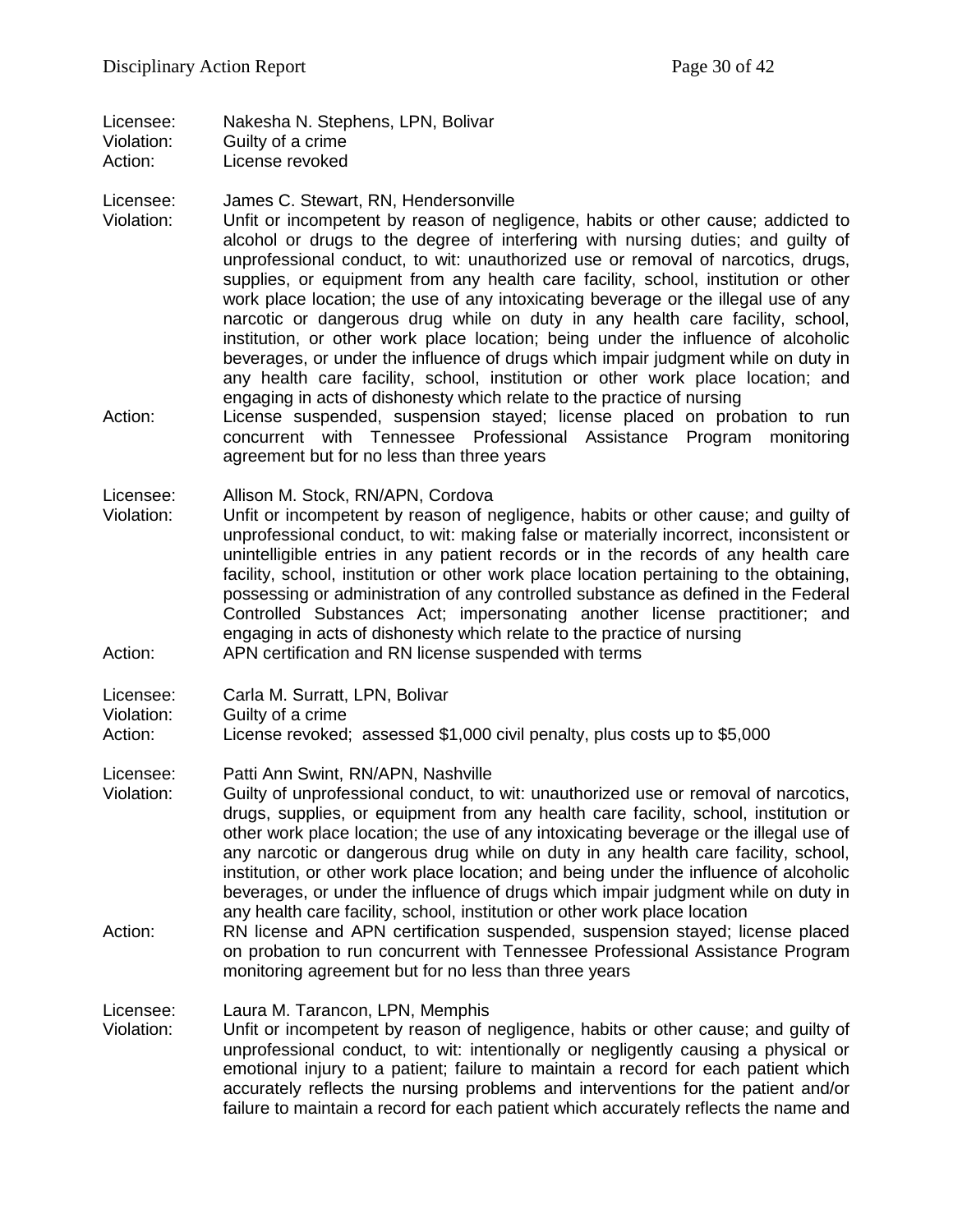title of the nurse providing care; and abandoning or neglecting a patient requiring nursing care

- Action: License placed on probation for no less than two years; must obtain continuing education credits and Board-ordered coursework in the areas of long-term care nursing, prevention of elder abuse and neglect, nursing ethics, and recordkeeping; must fully cooperate with the Department of Health and all other lawfully constituted authorities in any case involving Interim Home Healthcare; assessed \$1,000 civil penalty
- Licensee: Sara E. Taylor, RN, Bluff City<br>Violation: Has violated or attempted to
- Has violated or attempted to violate, directly or indirectly, or assisted in or abetted the violation of or conspired to violate any provision of this chapter or any lawful order of the Board issued pursuant thereto; and guilty of unprofessional conduct, to wit: making false or materially incorrect, inconsistent or unintelligible entries in any patient records or in the records of any health care facility, school, institution or other work place location pertaining to the obtaining, possessing or administration of any controlled substance as defined in the Federal Controlled Substances Act; unauthorized use or removal of narcotics, drugs, supplies, or equipment from any health care facility, school, institution or other work place location; and engaging in acts of dishonesty which relate to the practice of nursing Action: License revoked; assessed \$1,000 civil penalty, plus costs not to exceed \$5,000

| Licensee:  | Timothy Teel, RN, Lebanon  |
|------------|----------------------------|
| Violation: | Failed to pay student loan |
| Action:    | License suspended          |

Licensee: Dawn M. Thigpen, RN, Michie

Violation: Guilty of unprofessional conduct, to wit: being under the influence of alcoholic beverages, or under the influence of drugs which impair judgment while on duty in any health care facility, school, institution or other work place location Action: License suspended with terms

Licensee: Maralon M. Thomas, LPN, Martin

Violation: Unfit or incompetent by reason of negligence, habits or other cause; and guilty of unprofessional conduct, to wit: intentionally or negligently causing a physical or emotional injury to a patient; failure to maintain a record for each patient which accurately reflects the nursing problems and interventions for the patient and/or failure to maintain a record for each patient which accurately reflects the name and title of the nurse providing care; making false or materially incorrect, inconsistent or unintelligible entries in any patient records or in the records of any health care facility, school, institution or other work place location pertaining to the obtaining, possessing or administration of any controlled substance as defined in the Federal Controlled Substances Act; and unauthorized use or removal of narcotics, drugs, supplies, or equipment from any health care facility, school, institution or other work place location

Action: License suspended with terms

Licensee: Nancy C. Ursprung, LPN, Sevierville

Violation: Unfit or incompetent by reason of negligence, habits or other cause; and guilty of unprofessional conduct, to wit: intentionally or negligently causing a physical or emotional injury to a patient; exercising undue influence on the patient, including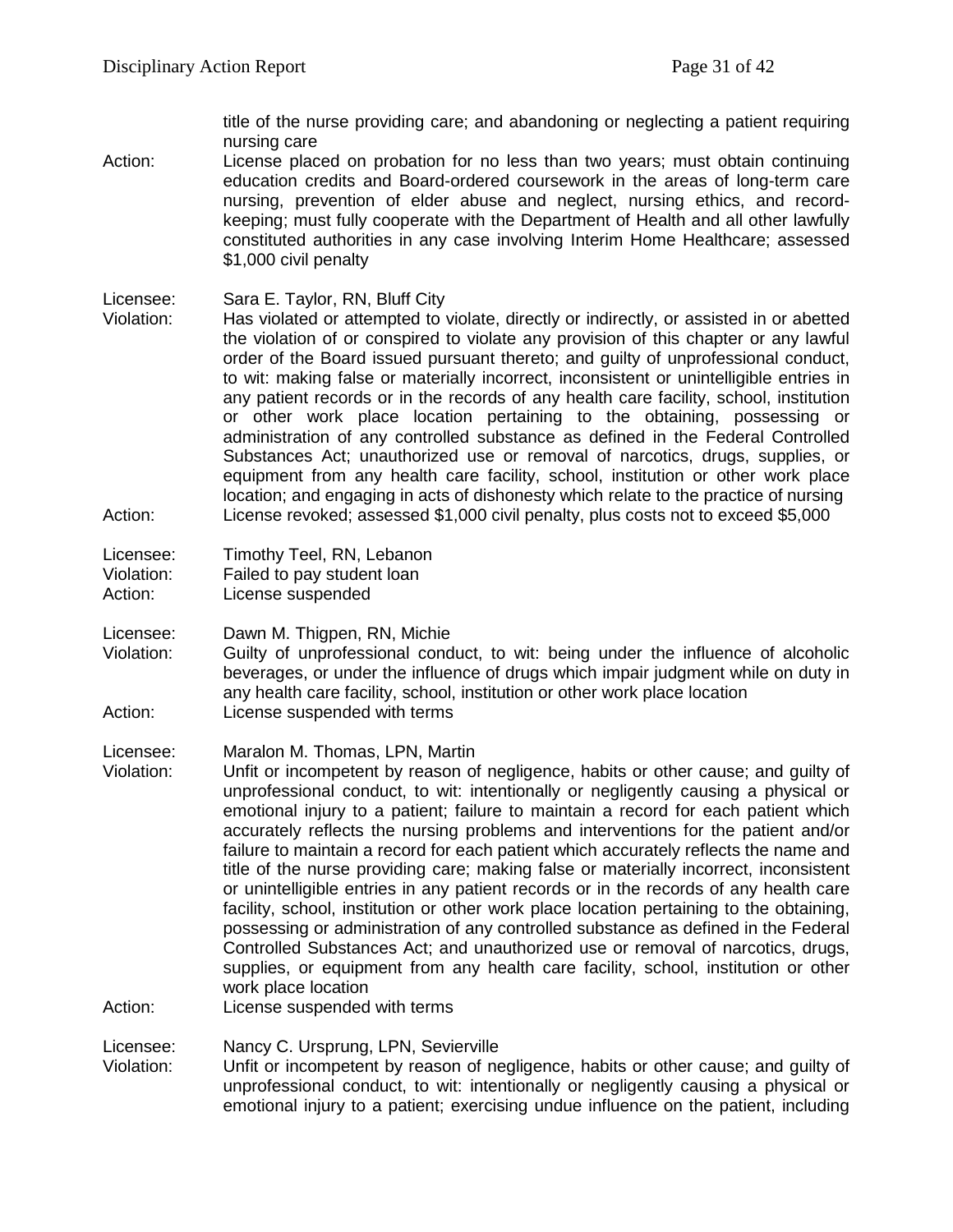the promotion of sale of services, goods, appliances, or drugs in such a manner as to exploit the patient for financial gain of the nurse or of a third party; and engaging in acts of dishonesty which relate to the practice of nursing Action: License voluntarily surrendered Licensee: Jessica L. Watters, RN, Memphis Violation: Has violated or attempted to violate, directly or indirectly, or assisted in or abetted the violation of or conspired to violate any provision of this chapter or any lawful order of the Board issued pursuant thereto; guilty of a crime; unfit or incompetent by reason of negligence, habits or other cause; addicted to alcohol or drugs to the degree of interfering with nursing duties conduct; and guilty of unprofessional, to wit: being under the influence of alcoholic beverages, or under the influence of drugs which impair judgment while on duty in any health care facility, school, institution or other work place location; practicing professional nursing in a manner inconsistent with T.C.A. § 63-7-103; and engaging in acts of dishonesty which relate to the practice of nursing Action: License voluntarily surrendered Licensee: Lynn Bari Weiner, RN, Memphis Violation: Guilty of unprofessional conduct Action: License suspended with terms Licensee: Jessica White, RN applicant, Savannah<br>Violation: Guilty of fraud or deceit in procuring or Guilty of fraud or deceit in procuring or attempting to procure a license to practice nursing; guilty of a crime; unfit or incompetent by reason of negligence, habits or other cause; and guilty of unprofessional conduct Action: Exam application denied Licensee: Heather A. Wilson, LPN, Shelbyville Violation: Guilty of a crime; and guilty of unprofessional conduct, to wit: unauthorized use or removal of narcotics, drugs, supplies, or equipment from any health care facility, school, institution or other work place location; and engaging in acts of dishonesty which relate to the practice of nursing Action: License suspended with terms; assessed costs not to exceed \$250 Licensee: Sholanda E. Wilson, LPN, Bolivar Violation: Guilty of unprofessional conduct, to wit: abandoning or neglecting a patient requiring nursing care; making false or materially incorrect, inconsistent or unintelligible entries in any patient records or in the records of any health care facility, school, institution or other work place location pertaining to the obtaining, possessing or administration of any controlled substance as defined in the Federal Controlled Substances Act; assigning unqualified persons to perform functions of licensed persons or delegating nursing care functions and tasks and/or responsibilities to others contrary to the Nurse Practice Act or rules and regulations to the detriment of patient safety; aiding, abetting, assisting or hiring an individual to violate of circumvent any law of duly promulgated rule intended to guide the conduct of a nurse or any other licensed health care provider; exercising undue influence on the patient, including the promotion of sale of services, goods, appliances, or drugs in such a manner as to exploit the patient for financial gain of the nurse or of a third party; and engaging in acts of dishonesty which relate to the practice of nursing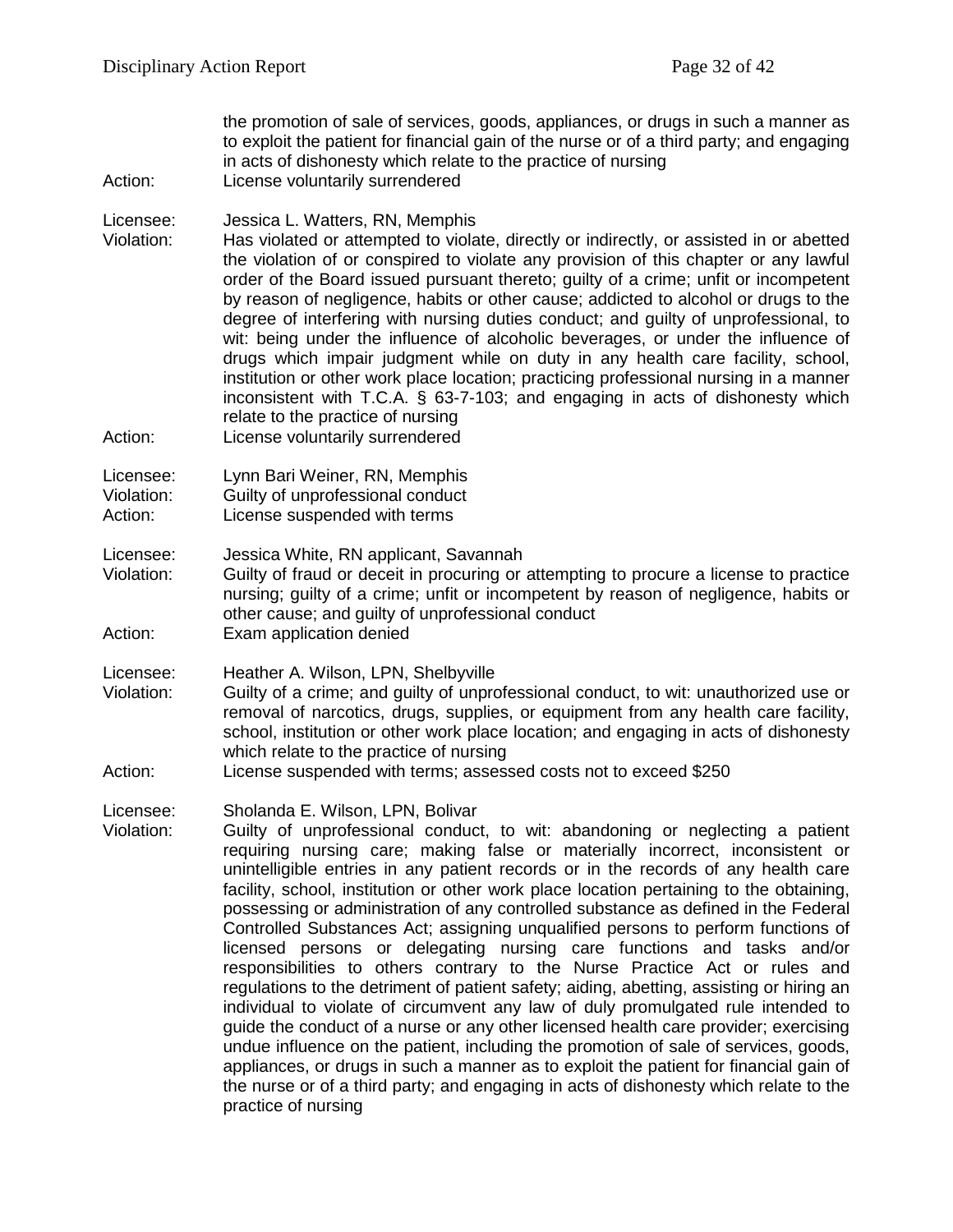Action: License reprimanded; assessed \$500 civil penalty

Licensee: Melissa Woods, RN/APN, San Jose, CA

Violation: Failed to pay student loan

Action: RN license and APN certification suspended

Licensee: Tina M. Woods, RN/APN, Bartlett

Violation: Unfit or incompetent by reason of negligence, habits or other cause; and guilty of unprofessional conduct, to wit: failure to maintain a record for each patient which accurately reflects the nursing problems and interventions for the patient and/or failure to maintain a record for each patient which accurately reflects the name and title of the nurse providing care; making false or materially incorrect, inconsistent or unintelligible entries in any patient records or in the records of any health care facility, school, institution or other work place location pertaining to the obtaining, possessing or administration of any controlled substance as defined in the Federal Controlled Substances Act

Action: License reprimanded; must obtain continuing education credits in the areas of charting/documentation (including wastage of medication), administration of pain medication (including pain assessment of patients) and ethics; assessed \$2,000 civil penalty

Licensee: Robert A. Woody, RN, Columbia

- Violation: Unfit or incompetent by reason of negligence, habits or other cause; and guilty of unprofessional conduct, to wit: intentionally or negligently causing a physical or emotional injury to a patient; and performing nursing techniques or procedures without proper education and practice
- Action: License reprimanded; must obtain continuing education credits in the areas of crisis prevention intervention ("CPI") and dealing with aggressive or combative patients; assessed \$1,000 civil penalty
- Licensee: Danielle Lynette Wright, RN, Knoxville<br>Violation: Guilty of a crime: unfit or incompeten
- Guilty of a crime; unfit or incompetent by reason of negligence, habits or other cause; and guilty of unprofessional conduct
- Action: License summarily suspended
- Licensee: Danielle Lynette Wright, RN, Knoxville
- Violation: Guilty of a crime; unfit or incompetent by reason of negligence, habits or other cause; and guilty of unprofessional conduct

Action: License voluntarily surrendered; assessed \$1,000 civil penalty, plus costs not to exceed \$1,000

# **BOARD OF OCCUPATIONAL THERAPY**

Licensee: Karissa Miley, OTA, New Market Violation: Failed to pay student loan<br>Action: License suspended License suspended

# **BOARD OF PHARMACY**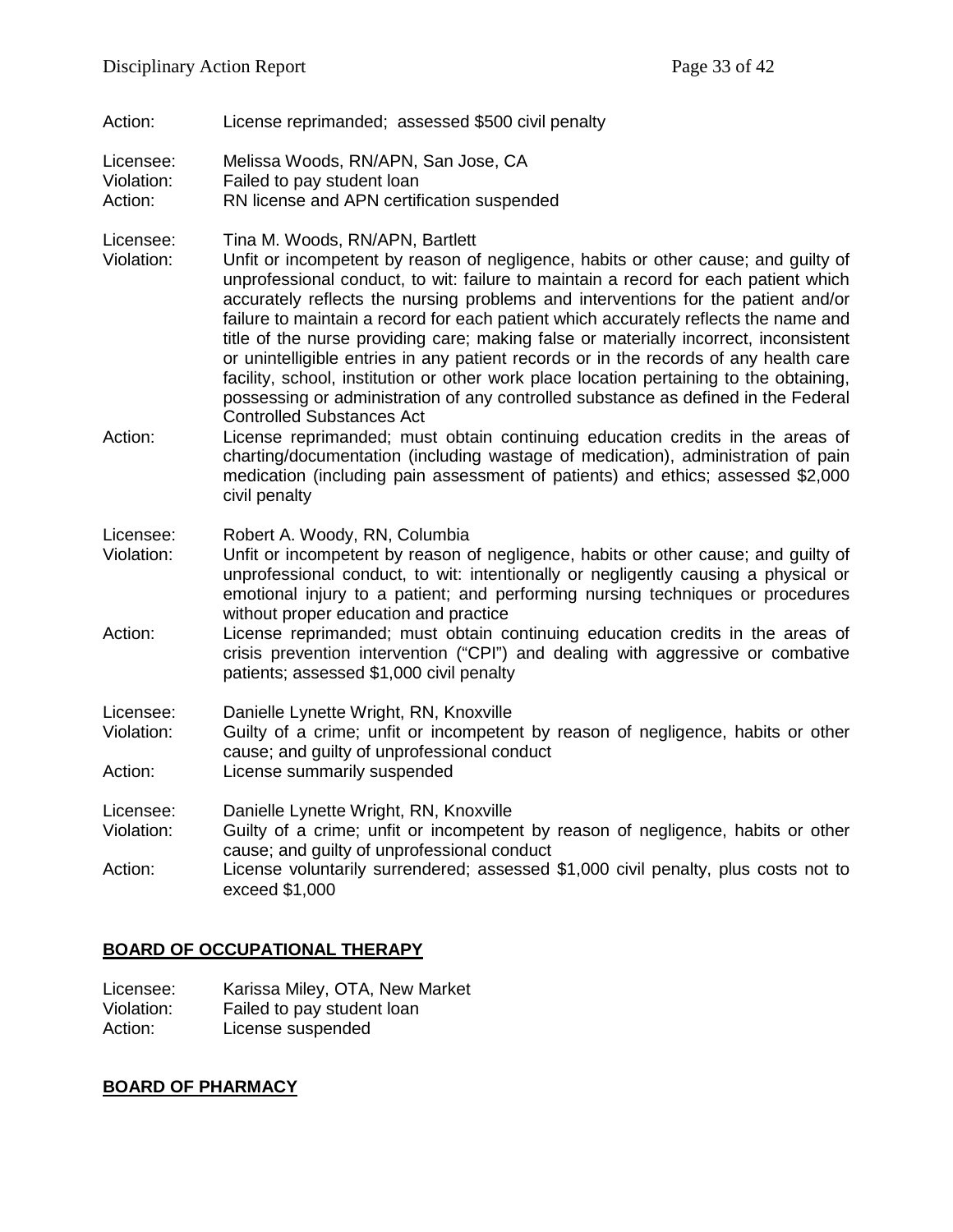| Licensee:                          | Misty Dawn Austin, RT, Barlett                                                                                                                                                                                                                                                                                                                                                                                                                                                                                                                                                                                                                                                                                        |
|------------------------------------|-----------------------------------------------------------------------------------------------------------------------------------------------------------------------------------------------------------------------------------------------------------------------------------------------------------------------------------------------------------------------------------------------------------------------------------------------------------------------------------------------------------------------------------------------------------------------------------------------------------------------------------------------------------------------------------------------------------------------|
| Violation:                         | Failed to pay student loan                                                                                                                                                                                                                                                                                                                                                                                                                                                                                                                                                                                                                                                                                            |
| Action:                            | License suspended                                                                                                                                                                                                                                                                                                                                                                                                                                                                                                                                                                                                                                                                                                     |
| Licensee:<br>Violation:<br>Action: | Alexandra C. Barnett, DPh, Knoxville<br>Been addicted to the use of alcohol, narcotics or other drugs; exhibited an<br>incapacity of a nature that prevents a pharmacist from engaging in the practice of<br>pharmacy with reasonable skill, confidence and safety to the public; been guilty of<br>dishonorable, immoral, unethical or unprofessional conduct<br>License voluntarily surrendered                                                                                                                                                                                                                                                                                                                     |
|                                    |                                                                                                                                                                                                                                                                                                                                                                                                                                                                                                                                                                                                                                                                                                                       |
| Licensee:                          | Yvette G. Bean, RT, Murfreesboro                                                                                                                                                                                                                                                                                                                                                                                                                                                                                                                                                                                                                                                                                      |
| Violation:                         | Failed to comply with a lawful order or duly promulgated rule of the Board                                                                                                                                                                                                                                                                                                                                                                                                                                                                                                                                                                                                                                            |
| Action:                            | Assessed \$50 civil penalty                                                                                                                                                                                                                                                                                                                                                                                                                                                                                                                                                                                                                                                                                           |
| Licensee:                          | Sara C. Bond, RT, Kingsport                                                                                                                                                                                                                                                                                                                                                                                                                                                                                                                                                                                                                                                                                           |
| Violation:                         | Failed to pay student loan                                                                                                                                                                                                                                                                                                                                                                                                                                                                                                                                                                                                                                                                                            |
| Action:                            | License suspended                                                                                                                                                                                                                                                                                                                                                                                                                                                                                                                                                                                                                                                                                                     |
| Licensee:                          | Joshua O. Caruthers, RT, Nashville                                                                                                                                                                                                                                                                                                                                                                                                                                                                                                                                                                                                                                                                                    |
| Violation:                         | Failed to pay student loan                                                                                                                                                                                                                                                                                                                                                                                                                                                                                                                                                                                                                                                                                            |
| Action:                            | License suspended                                                                                                                                                                                                                                                                                                                                                                                                                                                                                                                                                                                                                                                                                                     |
| Licensee:<br>Violation:<br>Action: | Lindsey Clevinger, DPh, Knoxville<br>Failed to adhere to rules and/or statute, as follows: a Pharmacist may compound<br>and dispense prescription drugs and devices and related materials only in a<br>pharmacy practice site which is duly licensed by the board and which operates in<br>compliance with Tennessee and federal laws and rules governing the practice of<br>pharmacy; all sterile products shall be prepared in compliance with applicable USP<br>standards for pharmaceutical compounding; any person who violates any rule of<br>the board may be deemed guilty of dishonorable, immoral, unethical or<br>unprofessional conduct<br>Assessed \$1,000 civil penalty, plus costs not to exceed \$500 |
| Licensee:<br>Violation:<br>Action: | Timothy Ryan Hoffman, DPh, Franklin<br>Failed to adhere to rules and/or statute, as follows: failed to have pharmacy<br>technician properly registered with the Board; failed to comply with a lawful order<br>or duly promulgated rule of the Board<br>Assessed \$500 civil penalty                                                                                                                                                                                                                                                                                                                                                                                                                                  |
| Licensee:                          | Jean Lizabeth Kolifrath, RT, Nashville                                                                                                                                                                                                                                                                                                                                                                                                                                                                                                                                                                                                                                                                                |
| Violation:                         | Been guilty of dishonorable, immoral, unethical or unprofessional conduct                                                                                                                                                                                                                                                                                                                                                                                                                                                                                                                                                                                                                                             |
| Action:                            | Registration voluntarily surrendered; assessed costs not to exceed \$500                                                                                                                                                                                                                                                                                                                                                                                                                                                                                                                                                                                                                                              |
| Licensee:                          | Dawn Minton, RT, Clarksville                                                                                                                                                                                                                                                                                                                                                                                                                                                                                                                                                                                                                                                                                          |
| Violation:                         | Failed to pay student loan                                                                                                                                                                                                                                                                                                                                                                                                                                                                                                                                                                                                                                                                                            |
| Action:                            | License suspended                                                                                                                                                                                                                                                                                                                                                                                                                                                                                                                                                                                                                                                                                                     |
| Licensee:                          | Kevin L. Morrow, RT, Old Hickory                                                                                                                                                                                                                                                                                                                                                                                                                                                                                                                                                                                                                                                                                      |
| Violation:                         | Failed to pay student loan                                                                                                                                                                                                                                                                                                                                                                                                                                                                                                                                                                                                                                                                                            |
| Action:                            | License suspended                                                                                                                                                                                                                                                                                                                                                                                                                                                                                                                                                                                                                                                                                                     |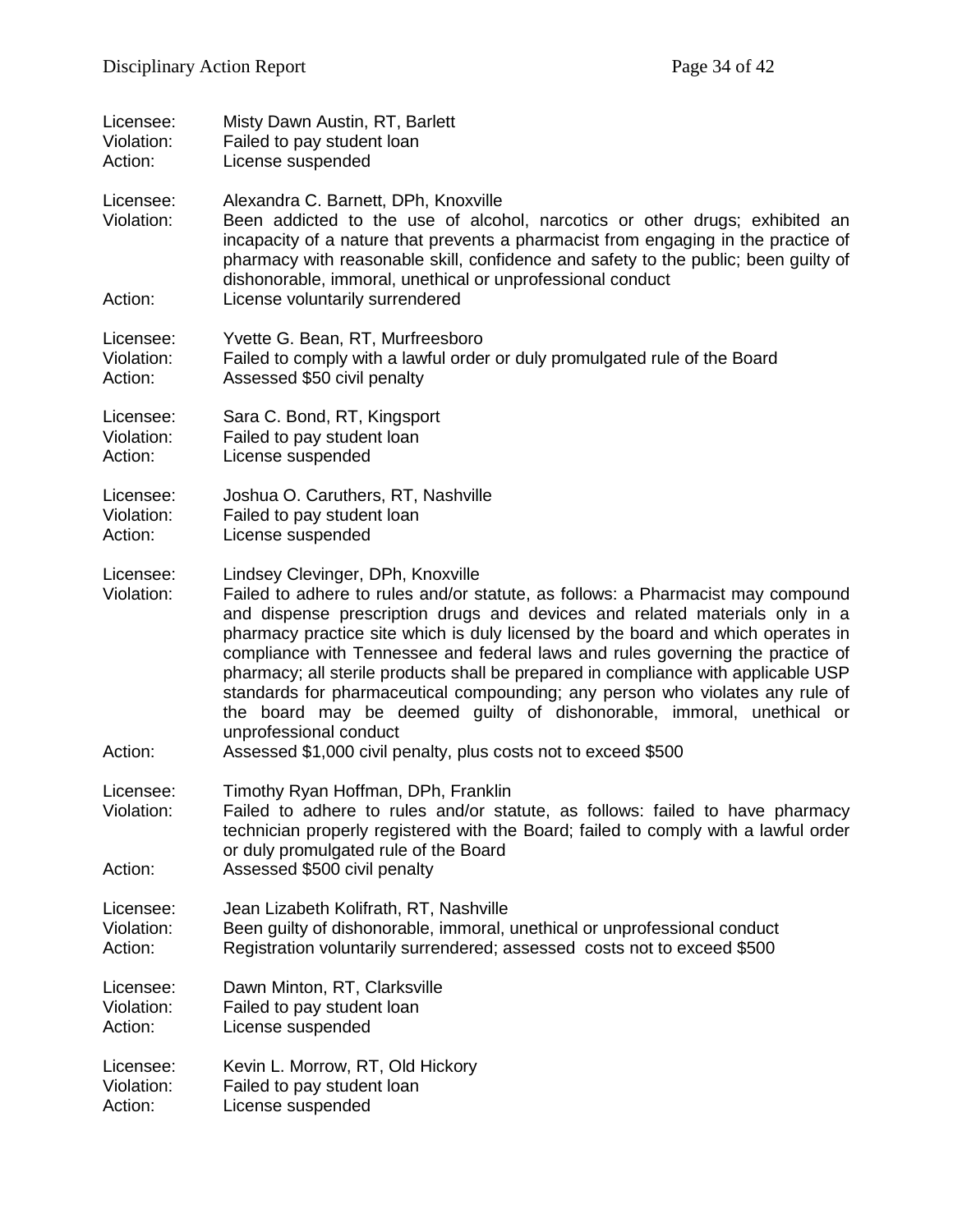Licensee: Martin L. Myers, III, DPh, Franklin

Violation: Failed to have pharmacy technician properly registered with the Board; failed to comply with a lawful order or duly promulgated rule of the Board Action: Assessed \$400 civil penalty

Licensee: Joshua Wayne Perry, RT, Lebanon Violation: Engaging in conduct prohibited or made unlawful by any of the provisions of parts 2-5 of this chapter or any other laws of the state or of the United States relating to drugs or to the practice of pharmacy; been guilty of dishonorable, immoral, unethical or unprofessional conduct; failed to adhere to rules and/or statute, as follows: removed legend drugs from pharmacy without authorization from a licensed prescriber

Action: Registration revoked

Licensee: Lanny R.Peters, DPh, Hampton

- Violation: Failed to adhere to rules and/or statute regarding patient counseling, as follows: upon receipt of a medical or prescription order and following a review of the patient's record, a pharmacist shall personally counsel the patient or caregiver "face-to-face" if the patient or caregiver is present. If the patient or caregiver is not present, a pharmacist shall make a reasonable effort to counsel through alternative means; upon the receipt of a request for refill of a medical or prescription order, a pharmacist or person designated by the pharmacist shall offer for the pharmacist to personally counsel the patient or caregiver; failed to comply with a lawful order or duly promulgated rule of the board
- Action: Assessed \$1,000 civil penalty

Licensee: Blake W. Rutherford, RT, Morristown

Violation: Failed to pay student loan

Action: License suspended

Licensee: Amanda Louise Sisco, RT, Monterey

- Violation: Failed to adhere to rules and/or statute, as follows: fraudulently wrote prescriptions for legend drugs without authorization from a licensed prescriber Action: Registration revoked
- Licensee: Super Discount Drugs, LLC, Pharmacy, Livingston
- Violation: Failed to adhere to rules and/or statute, as follows: the owner or pharmacist in charge of a pharmacy practice site shall immediately return or destroy all outdated, defective, or deteriorated prescription drugs and devices and related materials; any person who violates any rule of the board may be deemed guilty of dishonorable, immoral, unethical or unprofessional conduct Action: Assessed \$560 civil penalty
- Licensee: Larry C. Worley, DPh, Livingston Violation: Failed to adhere to rules and/or statute, as follows: the owner or pharmacist in charge of a pharmacy practice site shall immediately return or destroy all outdated, defective, or deteriorated prescription drugs and devices and related materials; any person who violates any rule of the board may be deemed guilty of dishonorable, immoral, unethical or unprofessional conduct
- Action: License reprimanded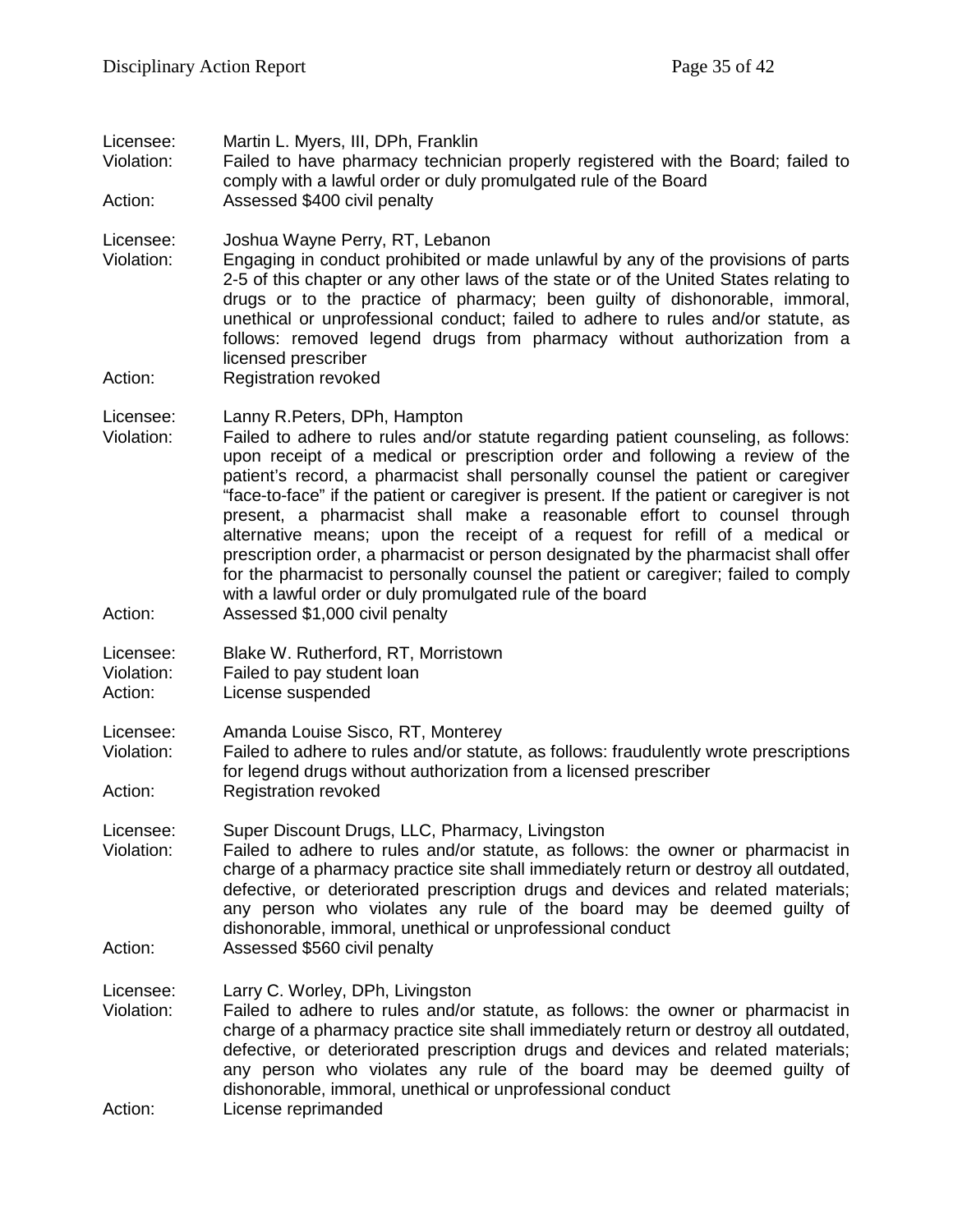Licensee: Volunteer Pharmacy#4948, Pharmacy, Knoxville

- Violation: Failed to adhere to rules and/or statute, as follows: as part of its quality assurance program, any licensed facility which engages in sterile compounding shall perform a gap analysis pursuant to guidelines adopted by the Board of Pharmacy. Any exceptions or serious deficiencies noted in this analysis shall be reported to the Board of Pharmacy; all sterile products shall be prepared in compliance with applicable USP standards for pharmaceutical compounding; any person who violates any rule of the board may be deemed guilty of dishonorable, immoral, unethical or unprofessional conduct
- Action: Assessed \$1,000 civil penalty; must appear in-person before the Board to request its approval prior to the resumption of any sterile compounding

# **BOARD OF PHYSICAL THERAPY**

| Licensee:<br>Violation:<br>Action: | Chelsea Marie Cole, PTA, Knoxville<br>Practiced on lapsed license<br>Assessed \$625 civil penalty                                                                                                                                                                                                                                                                                                                                                                                                                                                                                                                            |
|------------------------------------|------------------------------------------------------------------------------------------------------------------------------------------------------------------------------------------------------------------------------------------------------------------------------------------------------------------------------------------------------------------------------------------------------------------------------------------------------------------------------------------------------------------------------------------------------------------------------------------------------------------------------|
| Licensee:<br>Violation:<br>Action: | Micheal D. Edwards, PTA, Murfreesboro<br>Failed to pay child support<br>License suspended                                                                                                                                                                                                                                                                                                                                                                                                                                                                                                                                    |
| Licensee:<br>Violation:<br>Action: | Virginia Gajewski, PT, Fairview, NC<br>Failed to properly maintain sufficient continuing education credits<br>Assessed \$1,000 civil penalty and provide proof of the completion of 10 continuing<br>education credits                                                                                                                                                                                                                                                                                                                                                                                                       |
| Licensee:<br>Violation:<br>Action: | Jill Valerie Geric, PT, Galloway, OH<br>Failed to properly maintain sufficient continuing education credits<br>Assessed \$400 civil penalty and provide proof of the completion of 2 continuing<br>education credits in ethics and 2 hours of TN Jurisprudence                                                                                                                                                                                                                                                                                                                                                               |
| Name:<br>Violation:<br>Action:     | Virginia M. Joy, PT, Knoxville<br>Failed to adhere to rules and/or statute, as follows: practicing physical therapy in<br>violation of the provisions of this chapter or any rule or written order adopted by<br>the Board; a physical therapist or physical therapist assistant licensed under the<br>provisions of this part shall renew such person's license as specified in the rules.<br>An individual who fails to renew the license by the date of expiration shall not<br>practice physical therapy or function as physical therapy assistant in the state of<br><b>Tennessee</b><br>Assessed \$1,500 civil penalty |
| Licensee:<br>Violation:<br>Action: | Ellen Dedmon McCadams, PTA, Milan<br>Failed to properly maintain sufficient continuing education credits<br>Assessed \$150 civil penalty and provide proof of the completion of 1.5 hours of<br>continuing education credits                                                                                                                                                                                                                                                                                                                                                                                                 |
| Licensee:                          | Pamela A. Minnehan, PTA, Columbia                                                                                                                                                                                                                                                                                                                                                                                                                                                                                                                                                                                            |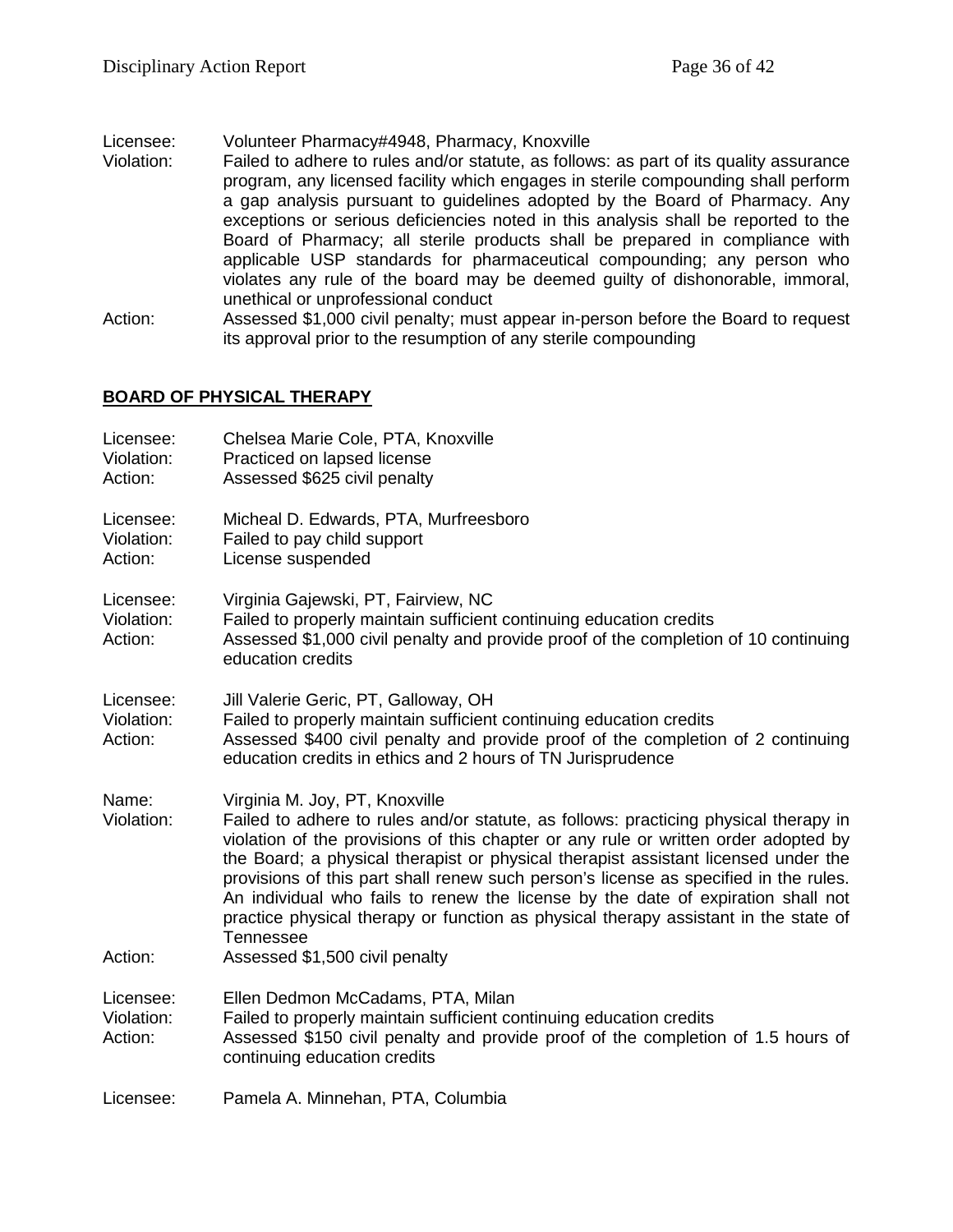Violation: Failed to properly maintain sufficient continuing education credits<br>Action: Assessed \$900 civil penalty and provide proof of the completion Assessed \$900 civil penalty and provide proof of the completion of 9 continuing education credits

#### Name: Madeline Colson Murphy, PTA, Hernando, MS

- Violation: Practicing physical therapy in violation of the provisions of this chapter or any rule or written order adopted by the board; making false or misleading statements or representations, being guilty of fraud or deceit in obtaining admission to practice or being guilty of fraud or deceit in the licensee's practice; failing to adhere to standards of ethics of the physical therapy profession; charging unreasonable or fraudulent fees for services performed or not performed; violated Standards of Ethical Conduct; to wit: physical therapists assistants shall provide truthful, accurate, and relevant information and shall not make misleading representations; physical therapist assistants shall ensure that all documentation for their interventions accurately reflects the nature and extent of the services provided; making misleading, deceptive, untrue or fraudulent representations in violation of this chapter, or otherwise, in the practice of the profession
- Action: License placed on probation for not less than two years with terms; assessed \$1,500 civil penalty

#### Licensee: Valerie Jean Venus, PTA, Nashville

Violation: Failed to properly maintain sufficient continuing education credits

- Action: Assessed \$800 civil penalty and provide proof of the completion of 8 hours continuing education credits
- Name: Karin Nicole Waddell, PTA, Murfreesboro
- Violation: Failed to adhere to rules and/or statute, as follows: physical therapist assistants shall at all times be under the supervision of a licensed physical therapist; failing to adhere to the standards of ethics of the physical therapy profession; violated Standards of Ethical conduct for the Physical Therapist Assistant, to wit: physical therapist assistants shall provide physical therapy services under the direction and supervision of a physical therapist and shall communicate with the physical therapist when patient/client status requires modifications to the established plan of care
- Action: License placed on probation for not less than three years with terms; assessed \$1,000 civil penalty, plus costs not to exceed \$5,000

Licensee: Scottie Allen Watts, PTA, Gate City, VA Violation: Failed to properly maintain sufficient continuing education credits Action: Assessed \$400 civil penalty and provide proof of the completion of 2 continuing education credits in ethics and 2 hours of TN Jurisprudence

# **BOARD OF RESPIRATORY CARE**

Name: Corry D. Rooks, RRT, Memphis Violation: Failed to adhere to rules and/or statute, as follows: practiced on expired license; it is unlawful for any person to practice or offer to practice respiratory care unless such person has been duly licensed under the provisions of this chapter; violation or attempted violation, directly or indirectly, assisting in or abetting the violation of, or conspiring to violate, any provision of this chapter or any lawful order of the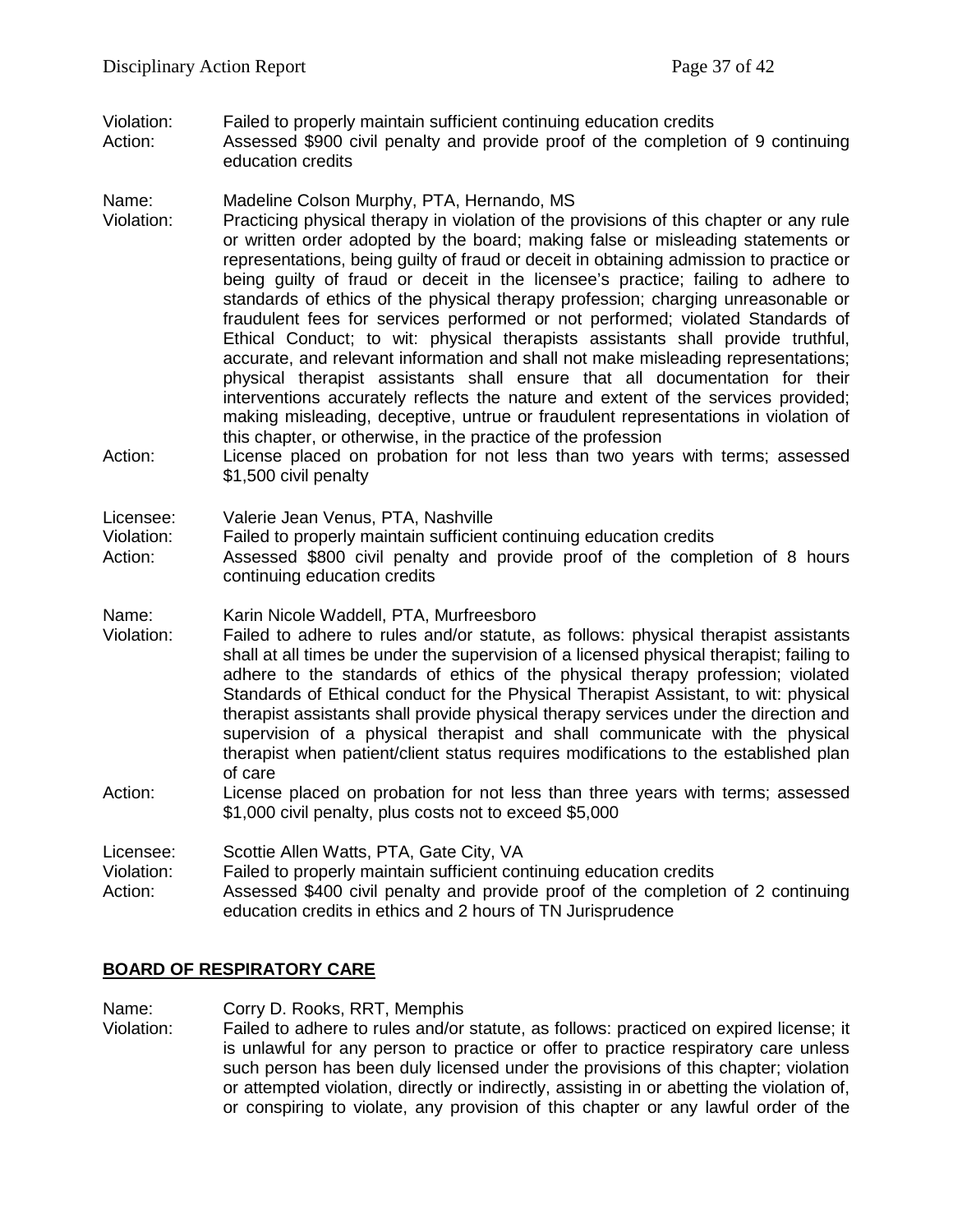| Action:             | board or any criminal statute of this state<br>License reprimanded; assessed \$1,818 civil penalty, plus costs not to exceed<br>\$300                                                                                                                                                                                                                                                                                                                                                                                             |
|---------------------|-----------------------------------------------------------------------------------------------------------------------------------------------------------------------------------------------------------------------------------------------------------------------------------------------------------------------------------------------------------------------------------------------------------------------------------------------------------------------------------------------------------------------------------|
| Name:<br>Violation: | Mary Patton, RRT, West Memphis, AR<br>Gross health care liability, ignorance, negligence or incompetence in the course of<br>professional practice; engaging in the practice of respiratory care when mentally or<br>physically unable to safely do so; any other professional or unethical specified in<br>the rules of the board                                                                                                                                                                                                |
| Action:             | License reprimanded with terms; assessed costs not to exceed \$800                                                                                                                                                                                                                                                                                                                                                                                                                                                                |
| Name:<br>Violation: | Frank James Peterson, LCRT, Nashville<br>Engaging in the practice of respiratory care when mentally or physically unable to<br>safely do so; any other professional or unethical specified in the rules of the board;<br>immoral, unethical, unprofessional or dishonorable conduct; violation or attempted<br>violation, directly or indirectly, assisting in or abetting the violation of, or conspiring<br>to violate, any provision of this chapter or any lawful order of the board or any<br>criminal statute of this state |
| Action:             | License placed on probation with terms; assessed costs not to exceed \$300                                                                                                                                                                                                                                                                                                                                                                                                                                                        |

# **BOARD OF SOCIAL WORKER LICENSURE**

| Name:<br>Violation: | Angela M. Aderogba, APSW, Douglasville, GA<br>Willful or repeated violation of any provisions of this chapter or any rules of the<br>board; conduct reflecting unfavorably upon the profession of social work; failed to<br>adhere to rules and/or statute, as follows: complete required number of continuing<br>education credit hours                                                                                                                                                                                                                                                                                                                                                                                                                                                                                                                                                                                                                                                         |
|---------------------|--------------------------------------------------------------------------------------------------------------------------------------------------------------------------------------------------------------------------------------------------------------------------------------------------------------------------------------------------------------------------------------------------------------------------------------------------------------------------------------------------------------------------------------------------------------------------------------------------------------------------------------------------------------------------------------------------------------------------------------------------------------------------------------------------------------------------------------------------------------------------------------------------------------------------------------------------------------------------------------------------|
| Action:             | Assessed \$100 civil penalty; must also complete 30 hours of continuing education<br>credits                                                                                                                                                                                                                                                                                                                                                                                                                                                                                                                                                                                                                                                                                                                                                                                                                                                                                                     |
| Name:<br>Violation: | Mabel Atekha, LMSW, Nashville<br>Willful or repeated violation of any provisions of this chapter or any rules of the<br>board; conduct reflecting unfavorably upon the profession of social work; failed to<br>adhere to rules and/or statute, as follows: complete required number of continuing<br>education credit hours                                                                                                                                                                                                                                                                                                                                                                                                                                                                                                                                                                                                                                                                      |
| Action:             | Assessed \$100 civil penalty; must also complete 24 hours of continuing education<br>credits                                                                                                                                                                                                                                                                                                                                                                                                                                                                                                                                                                                                                                                                                                                                                                                                                                                                                                     |
| Name:<br>Violation: | Robert L. Cooper, LCSW, Hendersonville<br>Unprofessional or unethical conduct, or engaging in practices in connection with<br>the practice of social work that are in violation of the standards of professional<br>conduct, as defined in this section or prescribed by the rules of the board;<br>incapacity or impairment that prevents a licensee from engaging in the practice of<br>social work with reasonable skill, competence and safety to the public; conduct<br>reflecting unfavorably upon the profession of social work; addiction to the habitual<br>use of intoxicating liquors, narcotics or other stimulants to such an extent as to<br>incapacitate the applicant or holder from the performance of the applicant's or<br>holder's professional obligations and duties; failed to adhere to rules and/or<br>statute, regarding: sexual harassment, supervision/consultation, and impairment;<br>failing to make every effort to avoid dual relationships with clients and/or |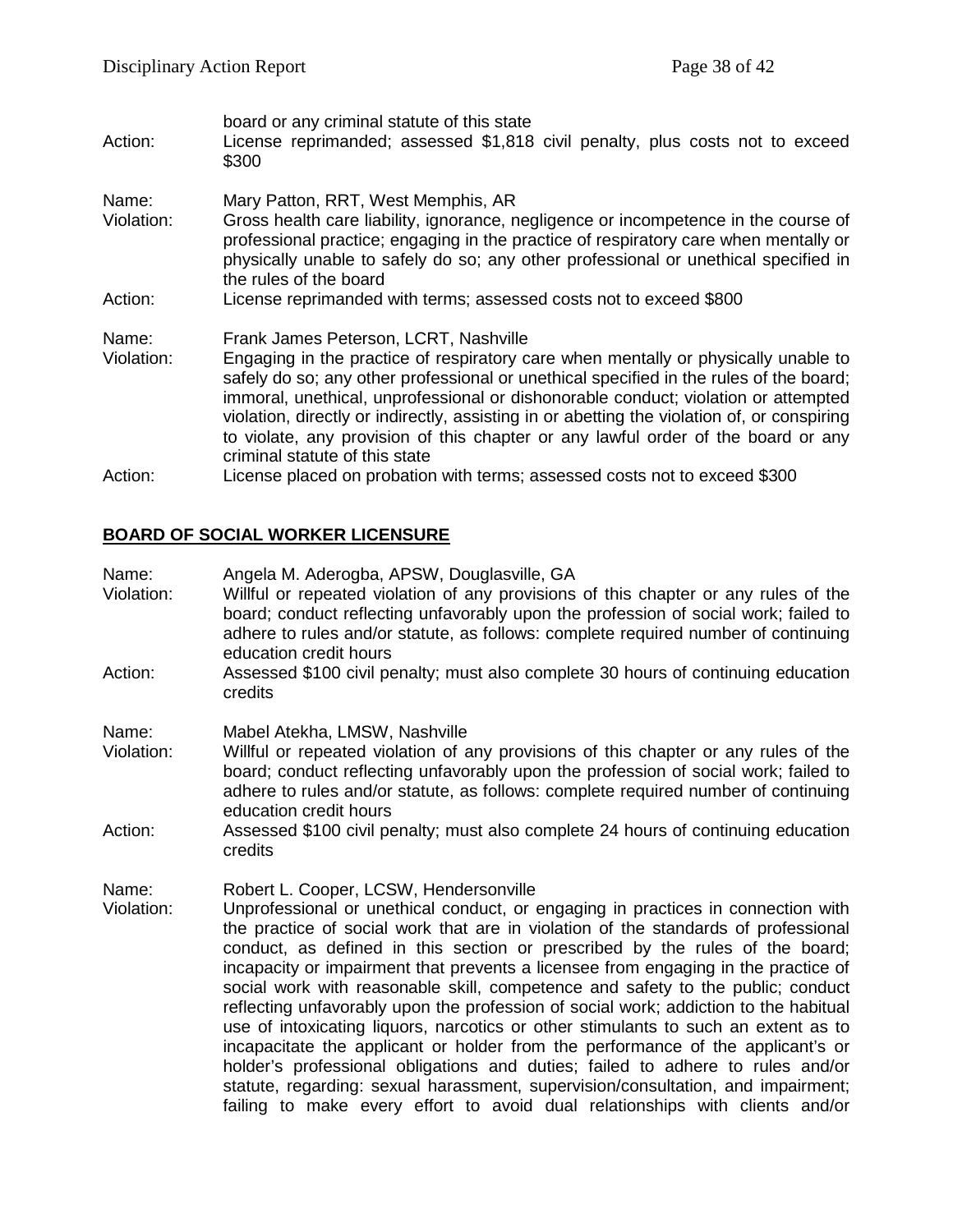| Action:                        | relationships that might impair the licensee's independent professional judgment<br>and impair the quality of services provided each client<br>License placed on probation for 3 years with terms; assessed \$500 civil penalty                                                                                                                                                                                                                                                                                                                                                                                                                                                                 |
|--------------------------------|-------------------------------------------------------------------------------------------------------------------------------------------------------------------------------------------------------------------------------------------------------------------------------------------------------------------------------------------------------------------------------------------------------------------------------------------------------------------------------------------------------------------------------------------------------------------------------------------------------------------------------------------------------------------------------------------------|
| Name:<br>Violation:<br>Action: | Cynthia Black-Finch, LMSW, Knoxville<br>Criminal conviction<br>License suspended for 6 months; license then will be placed on probation with<br>terms for not less than one year                                                                                                                                                                                                                                                                                                                                                                                                                                                                                                                |
| Name:<br>Violation:<br>Action: | Sara C. White, LCSW, Jackson<br>Unprofessional or unethical conduct, or engaging in practices in connection with<br>the practice of social work that are in violation of the standards of professional<br>conduct, as defined in this section or prescribed by the rules of the board; conduct<br>reflecting unfavorably upon the profession of social work; failure to make every<br>effort to avoid dual relationships with clients and/or relationships that might impair<br>the licensee's independent professional judgement and impair the quality of<br>services provided each client; violated code of ethics regarding conflict of interest<br>License placed on probation for 3 years |
| Name:<br>Violation:            | Lictoria M. Woods, LBSW, Antioch<br>Willful or repeated violation of any provisions of this chapter or any rules of the<br>board; conduct reflecting unfavorably upon the profession of social work; failed to<br>adhere to rules and/or statute, as follows: complete required number of continuing<br>education credit hours                                                                                                                                                                                                                                                                                                                                                                  |
| Action:                        | Assessed \$100 civil penalty; must complete 18 hours of continuing education<br>credits                                                                                                                                                                                                                                                                                                                                                                                                                                                                                                                                                                                                         |

# **BOARD OF VETERINARY MEDICAL EXAMINERS**

Licensee: Jason Neil Nelson, CAET, Chattanooga<br>Violation: Failed to pay child support Violation: Failed to pay child support<br>Action: License suspended License suspended

#### **DIVISION OF EMERGENCY MEDICAL SERVICES**

- Licensee: Miguel Castro, EMR, Brownsville
- Violation: Failed to pay student loan<br>Action: License suspended
- License suspended

Licensee: William C. Shoemaker, EMT-P, Rossville, GA Violation: Failed to pay student loan Failed to pay student loan

Action: License suspended

Licensee: Jacqueline Nicole Wilburn, AEMT, Murfreesboro Violation: Failed to pay student loan Action: License suspended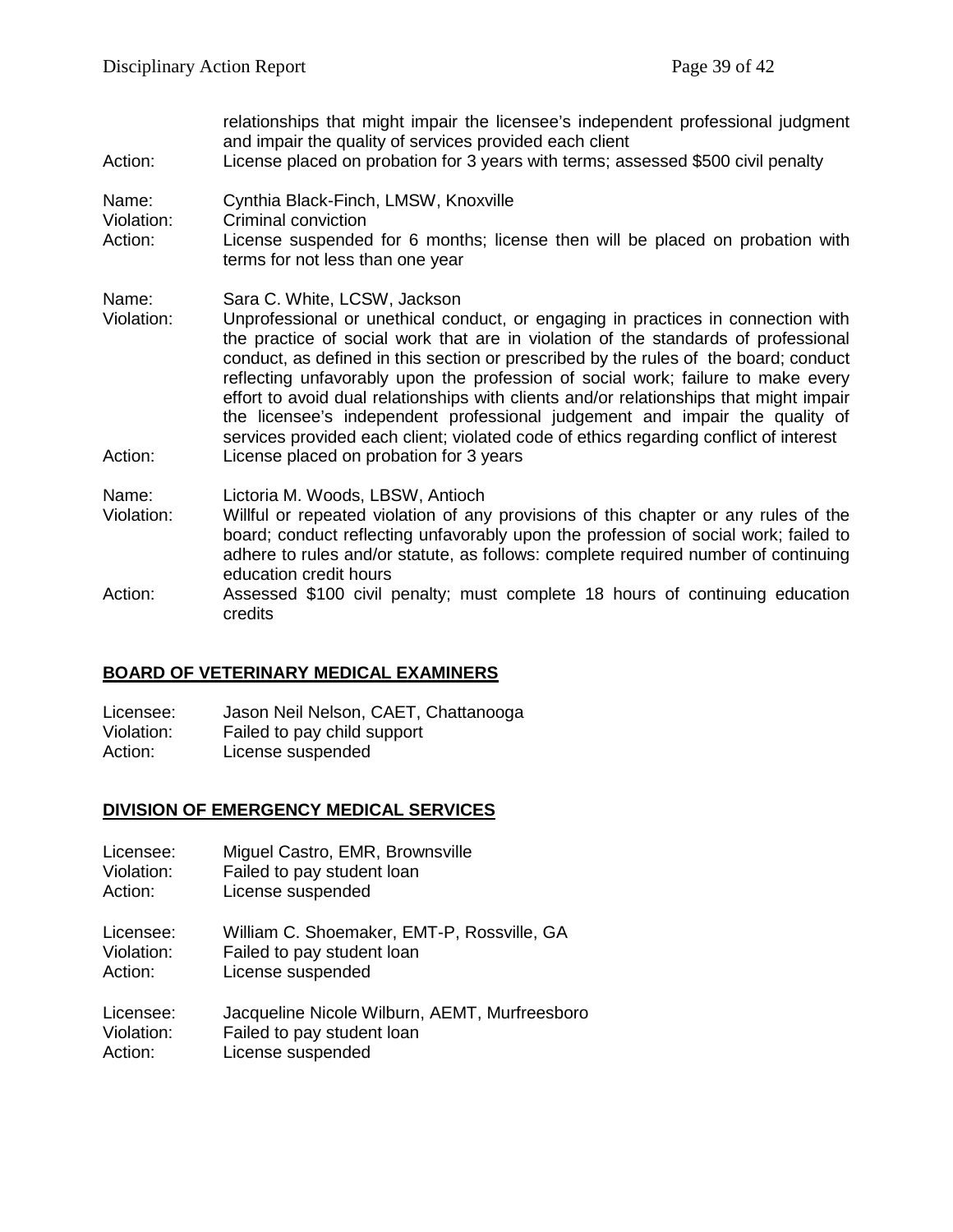# **DIVISION OF PAIN MANAGEMENT CLINICS**

Name: Bartlett Medical Clinic, #296, Bartlett

Violation: Dispensing, prescribing or otherwise distributing any controlled substance or other drug to any person in violation of any law of the state of the United States; failed to adhere to rules and/or statute, as follows: all prescribers or their designated healthcare practitioner's extenders, unless otherwise exempted under this part, shall check the controlled substance database prior to prescribing one of the controlled substances identified in subdivision (e)(3) to a human patient at the beginning of a new episode of treatment and shall check the controlled substance database for that human patient at least annually when that prescribed controlled substance remains part of the treatment

Action: Certification surrendered

# **DIVISION OF HEALTHCARE FACILITIES**

Licensee: Nookie's Loving Care Home (Home for the Aged)

Violation: owner built and used an addition to the original building without receiving written acceptance of the construction plans from the plans review division of the Department; doors to three residents' rooms do not appropriately close in the door frame; failed to provide appropriate night lighting with emergency battery power for each resident; failed to maintain electrically-operated smoke detectors with battery back up, failed to conduct quarterly fire drills, and failed to maintain all fire extinguishers; failed to provide documentation that the abuse registry had been checked for three staff members; failed to provide documentation of evidence of influenza vaccinations, or the refusal of such vaccinations, for two residents; failed to maintain appropriate personnel including having a responsible and awake attendant on the premises at all times; failed to ensure that only appropriately licensed personnel administered medications to residents, and Respondent failed to ensure that only appropriately licensed personnel trained residents how to selfadminister their medications; failed to ensure that all medications were stored so that no resident could obtain another resident's medications; failed to ensure that contaminated sharps were placed in a leak proof, rigid and puncture-resistant container; failed to maintain an up-to-date prescription list in three of three resident files reviewed; failed to keep an awake attendant at the facility at all times; failed to provide documentation that the abuse registry had been checked for all of its employees; failed to ensure that one resident could appropriately self-administer his medications; failed to ensure that only appropriately licensed personnel administered medications; failed to store medications so that no resident could obtain another resident's medications; failed to ensure that contaminated sharps were disposed of by placing in a leak proof, rigid, and puncture resistant container. Action: Respondent's license placed on probation for no less than two years with conditions. Must reappear before the Board and demonstrate compliance with the Order before probation will be lifted.

Licensee: Brookewood Nursing Center, LLC (Nursing Home – Appeal of Suspension of Admissions)

Violation: failed to ensure notification to family of changes in residents' condition, to provide wound care and treatments as ordered by the physician, to investigate injuries, to ensure revision of care plans were done with appropriate and individualized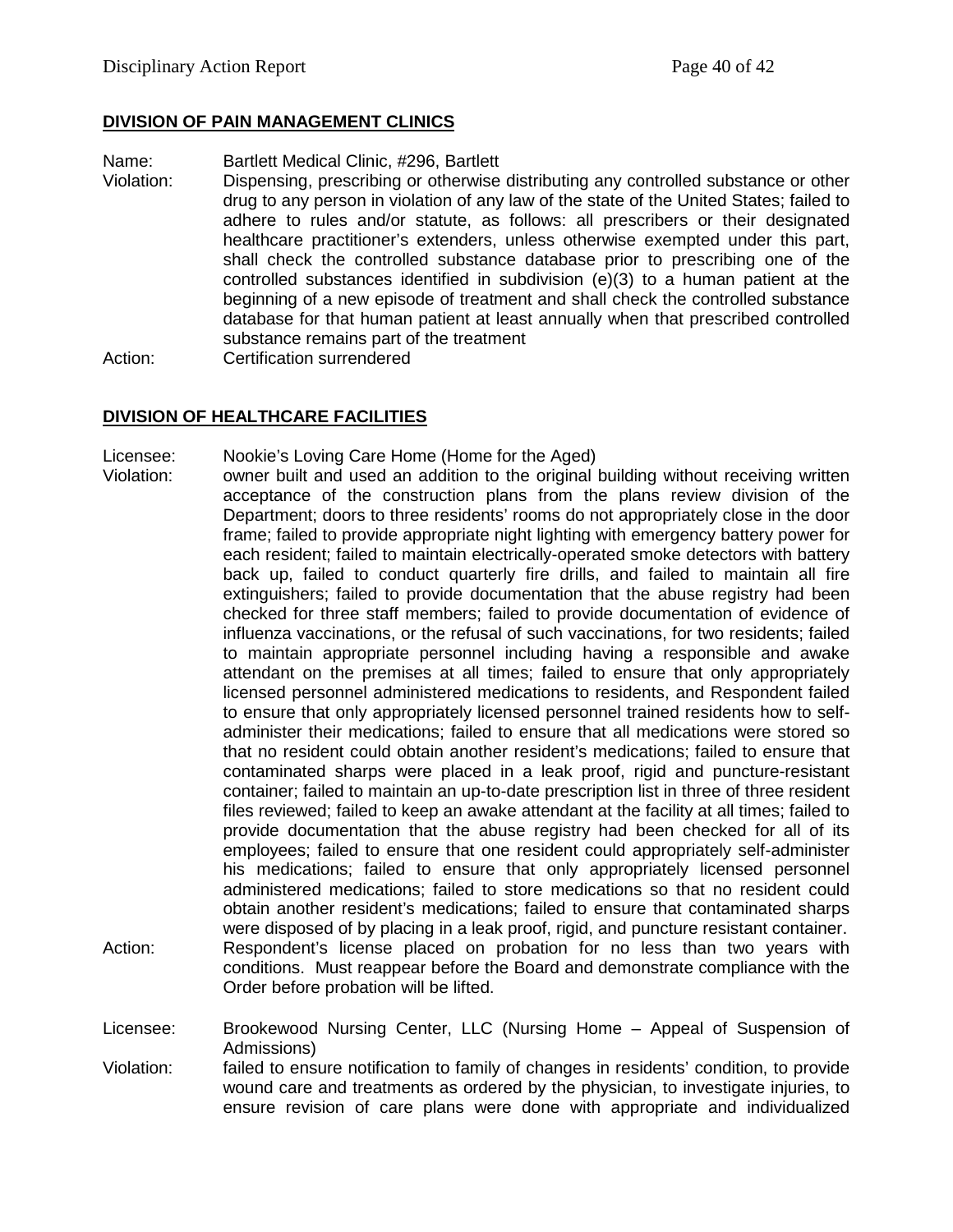interventions to prevent falls and to prevent and treat pressure ulcers, and to ensure an appropriate falls intervention program was implemented to prevent residents from having multiple falls and injuries; failed to implement an effective fall prevention program for four (4) residents, all of whom sustained injuries due to falls; failed to revise the care plan for four (4) residents with repeated falls and two (2) residents with pressure ulcers; failed to provide wound care for pressure ulcers as ordered for three (3) residents with pressure ulcers.

Action: Respondent to pay one (1) civil monetary penalty in the amount of nine hundred dollars (\$900.00).

# **ABUSE REGISTRY**

| Name:       | Eboni L. Brown               |
|-------------|------------------------------|
| Abuse:      | Physical                     |
| Profession: | CNA(revoked)                 |
| Name:       | <b>Terry Coleman</b>         |
| Abuse:      | Physical                     |
| Profession: | <b>Direct Support Staff</b>  |
| Name:       | Ramona Cowan                 |
| Abuse:      | Physical                     |
| Profession: | Home Manager                 |
| Name:       | Amber June Daughtery         |
| Abuse:      | Theft/Misappropriation       |
| Profession: | Caregiver                    |
| Name:       | Sherri A. Devault            |
| Abuse:      | Theft/Misappropriation       |
| Profession: | CNA(revoked)                 |
| Name:       | <b>Stacie Brown Fowler</b>   |
| Abuse:      | Neglect                      |
| Profession: | LPN                          |
| Name:       | <b>Whitney Nicole Foster</b> |
| Abuse:      | Theft/Misappropriation       |
| Profession: | Caregiver                    |
| Name:       | <b>Juliette Garrison</b>     |
| Abuse:      | Physical/Neglect             |
| Profession: | <b>Personal Assistant</b>    |
| Name:       | Remi Kabura                  |
| Abuse:      | Exploitation                 |
| Profession: | <b>Direct Support Staff</b>  |
| Name:       | James Tyler Lambdin          |
| Abuse:      | Profession                   |